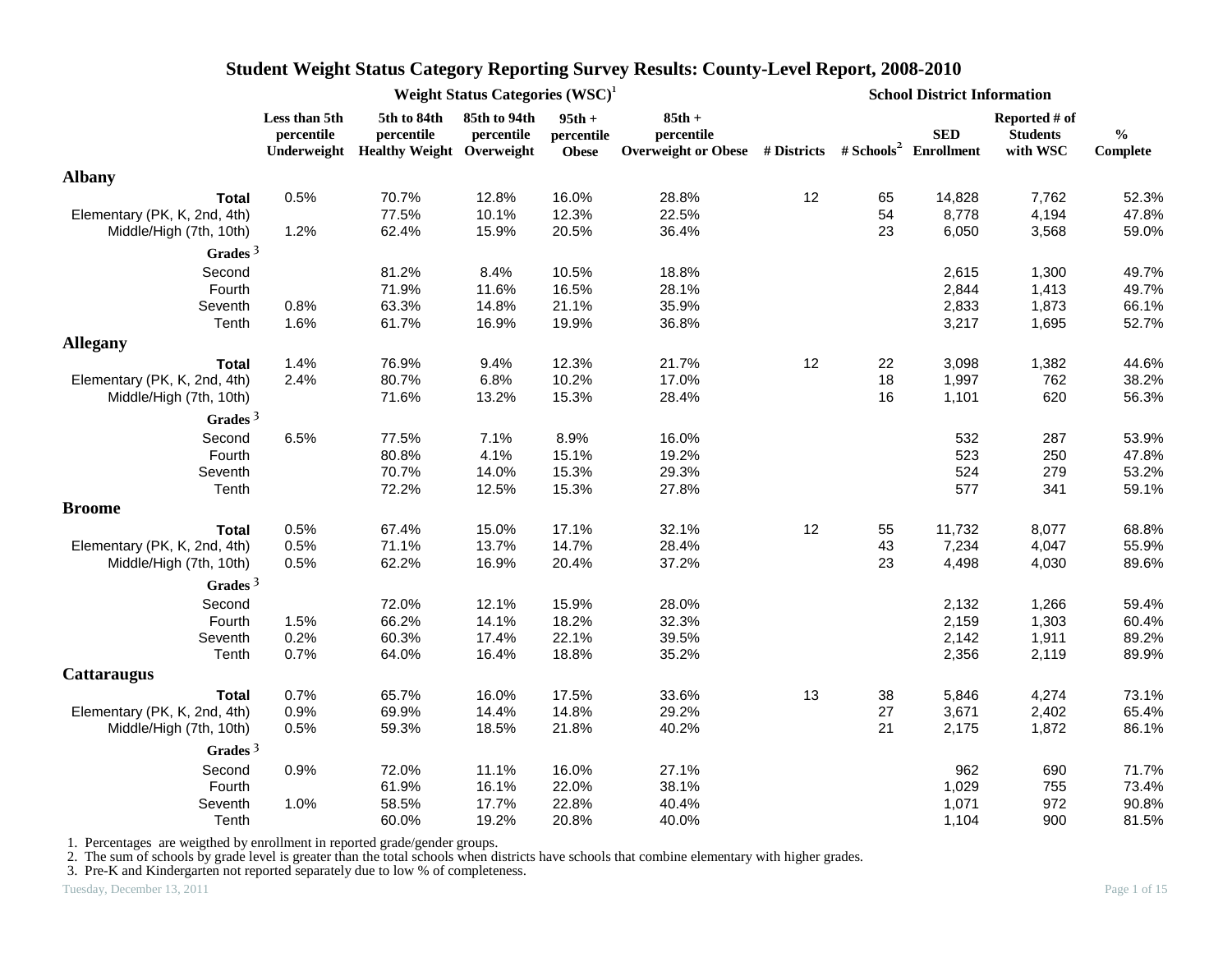|                              |                             |                           | Weight Status Categories $(WSC)^1$<br><b>School District Information</b><br>85th to 94th<br>$85th +$<br>$95th +$<br>percentile<br><b>SED</b><br>percentile<br>percentile<br>Overweight or Obese # Districts # Schools <sup>2</sup> Enrollment<br>Underweight Healthy Weight Overweight<br><b>Obese</b><br>$\boldsymbol{7}$<br>21.7%<br>35.9%<br>14.2%<br>23<br>4,056<br>13.1%<br>21.3%<br>34.4%<br>17<br>2,503<br>15.7%<br>38.1%<br>1,553<br>22.3%<br>11<br>754<br>16.4%<br>21.1%<br>37.5%<br>7.6%<br>25.8%<br>33.3%<br>758<br>16.0%<br>39.5%<br>737<br>23.5%<br>816<br>15.5%<br>21.2%<br>36.8%<br>11.3%<br>17.8%<br>29.2%<br>18<br>50<br>7,973<br>9.0%<br>40<br>14.9%<br>24.0%<br>4,924<br>36.9%<br>24<br>3,049<br>14.7%<br>22.1%<br>11.4%<br>17.9%<br>29.3%<br>1,431<br>9.6%<br>21.0%<br>30.6%<br>1,394<br>14.5%<br>21.2%<br>35.7%<br>1,471<br>15.0%<br>23.0%<br>38.0%<br>1,578<br>31.5%<br>3<br>23<br>14.9%<br>16.6%<br>5,105<br>11.8%<br>27.1%<br>17<br>3,242<br>15.3%<br>19.9%<br>38.5%<br>9<br>1,863<br>18.6%<br>14.1%<br>13.5%<br>27.6%<br>949<br>9.5%<br>27.0%<br>938<br>17.5%<br>39.2%<br>883<br>19.0%<br>20.2%<br>980<br>21.2%<br>16.2%<br>37.4%<br>15.2%<br>17.3%<br>32.5%<br>8<br>20<br>2,553<br>15.0%<br>15.7%<br>30.8%<br>15<br>1,522<br>34.8%<br>1,031<br>15.4%<br>19.4%<br>11 |       |       |  |     |                                              |                           |
|------------------------------|-----------------------------|---------------------------|-----------------------------------------------------------------------------------------------------------------------------------------------------------------------------------------------------------------------------------------------------------------------------------------------------------------------------------------------------------------------------------------------------------------------------------------------------------------------------------------------------------------------------------------------------------------------------------------------------------------------------------------------------------------------------------------------------------------------------------------------------------------------------------------------------------------------------------------------------------------------------------------------------------------------------------------------------------------------------------------------------------------------------------------------------------------------------------------------------------------------------------------------------------------------------------------------------------------------------------------------------------------------------------------------|-------|-------|--|-----|----------------------------------------------|---------------------------|
|                              | Less than 5th<br>percentile | 5th to 84th<br>percentile |                                                                                                                                                                                                                                                                                                                                                                                                                                                                                                                                                                                                                                                                                                                                                                                                                                                                                                                                                                                                                                                                                                                                                                                                                                                                                               |       |       |  |     | Reported # of<br><b>Students</b><br>with WSC | $\frac{0}{0}$<br>Complete |
| Cayuga                       |                             |                           |                                                                                                                                                                                                                                                                                                                                                                                                                                                                                                                                                                                                                                                                                                                                                                                                                                                                                                                                                                                                                                                                                                                                                                                                                                                                                               |       |       |  |     |                                              |                           |
| <b>Total</b>                 |                             | 64.1%                     |                                                                                                                                                                                                                                                                                                                                                                                                                                                                                                                                                                                                                                                                                                                                                                                                                                                                                                                                                                                                                                                                                                                                                                                                                                                                                               |       |       |  |     | 2,966                                        | 73.1%                     |
| Elementary (PK, K, 2nd, 4th) |                             | 65.6%                     |                                                                                                                                                                                                                                                                                                                                                                                                                                                                                                                                                                                                                                                                                                                                                                                                                                                                                                                                                                                                                                                                                                                                                                                                                                                                                               |       |       |  |     | 1,686                                        | 67.4%                     |
| Middle/High (7th, 10th)      |                             | 61.9%                     |                                                                                                                                                                                                                                                                                                                                                                                                                                                                                                                                                                                                                                                                                                                                                                                                                                                                                                                                                                                                                                                                                                                                                                                                                                                                                               |       |       |  |     | 1,280                                        | 82.4%                     |
| Grades $3$                   |                             |                           |                                                                                                                                                                                                                                                                                                                                                                                                                                                                                                                                                                                                                                                                                                                                                                                                                                                                                                                                                                                                                                                                                                                                                                                                                                                                                               |       |       |  |     |                                              |                           |
| Second                       |                             | 62.5%                     |                                                                                                                                                                                                                                                                                                                                                                                                                                                                                                                                                                                                                                                                                                                                                                                                                                                                                                                                                                                                                                                                                                                                                                                                                                                                                               |       |       |  |     | 577                                          | 76.5%                     |
| Fourth                       |                             | 66.7%                     |                                                                                                                                                                                                                                                                                                                                                                                                                                                                                                                                                                                                                                                                                                                                                                                                                                                                                                                                                                                                                                                                                                                                                                                                                                                                                               |       |       |  |     | 526                                          | 69.4%                     |
| Seventh                      |                             | 60.5%                     |                                                                                                                                                                                                                                                                                                                                                                                                                                                                                                                                                                                                                                                                                                                                                                                                                                                                                                                                                                                                                                                                                                                                                                                                                                                                                               |       |       |  |     | 640                                          | 86.8%                     |
| Tenth                        |                             | 63.2%                     |                                                                                                                                                                                                                                                                                                                                                                                                                                                                                                                                                                                                                                                                                                                                                                                                                                                                                                                                                                                                                                                                                                                                                                                                                                                                                               |       |       |  |     | 640                                          | 78.4%                     |
| Chautauqua                   |                             |                           |                                                                                                                                                                                                                                                                                                                                                                                                                                                                                                                                                                                                                                                                                                                                                                                                                                                                                                                                                                                                                                                                                                                                                                                                                                                                                               |       |       |  |     |                                              |                           |
| <b>Total</b>                 | 0.3%                        | 70.6%                     |                                                                                                                                                                                                                                                                                                                                                                                                                                                                                                                                                                                                                                                                                                                                                                                                                                                                                                                                                                                                                                                                                                                                                                                                                                                                                               |       |       |  |     | 5,087                                        | 63.8%                     |
| Elementary (PK, K, 2nd, 4th) | 0.4%                        | 75.6%                     |                                                                                                                                                                                                                                                                                                                                                                                                                                                                                                                                                                                                                                                                                                                                                                                                                                                                                                                                                                                                                                                                                                                                                                                                                                                                                               |       |       |  |     | 2,707                                        | 55.0%                     |
| Middle/High (7th, 10th)      |                             | 63.1%                     |                                                                                                                                                                                                                                                                                                                                                                                                                                                                                                                                                                                                                                                                                                                                                                                                                                                                                                                                                                                                                                                                                                                                                                                                                                                                                               |       |       |  |     | 2,380                                        | 78.1%                     |
| Grades $3$                   |                             |                           |                                                                                                                                                                                                                                                                                                                                                                                                                                                                                                                                                                                                                                                                                                                                                                                                                                                                                                                                                                                                                                                                                                                                                                                                                                                                                               |       |       |  |     |                                              |                           |
| Second                       | 0.5%                        | 70.2%                     |                                                                                                                                                                                                                                                                                                                                                                                                                                                                                                                                                                                                                                                                                                                                                                                                                                                                                                                                                                                                                                                                                                                                                                                                                                                                                               |       |       |  |     | 941                                          | 65.8%                     |
| Fourth                       |                             | 69.4%                     |                                                                                                                                                                                                                                                                                                                                                                                                                                                                                                                                                                                                                                                                                                                                                                                                                                                                                                                                                                                                                                                                                                                                                                                                                                                                                               |       |       |  |     | 969                                          | 69.5%                     |
| Seventh                      |                             | 64.3%                     |                                                                                                                                                                                                                                                                                                                                                                                                                                                                                                                                                                                                                                                                                                                                                                                                                                                                                                                                                                                                                                                                                                                                                                                                                                                                                               |       |       |  |     | 1,162                                        | 79.0%                     |
| Tenth                        |                             | 62.0%                     |                                                                                                                                                                                                                                                                                                                                                                                                                                                                                                                                                                                                                                                                                                                                                                                                                                                                                                                                                                                                                                                                                                                                                                                                                                                                                               |       |       |  |     | 1,218                                        | 77.2%                     |
| <b>Chemung</b>               |                             |                           |                                                                                                                                                                                                                                                                                                                                                                                                                                                                                                                                                                                                                                                                                                                                                                                                                                                                                                                                                                                                                                                                                                                                                                                                                                                                                               |       |       |  |     |                                              |                           |
| <b>Total</b>                 | 0.7%                        | 67.9%                     |                                                                                                                                                                                                                                                                                                                                                                                                                                                                                                                                                                                                                                                                                                                                                                                                                                                                                                                                                                                                                                                                                                                                                                                                                                                                                               |       |       |  |     | 2,700                                        | 52.9%                     |
| Elementary (PK, K, 2nd, 4th) | 0.5%                        | 72.4%                     |                                                                                                                                                                                                                                                                                                                                                                                                                                                                                                                                                                                                                                                                                                                                                                                                                                                                                                                                                                                                                                                                                                                                                                                                                                                                                               |       |       |  |     | 1,596                                        | 49.2%                     |
| Middle/High (7th, 10th)      | 1.0%                        | 60.6%                     |                                                                                                                                                                                                                                                                                                                                                                                                                                                                                                                                                                                                                                                                                                                                                                                                                                                                                                                                                                                                                                                                                                                                                                                                                                                                                               |       |       |  |     | 1,104                                        | 59.3%                     |
| Grades $3$                   |                             |                           |                                                                                                                                                                                                                                                                                                                                                                                                                                                                                                                                                                                                                                                                                                                                                                                                                                                                                                                                                                                                                                                                                                                                                                                                                                                                                               |       |       |  |     |                                              |                           |
| Second                       | 1.2%                        | 71.2%                     |                                                                                                                                                                                                                                                                                                                                                                                                                                                                                                                                                                                                                                                                                                                                                                                                                                                                                                                                                                                                                                                                                                                                                                                                                                                                                               |       |       |  |     | 658                                          | 69.3%                     |
| Fourth                       |                             | 73.0%                     |                                                                                                                                                                                                                                                                                                                                                                                                                                                                                                                                                                                                                                                                                                                                                                                                                                                                                                                                                                                                                                                                                                                                                                                                                                                                                               |       |       |  |     | 652                                          | 69.5%                     |
| Seventh                      | 1.6%                        | 59.1%                     |                                                                                                                                                                                                                                                                                                                                                                                                                                                                                                                                                                                                                                                                                                                                                                                                                                                                                                                                                                                                                                                                                                                                                                                                                                                                                               |       |       |  |     | 571                                          | 64.7%                     |
| Tenth                        |                             | 62.6%                     |                                                                                                                                                                                                                                                                                                                                                                                                                                                                                                                                                                                                                                                                                                                                                                                                                                                                                                                                                                                                                                                                                                                                                                                                                                                                                               |       |       |  |     | 533                                          | 54.4%                     |
| <b>Chenango</b>              |                             |                           |                                                                                                                                                                                                                                                                                                                                                                                                                                                                                                                                                                                                                                                                                                                                                                                                                                                                                                                                                                                                                                                                                                                                                                                                                                                                                               |       |       |  |     |                                              |                           |
| <b>Total</b>                 | 2.3%                        | 65.2%                     |                                                                                                                                                                                                                                                                                                                                                                                                                                                                                                                                                                                                                                                                                                                                                                                                                                                                                                                                                                                                                                                                                                                                                                                                                                                                                               |       |       |  |     | 1,419                                        | 55.6%                     |
| Elementary (PK, K, 2nd, 4th) | 2.1%                        | 67.1%                     |                                                                                                                                                                                                                                                                                                                                                                                                                                                                                                                                                                                                                                                                                                                                                                                                                                                                                                                                                                                                                                                                                                                                                                                                                                                                                               |       |       |  |     | 775                                          | 50.9%                     |
| Middle/High (7th, 10th)      | 2.5%                        | 62.6%                     |                                                                                                                                                                                                                                                                                                                                                                                                                                                                                                                                                                                                                                                                                                                                                                                                                                                                                                                                                                                                                                                                                                                                                                                                                                                                                               |       |       |  |     | 644                                          | 62.5%                     |
| Grades $3$                   |                             |                           |                                                                                                                                                                                                                                                                                                                                                                                                                                                                                                                                                                                                                                                                                                                                                                                                                                                                                                                                                                                                                                                                                                                                                                                                                                                                                               |       |       |  |     |                                              |                           |
| Second                       | 2.4%                        | 61.5%                     | 15.9%                                                                                                                                                                                                                                                                                                                                                                                                                                                                                                                                                                                                                                                                                                                                                                                                                                                                                                                                                                                                                                                                                                                                                                                                                                                                                         | 20.3% | 36.2% |  | 426 | 249                                          | 58.5%                     |
| Fourth                       | 2.3%                        | 59.0%                     | 21.0%                                                                                                                                                                                                                                                                                                                                                                                                                                                                                                                                                                                                                                                                                                                                                                                                                                                                                                                                                                                                                                                                                                                                                                                                                                                                                         | 17.7% | 38.7% |  | 459 | 199                                          | 43.4%                     |
| Seventh                      | 3.2%                        | 68.6%                     | 10.8%                                                                                                                                                                                                                                                                                                                                                                                                                                                                                                                                                                                                                                                                                                                                                                                                                                                                                                                                                                                                                                                                                                                                                                                                                                                                                         | 17.4% | 28.2% |  | 485 | 279                                          | 57.5%                     |
| Tenth                        | 2.0%                        | 57.7%                     | 19.2%                                                                                                                                                                                                                                                                                                                                                                                                                                                                                                                                                                                                                                                                                                                                                                                                                                                                                                                                                                                                                                                                                                                                                                                                                                                                                         | 21.1% | 40.4% |  | 546 | 365                                          | 66.8%                     |

1. Percentages are weigthed by enrollment in reported grade/gender groups.

2. The sum of schools by grade level is greater than the total schools when districts have schools that combine elementary with higher grades.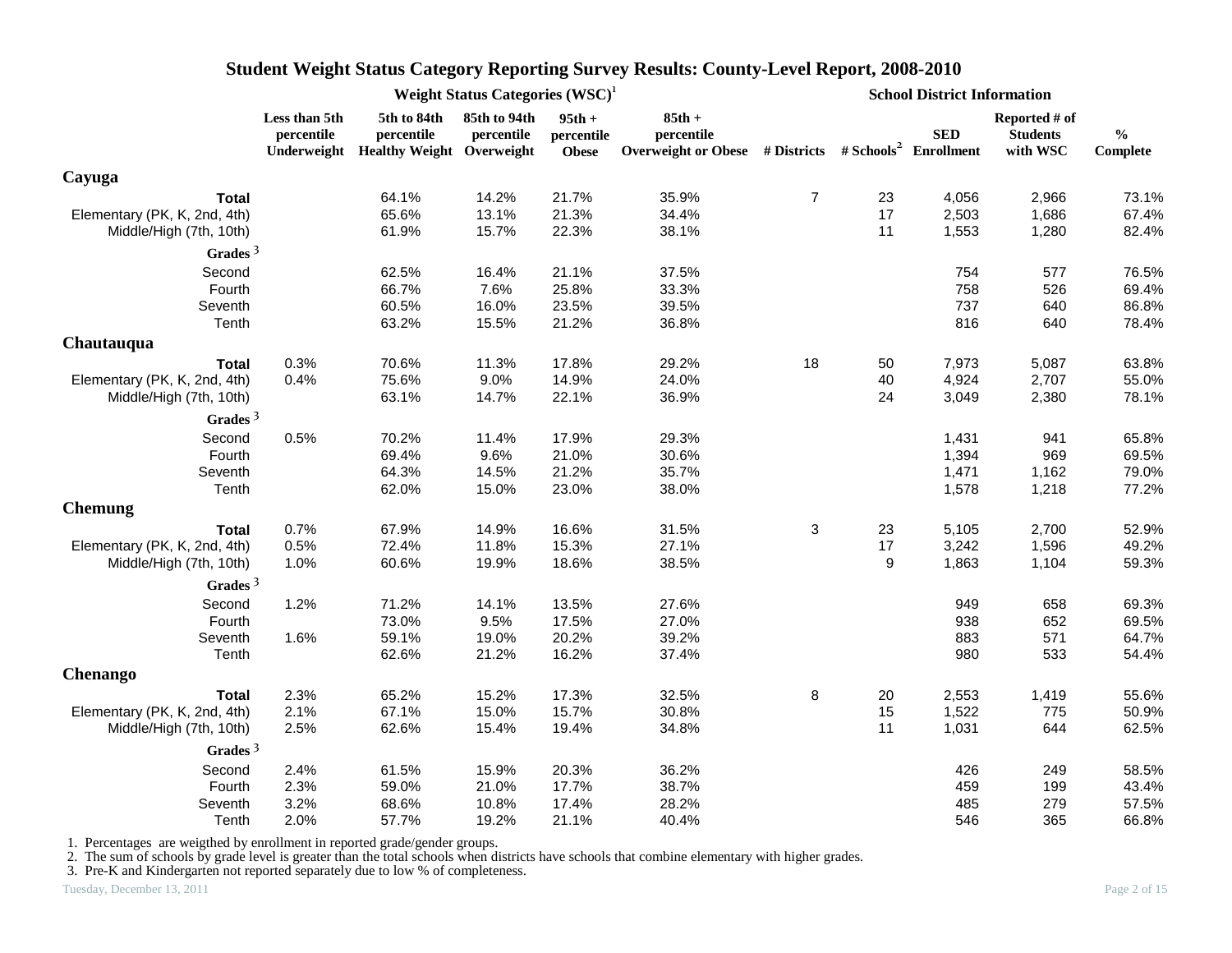|                                                         |                             | Weight Status Categories $(WSC)^1$<br>5th to 84th<br>85th to 94th<br>$95th +$<br>percentile<br>percentile<br>percentile<br>Underweight Healthy Weight Overweight<br><b>Obese</b><br>65.6%<br>17.0%<br>17.0%<br>0.7%<br>69.3%<br>16.0%<br>14.0%<br>30.0%<br>61.3%<br>18.2%<br>20.5%<br>38.7%<br>68.5%<br>14.2%<br>31.5%<br>17.3%<br>1.9%<br>61.1%<br>17.5%<br>19.5%<br>37.0%<br>57.0%<br>21.3%<br>21.8%<br>43.0%<br>65.2%<br>15.4%<br>19.3%<br>34.8%<br>0.2%<br>18.2%<br>31.1%<br>68.8%<br>12.9%<br>0.3%<br>72.9%<br>10.9%<br>15.9%<br>63.5%<br>21.1%<br>15.4%<br>73.7%<br>15.8%<br>10.5%<br>64.9%<br>13.4%<br>21.7%<br>64.8%<br>13.5%<br>21.7%<br>62.2%<br>17.3%<br>20.5%<br>68.5%<br>14.3%<br>16.8%<br>70.0%<br>15.7%<br>14.3%<br>66.8%<br>19.9%<br>12.6%<br>11.4%<br>69.0%<br>19.6%<br>62.1%<br>15.0%<br>22.9%<br>61.5%<br>13.8%<br>23.4%<br>72.8%<br>11.3%<br>16.0%<br>70.3%<br>13.1%<br>16.5% |       |       |                                                                                             |                |                | <b>School District Information</b> |                                              |                           |
|---------------------------------------------------------|-----------------------------|---------------------------------------------------------------------------------------------------------------------------------------------------------------------------------------------------------------------------------------------------------------------------------------------------------------------------------------------------------------------------------------------------------------------------------------------------------------------------------------------------------------------------------------------------------------------------------------------------------------------------------------------------------------------------------------------------------------------------------------------------------------------------------------------------------------------------------------------------------------------------------------------------|-------|-------|---------------------------------------------------------------------------------------------|----------------|----------------|------------------------------------|----------------------------------------------|---------------------------|
|                                                         | Less than 5th<br>percentile |                                                                                                                                                                                                                                                                                                                                                                                                                                                                                                                                                                                                                                                                                                                                                                                                                                                                                                   |       |       | $85th +$<br>percentile<br>Overweight or Obese # Districts # Schools <sup>2</sup> Enrollment |                |                | <b>SED</b>                         | Reported # of<br><b>Students</b><br>with WSC | $\frac{0}{0}$<br>Complete |
| <b>Clinton</b>                                          |                             |                                                                                                                                                                                                                                                                                                                                                                                                                                                                                                                                                                                                                                                                                                                                                                                                                                                                                                   |       |       |                                                                                             |                |                |                                    |                                              |                           |
| <b>Total</b>                                            | 0.4%                        |                                                                                                                                                                                                                                                                                                                                                                                                                                                                                                                                                                                                                                                                                                                                                                                                                                                                                                   |       |       | 34.0%                                                                                       | 8              | 29             | 4,444                              | 2,411                                        | 54.3%                     |
| Elementary (PK, K, 2nd, 4th)<br>Middle/High (7th, 10th) |                             |                                                                                                                                                                                                                                                                                                                                                                                                                                                                                                                                                                                                                                                                                                                                                                                                                                                                                                   |       |       |                                                                                             |                | 21<br>14       | 2,575<br>1,869                     | 1,271<br>1,140                               | 49.4%<br>61.0%            |
| Grades $3$                                              |                             |                                                                                                                                                                                                                                                                                                                                                                                                                                                                                                                                                                                                                                                                                                                                                                                                                                                                                                   |       |       |                                                                                             |                |                |                                    |                                              |                           |
| Second                                                  |                             |                                                                                                                                                                                                                                                                                                                                                                                                                                                                                                                                                                                                                                                                                                                                                                                                                                                                                                   |       |       |                                                                                             |                |                | 809                                | 414                                          | 51.2%                     |
| Fourth                                                  |                             |                                                                                                                                                                                                                                                                                                                                                                                                                                                                                                                                                                                                                                                                                                                                                                                                                                                                                                   |       |       |                                                                                             |                |                | 826                                | 497                                          | 60.2%                     |
| Seventh                                                 |                             |                                                                                                                                                                                                                                                                                                                                                                                                                                                                                                                                                                                                                                                                                                                                                                                                                                                                                                   |       |       |                                                                                             |                |                | 896                                | 527                                          | 58.8%                     |
| Tenth                                                   |                             |                                                                                                                                                                                                                                                                                                                                                                                                                                                                                                                                                                                                                                                                                                                                                                                                                                                                                                   |       |       |                                                                                             |                |                | 973                                | 613                                          | 63.0%                     |
| Columbia                                                |                             |                                                                                                                                                                                                                                                                                                                                                                                                                                                                                                                                                                                                                                                                                                                                                                                                                                                                                                   |       |       |                                                                                             |                |                |                                    |                                              |                           |
| <b>Total</b>                                            |                             |                                                                                                                                                                                                                                                                                                                                                                                                                                                                                                                                                                                                                                                                                                                                                                                                                                                                                                   |       |       |                                                                                             | $\overline{7}$ | 18             | 3,078                              | 2,186                                        | 71.0%                     |
| Elementary (PK, K, 2nd, 4th)                            |                             |                                                                                                                                                                                                                                                                                                                                                                                                                                                                                                                                                                                                                                                                                                                                                                                                                                                                                                   |       |       | 26.9%                                                                                       |                | 13             | 1,758                              | 1,128                                        | 64.2%                     |
| Middle/High (7th, 10th)                                 |                             |                                                                                                                                                                                                                                                                                                                                                                                                                                                                                                                                                                                                                                                                                                                                                                                                                                                                                                   |       |       | 36.5%                                                                                       |                | 9              | 1,320                              | 1,058                                        | 80.2%                     |
| Grades $3$                                              |                             |                                                                                                                                                                                                                                                                                                                                                                                                                                                                                                                                                                                                                                                                                                                                                                                                                                                                                                   |       |       |                                                                                             |                |                |                                    |                                              |                           |
| Second                                                  |                             |                                                                                                                                                                                                                                                                                                                                                                                                                                                                                                                                                                                                                                                                                                                                                                                                                                                                                                   |       |       | 26.3%                                                                                       |                |                | 563                                | 387                                          | 68.7%                     |
| Fourth                                                  |                             |                                                                                                                                                                                                                                                                                                                                                                                                                                                                                                                                                                                                                                                                                                                                                                                                                                                                                                   |       |       | 35.1%                                                                                       |                |                | 572                                | 368                                          | 64.3%                     |
| Seventh                                                 |                             |                                                                                                                                                                                                                                                                                                                                                                                                                                                                                                                                                                                                                                                                                                                                                                                                                                                                                                   |       |       | 35.2%                                                                                       |                |                | 645                                | 473                                          | 73.3%                     |
| Tenth                                                   |                             |                                                                                                                                                                                                                                                                                                                                                                                                                                                                                                                                                                                                                                                                                                                                                                                                                                                                                                   |       |       | 37.8%                                                                                       |                |                | 675                                | 585                                          | 86.7%                     |
| <b>Cortland</b>                                         |                             |                                                                                                                                                                                                                                                                                                                                                                                                                                                                                                                                                                                                                                                                                                                                                                                                                                                                                                   |       |       |                                                                                             |                |                |                                    |                                              |                           |
| <b>Total</b>                                            | 0.3%                        |                                                                                                                                                                                                                                                                                                                                                                                                                                                                                                                                                                                                                                                                                                                                                                                                                                                                                                   |       |       | 31.1%                                                                                       | $\sqrt{5}$     | 18             | 2,735                              | 1,378                                        | 50.4%                     |
| Elementary (PK, K, 2nd, 4th)                            |                             |                                                                                                                                                                                                                                                                                                                                                                                                                                                                                                                                                                                                                                                                                                                                                                                                                                                                                                   |       |       | 30.0%                                                                                       |                | 12             | 1,612                              | 707                                          | 43.9%                     |
| Middle/High (7th, 10th)                                 | 0.7%                        |                                                                                                                                                                                                                                                                                                                                                                                                                                                                                                                                                                                                                                                                                                                                                                                                                                                                                                   |       |       | 32.5%                                                                                       |                | $\overline{7}$ | 1,123                              | 671                                          | 59.8%                     |
| Grades $3$                                              |                             |                                                                                                                                                                                                                                                                                                                                                                                                                                                                                                                                                                                                                                                                                                                                                                                                                                                                                                   |       |       |                                                                                             |                |                |                                    |                                              |                           |
| Second                                                  |                             |                                                                                                                                                                                                                                                                                                                                                                                                                                                                                                                                                                                                                                                                                                                                                                                                                                                                                                   |       |       | 31.0%                                                                                       |                |                | 542                                | 260                                          | 48.0%                     |
| Fourth                                                  |                             |                                                                                                                                                                                                                                                                                                                                                                                                                                                                                                                                                                                                                                                                                                                                                                                                                                                                                                   |       |       | 37.9%                                                                                       |                |                | 515                                | 232                                          | 45.0%                     |
| Seventh                                                 | 1.3%                        |                                                                                                                                                                                                                                                                                                                                                                                                                                                                                                                                                                                                                                                                                                                                                                                                                                                                                                   |       |       | 37.2%                                                                                       |                |                | 557                                | 377                                          | 67.7%                     |
| Tenth                                                   |                             |                                                                                                                                                                                                                                                                                                                                                                                                                                                                                                                                                                                                                                                                                                                                                                                                                                                                                                   |       |       | 27.2%                                                                                       |                |                | 566                                | 294                                          | 51.9%                     |
| <b>Delaware</b>                                         |                             |                                                                                                                                                                                                                                                                                                                                                                                                                                                                                                                                                                                                                                                                                                                                                                                                                                                                                                   |       |       |                                                                                             |                |                |                                    |                                              |                           |
| <b>Total</b>                                            |                             |                                                                                                                                                                                                                                                                                                                                                                                                                                                                                                                                                                                                                                                                                                                                                                                                                                                                                                   |       |       | 29.7%                                                                                       | 12             | 18             | 2,253                              | 1,094                                        | 48.6%                     |
| Elementary (PK, K, 2nd, 4th)                            |                             | 68.2%                                                                                                                                                                                                                                                                                                                                                                                                                                                                                                                                                                                                                                                                                                                                                                                                                                                                                             | 16.3% | 15.4% | 31.8%                                                                                       |                | 15             | 1,339                              | 604                                          | 45.1%                     |
| Middle/High (7th, 10th)                                 |                             | 72.9%                                                                                                                                                                                                                                                                                                                                                                                                                                                                                                                                                                                                                                                                                                                                                                                                                                                                                             | 9.1%  | 18.0% | 27.1%                                                                                       |                | 14             | 914                                | 490                                          | 53.6%                     |
| Grades $3$                                              |                             |                                                                                                                                                                                                                                                                                                                                                                                                                                                                                                                                                                                                                                                                                                                                                                                                                                                                                                   |       |       |                                                                                             |                |                |                                    |                                              |                           |
| Second                                                  |                             | 76.4%                                                                                                                                                                                                                                                                                                                                                                                                                                                                                                                                                                                                                                                                                                                                                                                                                                                                                             | 14.6% | 9.0%  | 23.6%                                                                                       |                |                | 357                                | 187                                          | 52.4%                     |
| Fourth                                                  |                             | 66.2%                                                                                                                                                                                                                                                                                                                                                                                                                                                                                                                                                                                                                                                                                                                                                                                                                                                                                             | 11.2% | 22.6% | 33.8%                                                                                       |                |                | 416                                | 214                                          | 51.4%                     |
| Seventh                                                 |                             | 67.8%                                                                                                                                                                                                                                                                                                                                                                                                                                                                                                                                                                                                                                                                                                                                                                                                                                                                                             | 10.2% | 22.0% | 32.2%                                                                                       |                |                | 435                                | 230                                          | 52.9%                     |
| Tenth                                                   |                             | 77.1%                                                                                                                                                                                                                                                                                                                                                                                                                                                                                                                                                                                                                                                                                                                                                                                                                                                                                             | 8.2%  | 14.7% | 22.9%                                                                                       |                |                | 479                                | 260                                          | 54.3%                     |

1. Percentages are weigthed by enrollment in reported grade/gender groups.

2. The sum of schools by grade level is greater than the total schools when districts have schools that combine elementary with higher grades.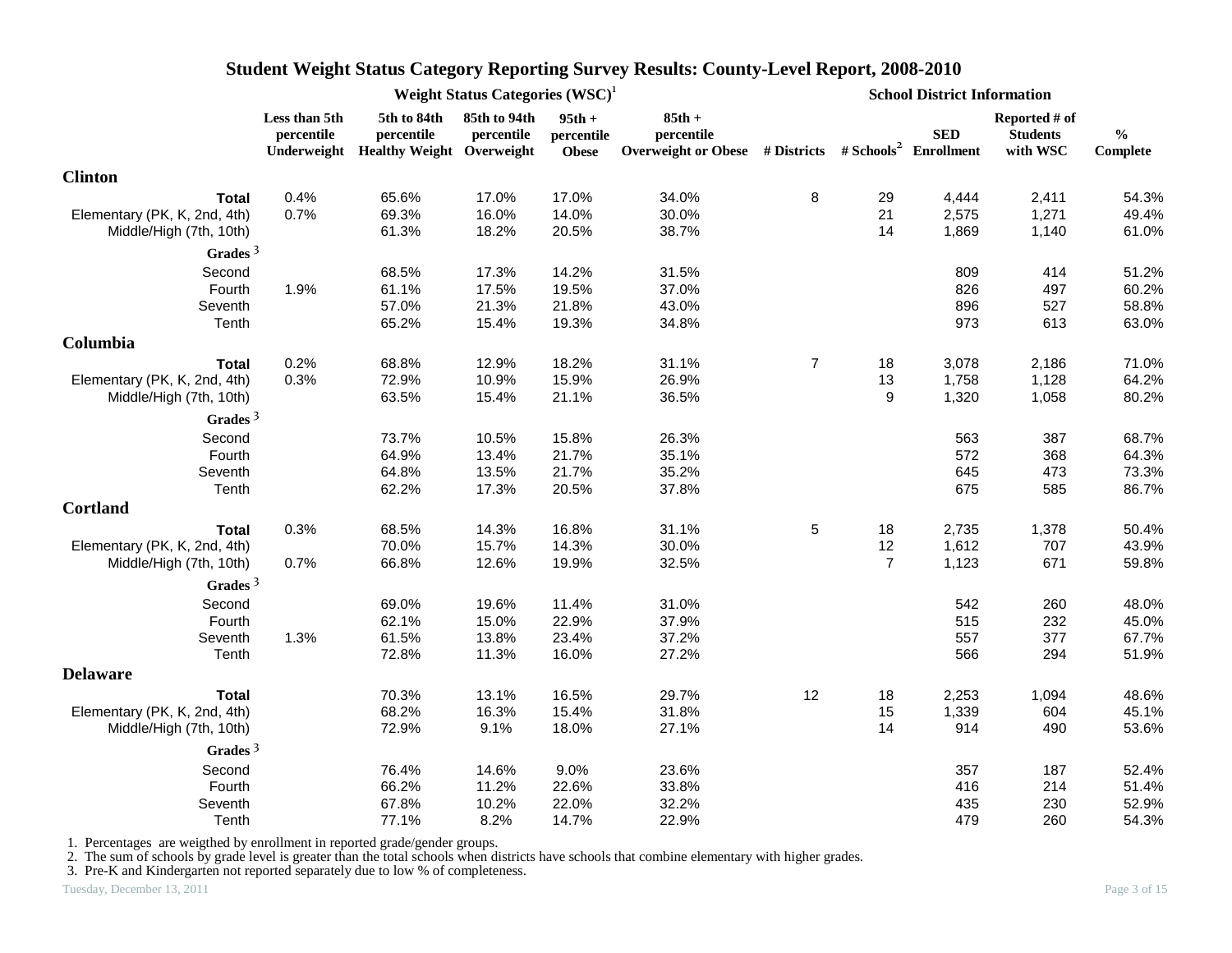|                              |                             | Weight Status Categories (WSC) <sup>1</sup><br>5th to 84th<br>85th to 94th<br>$85th +$<br>$95th +$<br>percentile<br>percentile<br>percentile<br>percentile<br>Overweight or Obese # Districts # Schools <sup>2</sup> Enrollment<br>Underweight Healthy Weight Overweight<br><b>Obese</b><br>66.8%<br>15.7%<br>16.7%<br>32.3%<br>74.4%<br>11.6%<br>13.4%<br>25.0%<br>40.2%<br>58.7%<br>20.1%<br>20.2%<br>79.2%<br>9.1%<br>11.3%<br>20.4%<br>67.0%<br>32.2%<br>15.8%<br>16.4%<br>58.1%<br>20.4%<br>20.3%<br>40.6%<br>59.2%<br>19.8%<br>39.8%<br>20.0%<br>71.5%<br>12.3%<br>15.4%<br>27.7%<br>29<br>76.4%<br>22.9%<br>10.5%<br>12.4%<br>65.0%<br>34.1%<br>14.8%<br>19.3%<br>76.5%<br>10.7%<br>12.2%<br>23.0%<br>71.3%<br>10.9%<br>27.7%<br>16.7%<br>65.1%<br>15.6%<br>18.2%<br>33.9%<br>64.9%<br>14.1%<br>20.2%<br>34.3%<br>11<br>11.9%<br>26.3%<br>73.7%<br>14.4%<br>74.4%<br>13.1%<br>12.5%<br>25.6%<br>27.3%<br>72.7%<br>16.2%<br>11.1%<br>30.7%<br>69.3%<br>17.3%<br>13.4%<br>65.1%<br>14.0%<br>20.8%<br>34.9%<br>71.2%<br>19.6%<br>9.2%<br>28.8%<br>74.4%<br>12.3%<br>13.3%<br>25.6%<br>64.0%<br>35.1%<br>14.8%<br>20.3%<br>66.2%<br>12.4%<br>20.2%<br>32.6%<br>60.9%<br>38.6%<br>18.0%<br>20.6%<br>73.7%<br>10.5%<br>15.8%<br>26.3% |       |       |       |                | <b>School District Information</b> |            |                                              |                           |  |  |
|------------------------------|-----------------------------|----------------------------------------------------------------------------------------------------------------------------------------------------------------------------------------------------------------------------------------------------------------------------------------------------------------------------------------------------------------------------------------------------------------------------------------------------------------------------------------------------------------------------------------------------------------------------------------------------------------------------------------------------------------------------------------------------------------------------------------------------------------------------------------------------------------------------------------------------------------------------------------------------------------------------------------------------------------------------------------------------------------------------------------------------------------------------------------------------------------------------------------------------------------------------------------------------------------------------------------|-------|-------|-------|----------------|------------------------------------|------------|----------------------------------------------|---------------------------|--|--|
|                              | Less than 5th<br>percentile |                                                                                                                                                                                                                                                                                                                                                                                                                                                                                                                                                                                                                                                                                                                                                                                                                                                                                                                                                                                                                                                                                                                                                                                                                                        |       |       |       |                |                                    | <b>SED</b> | Reported # of<br><b>Students</b><br>with WSC | $\frac{0}{0}$<br>Complete |  |  |
| <b>Dutchess</b>              |                             |                                                                                                                                                                                                                                                                                                                                                                                                                                                                                                                                                                                                                                                                                                                                                                                                                                                                                                                                                                                                                                                                                                                                                                                                                                        |       |       |       |                |                                    |            |                                              |                           |  |  |
| <b>Total</b>                 | 0.8%                        |                                                                                                                                                                                                                                                                                                                                                                                                                                                                                                                                                                                                                                                                                                                                                                                                                                                                                                                                                                                                                                                                                                                                                                                                                                        |       |       |       | 13             | 79                                 | 17,208     | 8,173                                        | 47.5%                     |  |  |
| Elementary (PK, K, 2nd, 4th) | 0.6%                        |                                                                                                                                                                                                                                                                                                                                                                                                                                                                                                                                                                                                                                                                                                                                                                                                                                                                                                                                                                                                                                                                                                                                                                                                                                        |       |       |       |                | 63                                 | 9,657      | 4,318                                        | 44.7%                     |  |  |
| Middle/High (7th, 10th)      | 1.1%                        |                                                                                                                                                                                                                                                                                                                                                                                                                                                                                                                                                                                                                                                                                                                                                                                                                                                                                                                                                                                                                                                                                                                                                                                                                                        |       |       |       |                | 30                                 | 7,551      | 3,855                                        | 51.1%                     |  |  |
| Grades $3$                   |                             |                                                                                                                                                                                                                                                                                                                                                                                                                                                                                                                                                                                                                                                                                                                                                                                                                                                                                                                                                                                                                                                                                                                                                                                                                                        |       |       |       |                |                                    |            |                                              |                           |  |  |
| Second                       | 0.4%                        |                                                                                                                                                                                                                                                                                                                                                                                                                                                                                                                                                                                                                                                                                                                                                                                                                                                                                                                                                                                                                                                                                                                                                                                                                                        |       |       |       |                |                                    | 3,177      | 1,392                                        | 43.8%                     |  |  |
| Fourth                       | 0.8%                        |                                                                                                                                                                                                                                                                                                                                                                                                                                                                                                                                                                                                                                                                                                                                                                                                                                                                                                                                                                                                                                                                                                                                                                                                                                        |       |       |       |                |                                    | 3,317      | 1,564                                        | 47.2%                     |  |  |
| Seventh                      | 1.2%                        |                                                                                                                                                                                                                                                                                                                                                                                                                                                                                                                                                                                                                                                                                                                                                                                                                                                                                                                                                                                                                                                                                                                                                                                                                                        |       |       |       |                |                                    | 3,674      | 2,171                                        | 59.1%                     |  |  |
| Tenth                        | 1.0%                        |                                                                                                                                                                                                                                                                                                                                                                                                                                                                                                                                                                                                                                                                                                                                                                                                                                                                                                                                                                                                                                                                                                                                                                                                                                        |       |       |       |                |                                    | 3,877      | 1,684                                        | 43.4%                     |  |  |
| Erie                         |                             |                                                                                                                                                                                                                                                                                                                                                                                                                                                                                                                                                                                                                                                                                                                                                                                                                                                                                                                                                                                                                                                                                                                                                                                                                                        |       |       |       |                |                                    |            |                                              |                           |  |  |
| <b>Total</b>                 | 0.8%                        |                                                                                                                                                                                                                                                                                                                                                                                                                                                                                                                                                                                                                                                                                                                                                                                                                                                                                                                                                                                                                                                                                                                                                                                                                                        |       |       |       |                | 202                                | 48,960     | 22,608                                       | 46.2%                     |  |  |
| Elementary (PK, K, 2nd, 4th) | 0.7%                        |                                                                                                                                                                                                                                                                                                                                                                                                                                                                                                                                                                                                                                                                                                                                                                                                                                                                                                                                                                                                                                                                                                                                                                                                                                        |       |       |       |                | 154                                | 29,444     | 12,820                                       | 43.5%                     |  |  |
| Middle/High (7th, 10th)      | 0.9%                        |                                                                                                                                                                                                                                                                                                                                                                                                                                                                                                                                                                                                                                                                                                                                                                                                                                                                                                                                                                                                                                                                                                                                                                                                                                        |       |       |       |                | 111                                | 19,516     | 9,788                                        | 50.2%                     |  |  |
| Grades $3$                   |                             |                                                                                                                                                                                                                                                                                                                                                                                                                                                                                                                                                                                                                                                                                                                                                                                                                                                                                                                                                                                                                                                                                                                                                                                                                                        |       |       |       |                |                                    |            |                                              |                           |  |  |
| Second                       | 0.5%                        |                                                                                                                                                                                                                                                                                                                                                                                                                                                                                                                                                                                                                                                                                                                                                                                                                                                                                                                                                                                                                                                                                                                                                                                                                                        |       |       |       |                |                                    | 8,879      | 4,149                                        | 46.7%                     |  |  |
| Fourth                       | 1.0%                        |                                                                                                                                                                                                                                                                                                                                                                                                                                                                                                                                                                                                                                                                                                                                                                                                                                                                                                                                                                                                                                                                                                                                                                                                                                        |       |       |       |                |                                    | 8,847      | 4,180                                        | 47.2%                     |  |  |
| Seventh                      | 1.0%                        |                                                                                                                                                                                                                                                                                                                                                                                                                                                                                                                                                                                                                                                                                                                                                                                                                                                                                                                                                                                                                                                                                                                                                                                                                                        |       |       |       |                |                                    | 9,219      | 4,378                                        | 47.5%                     |  |  |
| Tenth                        | 0.9%                        |                                                                                                                                                                                                                                                                                                                                                                                                                                                                                                                                                                                                                                                                                                                                                                                                                                                                                                                                                                                                                                                                                                                                                                                                                                        |       |       |       |                |                                    | 10,297     | 5,410                                        | 52.5%                     |  |  |
| <b>Essex</b>                 |                             |                                                                                                                                                                                                                                                                                                                                                                                                                                                                                                                                                                                                                                                                                                                                                                                                                                                                                                                                                                                                                                                                                                                                                                                                                                        |       |       |       |                |                                    |            |                                              |                           |  |  |
| <b>Total</b>                 |                             |                                                                                                                                                                                                                                                                                                                                                                                                                                                                                                                                                                                                                                                                                                                                                                                                                                                                                                                                                                                                                                                                                                                                                                                                                                        |       |       |       |                | 14                                 | 1,571      | 630                                          | 40.1%                     |  |  |
| Elementary (PK, K, 2nd, 4th) |                             |                                                                                                                                                                                                                                                                                                                                                                                                                                                                                                                                                                                                                                                                                                                                                                                                                                                                                                                                                                                                                                                                                                                                                                                                                                        |       |       |       |                | 12                                 | 937        | 347                                          | 37.0%                     |  |  |
| Middle/High (7th, 10th)      |                             |                                                                                                                                                                                                                                                                                                                                                                                                                                                                                                                                                                                                                                                                                                                                                                                                                                                                                                                                                                                                                                                                                                                                                                                                                                        |       |       |       |                | 11                                 | 634        | 283                                          | 44.6%                     |  |  |
| Grades $3$                   |                             |                                                                                                                                                                                                                                                                                                                                                                                                                                                                                                                                                                                                                                                                                                                                                                                                                                                                                                                                                                                                                                                                                                                                                                                                                                        |       |       |       |                |                                    |            |                                              |                           |  |  |
| Second                       |                             |                                                                                                                                                                                                                                                                                                                                                                                                                                                                                                                                                                                                                                                                                                                                                                                                                                                                                                                                                                                                                                                                                                                                                                                                                                        |       |       |       |                |                                    | 270        | 111                                          | 41.1%                     |  |  |
| Fourth                       |                             |                                                                                                                                                                                                                                                                                                                                                                                                                                                                                                                                                                                                                                                                                                                                                                                                                                                                                                                                                                                                                                                                                                                                                                                                                                        |       |       |       |                |                                    | 254        | 128                                          | 50.4%                     |  |  |
| Seventh                      |                             |                                                                                                                                                                                                                                                                                                                                                                                                                                                                                                                                                                                                                                                                                                                                                                                                                                                                                                                                                                                                                                                                                                                                                                                                                                        |       |       |       |                |                                    | 329        | 124                                          | 37.7%                     |  |  |
| Tenth                        |                             |                                                                                                                                                                                                                                                                                                                                                                                                                                                                                                                                                                                                                                                                                                                                                                                                                                                                                                                                                                                                                                                                                                                                                                                                                                        |       |       |       |                |                                    | 305        | 159                                          | 52.1%                     |  |  |
| <b>Franklin</b>              |                             |                                                                                                                                                                                                                                                                                                                                                                                                                                                                                                                                                                                                                                                                                                                                                                                                                                                                                                                                                                                                                                                                                                                                                                                                                                        |       |       |       |                |                                    |            |                                              |                           |  |  |
| <b>Total</b>                 | 0.9%                        |                                                                                                                                                                                                                                                                                                                                                                                                                                                                                                                                                                                                                                                                                                                                                                                                                                                                                                                                                                                                                                                                                                                                                                                                                                        |       |       |       | $\overline{7}$ | 21                                 | 3,352      | 2,075                                        | 61.9%                     |  |  |
| Elementary (PK, K, 2nd, 4th) | 1.2%                        |                                                                                                                                                                                                                                                                                                                                                                                                                                                                                                                                                                                                                                                                                                                                                                                                                                                                                                                                                                                                                                                                                                                                                                                                                                        |       |       |       |                | 16                                 | 2,035      | 1,102                                        | 54.2%                     |  |  |
| Middle/High (7th, 10th)      | 0.5%                        |                                                                                                                                                                                                                                                                                                                                                                                                                                                                                                                                                                                                                                                                                                                                                                                                                                                                                                                                                                                                                                                                                                                                                                                                                                        |       |       |       |                | 9                                  | 1,317      | 973                                          | 73.9%                     |  |  |
| Grades $3$                   |                             |                                                                                                                                                                                                                                                                                                                                                                                                                                                                                                                                                                                                                                                                                                                                                                                                                                                                                                                                                                                                                                                                                                                                                                                                                                        |       |       |       |                |                                    |            |                                              |                           |  |  |
| Second                       |                             |                                                                                                                                                                                                                                                                                                                                                                                                                                                                                                                                                                                                                                                                                                                                                                                                                                                                                                                                                                                                                                                                                                                                                                                                                                        |       |       |       |                |                                    | 540        | 272                                          | 50.4%                     |  |  |
| Fourth                       | 3.8%                        | 53.9%                                                                                                                                                                                                                                                                                                                                                                                                                                                                                                                                                                                                                                                                                                                                                                                                                                                                                                                                                                                                                                                                                                                                                                                                                                  | 9.8%  | 32.6% | 42.4% |                |                                    | 577        | 330                                          | 57.2%                     |  |  |
| Seventh                      | 1.1%                        | 59.7%                                                                                                                                                                                                                                                                                                                                                                                                                                                                                                                                                                                                                                                                                                                                                                                                                                                                                                                                                                                                                                                                                                                                                                                                                                  | 16.3% | 23.0% | 39.2% |                |                                    | 595        | 420                                          | 70.6%                     |  |  |
| Tenth                        |                             | 62.0%                                                                                                                                                                                                                                                                                                                                                                                                                                                                                                                                                                                                                                                                                                                                                                                                                                                                                                                                                                                                                                                                                                                                                                                                                                  | 19.5% | 18.5% | 38.0% |                |                                    | 722        | 553                                          | 76.6%                     |  |  |

1. Percentages are weigthed by enrollment in reported grade/gender groups.

2. The sum of schools by grade level is greater than the total schools when districts have schools that combine elementary with higher grades.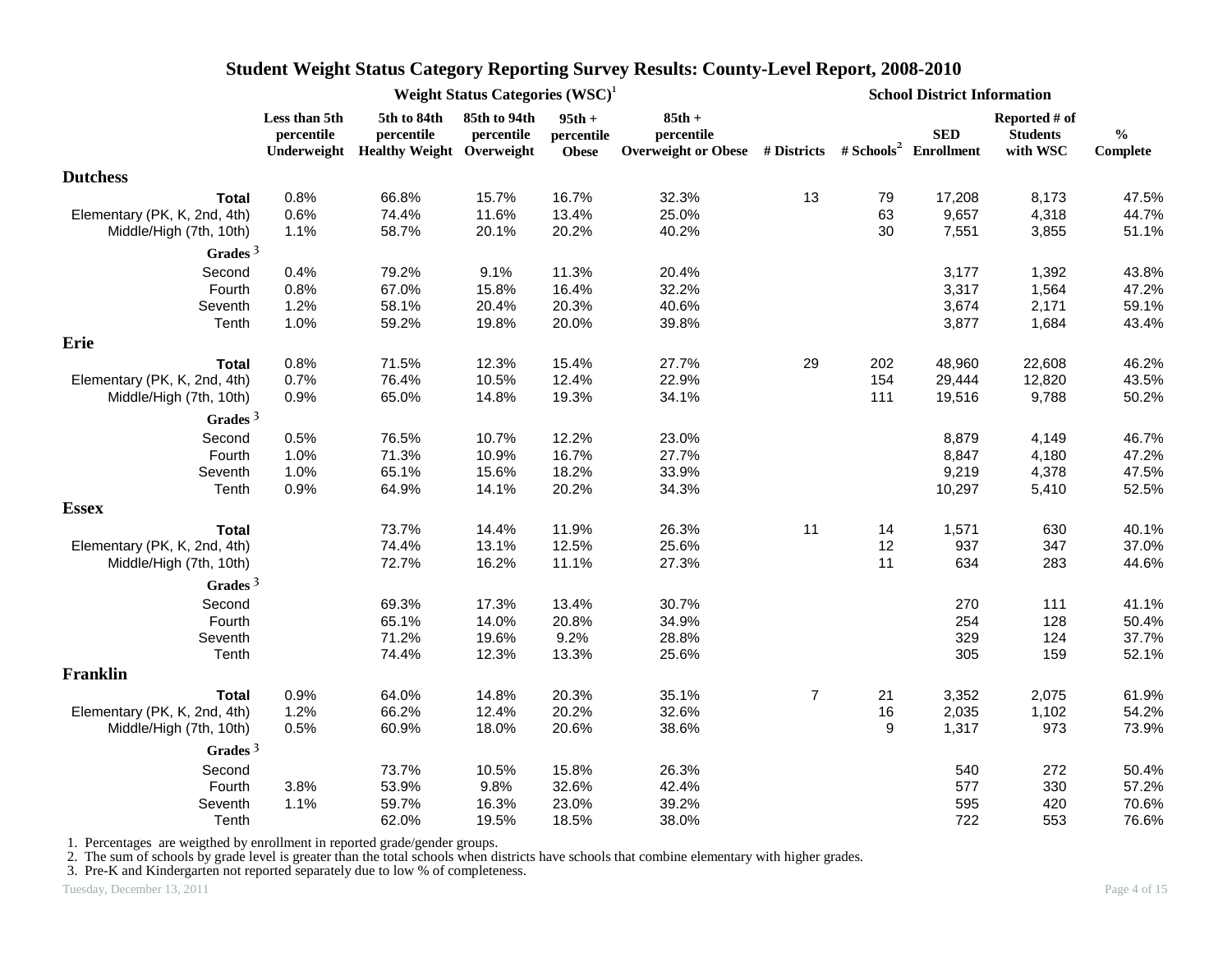|                                                         |                             |                                                                    | Weight Status Categories (WSC) <sup>1</sup> |                                        |                                                                                             |                |                  | <b>School District Information</b> |                                              |                                                |
|---------------------------------------------------------|-----------------------------|--------------------------------------------------------------------|---------------------------------------------|----------------------------------------|---------------------------------------------------------------------------------------------|----------------|------------------|------------------------------------|----------------------------------------------|------------------------------------------------|
|                                                         | Less than 5th<br>percentile | 5th to 84th<br>percentile<br>Underweight Healthy Weight Overweight | 85th to 94th<br>percentile                  | $95th +$<br>percentile<br><b>Obese</b> | $85th +$<br>percentile<br>Overweight or Obese # Districts # Schools <sup>2</sup> Enrollment |                |                  | <b>SED</b>                         | Reported # of<br><b>Students</b><br>with WSC | $\mathbf{0}_{\mathbf{0}}^{\prime}$<br>Complete |
| <b>Fulton</b>                                           |                             |                                                                    |                                             |                                        |                                                                                             |                |                  |                                    |                                              |                                                |
| <b>Total</b>                                            | 1.7%                        | 73.3%                                                              | 8.0%                                        | 17.0%                                  | 25.0%                                                                                       | $\overline{7}$ | 22               | 3,676                              | 876                                          | 23.8%                                          |
| Elementary (PK, K, 2nd, 4th)<br>Middle/High (7th, 10th) | 3.1%                        | 79.9%<br>67.8%                                                     | 6.1%<br>9.6%                                | 14.0%<br>19.5%                         | 20.1%<br>29.1%                                                                              |                | 16<br>10         | 2,251<br>1,425                     | 382<br>494                                   | 17.0%<br>34.7%                                 |
| Grades <sup>3</sup>                                     |                             |                                                                    |                                             |                                        |                                                                                             |                |                  |                                    |                                              |                                                |
| Second                                                  |                             | 75.1%                                                              | 7.1%                                        | 17.8%                                  | 24.9%                                                                                       |                |                  | 652                                | 113                                          | 17.3%                                          |
| Fourth                                                  |                             | 67.3%                                                              | 4.9%                                        | 27.9%                                  | 32.7%                                                                                       |                |                  | 598                                | 94                                           | 15.7%                                          |
| Seventh                                                 | 3.8%                        | 71.6%                                                              | 11.8%                                       | 12.9%                                  | 24.6%                                                                                       |                |                  | 695                                | 250                                          | 36.0%                                          |
| Tenth                                                   | 2.4%                        | 63.9%                                                              | 7.3%                                        | 26.4%                                  | 33.7%                                                                                       |                |                  | 730                                | 244                                          | 33.4%                                          |
| <b>Genesee</b>                                          |                             |                                                                    |                                             |                                        |                                                                                             |                |                  |                                    |                                              |                                                |
| <b>Total</b>                                            | 1.2%                        | 69.7%                                                              | 12.3%                                       | 16.8%                                  | 29.1%                                                                                       | 8              | 21               | 3,604                              | 2,490                                        | 69.1%                                          |
| Elementary (PK, K, 2nd, 4th)                            | 1.7%                        | 71.1%                                                              | 14.1%                                       | 13.1%                                  | 27.2%                                                                                       |                | 16               | 2,220                              | 1,454                                        | 65.5%                                          |
| Middle/High (7th, 10th)                                 | 0.6%                        | 67.4%                                                              | 9.5%                                        | 22.5%                                  | 32.0%                                                                                       |                | 10               | 1,384                              | 1,036                                        | 74.9%                                          |
| Grades $3$                                              |                             |                                                                    |                                             |                                        |                                                                                             |                |                  |                                    |                                              |                                                |
| Second                                                  |                             | 75.3%                                                              | 9.2%                                        | 15.5%                                  | 24.7%                                                                                       |                |                  | 622                                | 460                                          | 74.0%                                          |
| Fourth                                                  |                             | 58.8%                                                              | 21.5%                                       | 19.6%                                  | 41.2%                                                                                       |                |                  | 678                                | 535                                          | 78.9%                                          |
| Seventh                                                 | 1.2%                        | 68.1%                                                              | 9.3%                                        | 21.5%                                  | 30.8%                                                                                       |                |                  | 653                                | 497                                          | 76.1%                                          |
| Tenth                                                   |                             | 66.8%                                                              | 9.6%                                        | 23.6%                                  | 33.2%                                                                                       |                |                  | 731                                | 539                                          | 73.7%                                          |
| <b>Greene</b>                                           |                             |                                                                    |                                             |                                        |                                                                                             |                |                  |                                    |                                              |                                                |
| <b>Total</b>                                            | 0.4%                        | 74.3%                                                              | 11.2%                                       | 14.2%                                  | 25.4%                                                                                       | 6              | 15               | 2,528                              | 1,445                                        | 57.2%                                          |
| Elementary (PK, K, 2nd, 4th)                            |                             | 85.4%                                                              | 6.0%                                        | 8.5%                                   | 14.6%                                                                                       |                | 11               | 1,403                              | 661                                          | 47.1%                                          |
| Middle/High (7th, 10th)                                 | 0.8%                        | 61.6%                                                              | 17.0%                                       | 20.6%                                  | 37.6%                                                                                       |                | 9                | 1,125                              | 784                                          | 69.7%                                          |
| Grades $3$                                              |                             |                                                                    |                                             |                                        |                                                                                             |                |                  |                                    |                                              |                                                |
| Second                                                  |                             | 89.0%                                                              | 2.9%                                        | 8.1%                                   | 11.0%                                                                                       |                |                  | 426                                | 192                                          | 45.1%                                          |
| Fourth                                                  |                             | 82.2%                                                              | 7.3%                                        | 10.6%                                  | 17.8%                                                                                       |                |                  | 451                                | 196                                          | 43.5%                                          |
| Seventh                                                 | 1.7%                        | 49.2%                                                              | 18.7%                                       | 30.4%                                  | 49.1%                                                                                       |                |                  | 522                                | 385                                          | 73.8%                                          |
| Tenth                                                   |                             | 72.3%                                                              | 15.6%                                       | 12.1%                                  | 27.7%                                                                                       |                |                  | 603                                | 399                                          | 66.2%                                          |
| <b>Hamilton</b>                                         |                             |                                                                    |                                             |                                        |                                                                                             |                |                  |                                    |                                              |                                                |
| <b>Total</b>                                            |                             |                                                                    |                                             |                                        |                                                                                             | $\overline{7}$ | $\mathbf 5$      | 206                                |                                              |                                                |
| Elementary (PK, K, 2nd, 4th)<br>Middle/High (7th, 10th) |                             |                                                                    |                                             |                                        |                                                                                             |                | $\mathbf 5$<br>3 | 139<br>67                          |                                              |                                                |
| Grades $3$                                              |                             |                                                                    |                                             |                                        |                                                                                             |                |                  |                                    |                                              |                                                |
| Second                                                  |                             |                                                                    |                                             |                                        |                                                                                             |                |                  | 29                                 |                                              |                                                |
| Fourth                                                  |                             |                                                                    |                                             |                                        |                                                                                             |                |                  | $30\,$                             |                                              |                                                |
| Seventh                                                 |                             |                                                                    |                                             |                                        |                                                                                             |                |                  | 27                                 |                                              |                                                |
| Tenth                                                   |                             |                                                                    |                                             |                                        |                                                                                             |                |                  | 40                                 |                                              |                                                |

1. Percentages are weigthed by enrollment in reported grade/gender groups.

2. The sum of schools by grade level is greater than the total schools when districts have schools that combine elementary with higher grades.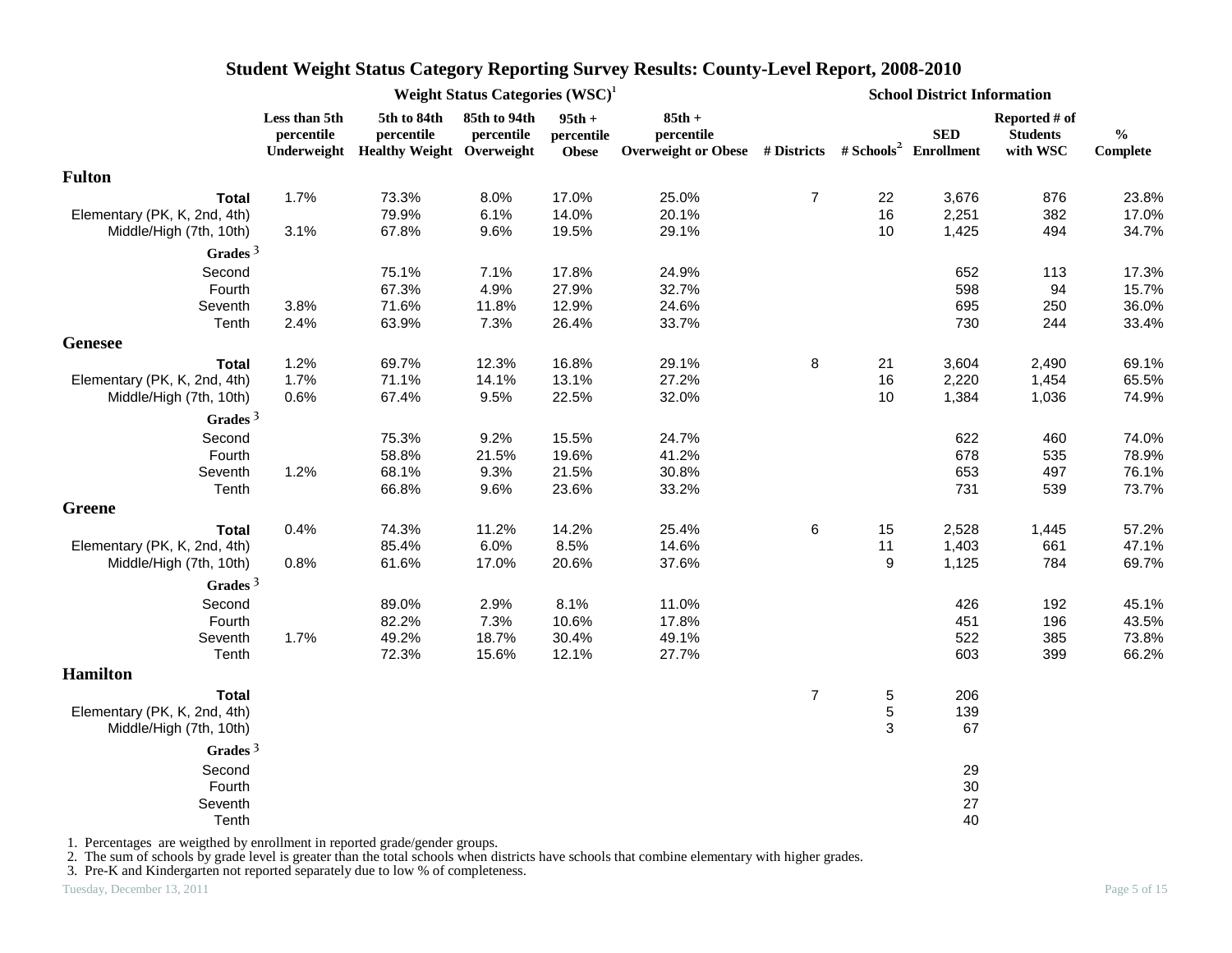| 5th to 84th<br>85th to 94th<br>$85th +$<br>Less than 5th<br>$95th +$<br>Reported # of<br>percentile<br><b>SED</b><br><b>Students</b><br>$\frac{0}{0}$<br>percentile<br>percentile<br>percentile<br>percentile<br>Overweight or Obese # Districts # Schools <sup>2</sup> Enrollment<br>Underweight Healthy Weight Overweight<br>with WSC<br>Complete<br><b>Obese</b><br><b>Total</b><br>0.7%<br>67.9%<br>18.9%<br>31.4%<br>11<br>4,119<br>2,381<br>12.5%<br>26<br>57.8%<br>70.3%<br>11.6%<br>18.1%<br>29.7%<br>17<br>55.0%<br>Elementary (PK, K, 2nd, 4th)<br>2,454<br>1,350<br>61.9%<br>1.6%<br>64.8%<br>13.6%<br>20.0%<br>33.6%<br>15<br>1,665<br>1,031<br>Middle/High (7th, 10th)<br>Grades $3$<br>73.3%<br>15.7%<br>26.7%<br>742<br>404<br>54.4%<br>Second<br>11.0%<br>67.0%<br>721<br>412<br>57.1%<br>Fourth<br>9.5%<br>23.6%<br>33.0%<br>794<br>60.8%<br>2.4%<br>63.3%<br>11.0%<br>23.3%<br>34.3%<br>483<br>Seventh<br>871<br>0.9%<br>15.9%<br>548<br>62.9%<br>Tenth<br>66.1%<br>17.2%<br>33.0%<br><b>Jefferson</b><br>21.1%<br>35.5%<br>11<br>56.9%<br><b>Total</b><br>64.5%<br>14.4%<br>38<br>7,481<br>4,257<br>30<br>70.5%<br>13.8%<br>15.7%<br>29.5%<br>4,718<br>2,753<br>58.4%<br>Elementary (PK, K, 2nd, 4th)<br>Middle/High (7th, 10th)<br>54.4%<br>15.3%<br>30.3%<br>45.6%<br>16<br>2,763<br>1,504<br>54.4%<br>Grades <sup>3</sup><br>Second<br>73.4%<br>13.3%<br>26.6%<br>988<br>66.7%<br>13.3%<br>1,481<br>Fourth<br>62.5%<br>16.6%<br>20.9%<br>37.5%<br>1,367<br>1,024<br>74.9%<br>17.7%<br>59.8%<br>Seventh<br>54.8%<br>27.5%<br>45.2%<br>1,334<br>798<br>Tenth<br>13.2%<br>706<br>54.0%<br>32.8%<br>46.0%<br>1,429<br>49.4%<br>5<br>12.5%<br>20.1%<br>32.6%<br>14<br>1,749<br>1,138<br>65.1%<br><b>Total</b><br>67.4%<br>1,077<br>59.3%<br>Elementary (PK, K, 2nd, 4th)<br>71.1%<br>12.8%<br>16.1%<br>28.9%<br>10<br>639<br>25.6%<br>37.6%<br>8<br>672<br>499<br>74.3%<br>Middle/High (7th, 10th)<br>62.4%<br>12.0%<br>Grades $3$<br>Second<br>78.0%<br>22.0%<br>316<br>10.6%<br>11.4%<br>200<br>63.3%<br>66.9%<br>313<br>63.3%<br>Fourth<br>16.9%<br>16.1%<br>33.1%<br>198<br>317<br>220<br>Seventh<br>73.4%<br>5.8%<br>20.8%<br>26.6%<br>69.4%<br>355<br>Tenth<br>52.2%<br>17.7%<br>30.1%<br>47.8%<br>279<br>78.6%<br>Livingston<br>0.6%<br>74.2%<br>10.4%<br>14.7%<br>25.1%<br>8<br>3,464<br>2,156<br>62.2%<br>24<br>Total<br>60.0%<br>Elementary (PK, K, 2nd, 4th)<br>0.3%<br>75.5%<br>9.5%<br>14.7%<br>24.2%<br>16<br>2,015<br>1,210<br>26.3%<br>1.0%<br>72.6%<br>11.5%<br>14.8%<br>14<br>1,449<br>946<br>65.3%<br>Middle/High (7th, 10th)<br>Grades $3$<br>70.3%<br>17.4%<br>28.8%<br>586<br>406<br>69.3%<br>Second<br>0.9%<br>11.4%<br>644<br>Fourth<br>73.4%<br>10.8%<br>15.8%<br>26.6%<br>447<br>69.4%<br>75.1%<br>11.0%<br>13.9%<br>24.9%<br>709<br>476<br>67.1%<br>Seventh |                 |      | Weight Status Categories (WSC) <sup>1</sup> |       |       | <b>School District Information</b> |  |     |     |       |
|---------------------------------------------------------------------------------------------------------------------------------------------------------------------------------------------------------------------------------------------------------------------------------------------------------------------------------------------------------------------------------------------------------------------------------------------------------------------------------------------------------------------------------------------------------------------------------------------------------------------------------------------------------------------------------------------------------------------------------------------------------------------------------------------------------------------------------------------------------------------------------------------------------------------------------------------------------------------------------------------------------------------------------------------------------------------------------------------------------------------------------------------------------------------------------------------------------------------------------------------------------------------------------------------------------------------------------------------------------------------------------------------------------------------------------------------------------------------------------------------------------------------------------------------------------------------------------------------------------------------------------------------------------------------------------------------------------------------------------------------------------------------------------------------------------------------------------------------------------------------------------------------------------------------------------------------------------------------------------------------------------------------------------------------------------------------------------------------------------------------------------------------------------------------------------------------------------------------------------------------------------------------------------------------------------------------------------------------------------------------------------------------------------------------------------------------------------------------------------------------------------------------------------------------------------------------------------------------------------------------------------------------------------------------------------------------------------------------------------------------------------------------------------------------------------|-----------------|------|---------------------------------------------|-------|-------|------------------------------------|--|-----|-----|-------|
|                                                                                                                                                                                                                                                                                                                                                                                                                                                                                                                                                                                                                                                                                                                                                                                                                                                                                                                                                                                                                                                                                                                                                                                                                                                                                                                                                                                                                                                                                                                                                                                                                                                                                                                                                                                                                                                                                                                                                                                                                                                                                                                                                                                                                                                                                                                                                                                                                                                                                                                                                                                                                                                                                                                                                                                                         |                 |      |                                             |       |       |                                    |  |     |     |       |
|                                                                                                                                                                                                                                                                                                                                                                                                                                                                                                                                                                                                                                                                                                                                                                                                                                                                                                                                                                                                                                                                                                                                                                                                                                                                                                                                                                                                                                                                                                                                                                                                                                                                                                                                                                                                                                                                                                                                                                                                                                                                                                                                                                                                                                                                                                                                                                                                                                                                                                                                                                                                                                                                                                                                                                                                         | <b>Herkimer</b> |      |                                             |       |       |                                    |  |     |     |       |
|                                                                                                                                                                                                                                                                                                                                                                                                                                                                                                                                                                                                                                                                                                                                                                                                                                                                                                                                                                                                                                                                                                                                                                                                                                                                                                                                                                                                                                                                                                                                                                                                                                                                                                                                                                                                                                                                                                                                                                                                                                                                                                                                                                                                                                                                                                                                                                                                                                                                                                                                                                                                                                                                                                                                                                                                         |                 |      |                                             |       |       |                                    |  |     |     |       |
|                                                                                                                                                                                                                                                                                                                                                                                                                                                                                                                                                                                                                                                                                                                                                                                                                                                                                                                                                                                                                                                                                                                                                                                                                                                                                                                                                                                                                                                                                                                                                                                                                                                                                                                                                                                                                                                                                                                                                                                                                                                                                                                                                                                                                                                                                                                                                                                                                                                                                                                                                                                                                                                                                                                                                                                                         |                 |      |                                             |       |       |                                    |  |     |     |       |
|                                                                                                                                                                                                                                                                                                                                                                                                                                                                                                                                                                                                                                                                                                                                                                                                                                                                                                                                                                                                                                                                                                                                                                                                                                                                                                                                                                                                                                                                                                                                                                                                                                                                                                                                                                                                                                                                                                                                                                                                                                                                                                                                                                                                                                                                                                                                                                                                                                                                                                                                                                                                                                                                                                                                                                                                         |                 |      |                                             |       |       |                                    |  |     |     |       |
|                                                                                                                                                                                                                                                                                                                                                                                                                                                                                                                                                                                                                                                                                                                                                                                                                                                                                                                                                                                                                                                                                                                                                                                                                                                                                                                                                                                                                                                                                                                                                                                                                                                                                                                                                                                                                                                                                                                                                                                                                                                                                                                                                                                                                                                                                                                                                                                                                                                                                                                                                                                                                                                                                                                                                                                                         |                 |      |                                             |       |       |                                    |  |     |     |       |
|                                                                                                                                                                                                                                                                                                                                                                                                                                                                                                                                                                                                                                                                                                                                                                                                                                                                                                                                                                                                                                                                                                                                                                                                                                                                                                                                                                                                                                                                                                                                                                                                                                                                                                                                                                                                                                                                                                                                                                                                                                                                                                                                                                                                                                                                                                                                                                                                                                                                                                                                                                                                                                                                                                                                                                                                         |                 |      |                                             |       |       |                                    |  |     |     |       |
|                                                                                                                                                                                                                                                                                                                                                                                                                                                                                                                                                                                                                                                                                                                                                                                                                                                                                                                                                                                                                                                                                                                                                                                                                                                                                                                                                                                                                                                                                                                                                                                                                                                                                                                                                                                                                                                                                                                                                                                                                                                                                                                                                                                                                                                                                                                                                                                                                                                                                                                                                                                                                                                                                                                                                                                                         |                 |      |                                             |       |       |                                    |  |     |     |       |
|                                                                                                                                                                                                                                                                                                                                                                                                                                                                                                                                                                                                                                                                                                                                                                                                                                                                                                                                                                                                                                                                                                                                                                                                                                                                                                                                                                                                                                                                                                                                                                                                                                                                                                                                                                                                                                                                                                                                                                                                                                                                                                                                                                                                                                                                                                                                                                                                                                                                                                                                                                                                                                                                                                                                                                                                         |                 |      |                                             |       |       |                                    |  |     |     |       |
|                                                                                                                                                                                                                                                                                                                                                                                                                                                                                                                                                                                                                                                                                                                                                                                                                                                                                                                                                                                                                                                                                                                                                                                                                                                                                                                                                                                                                                                                                                                                                                                                                                                                                                                                                                                                                                                                                                                                                                                                                                                                                                                                                                                                                                                                                                                                                                                                                                                                                                                                                                                                                                                                                                                                                                                                         |                 |      |                                             |       |       |                                    |  |     |     |       |
|                                                                                                                                                                                                                                                                                                                                                                                                                                                                                                                                                                                                                                                                                                                                                                                                                                                                                                                                                                                                                                                                                                                                                                                                                                                                                                                                                                                                                                                                                                                                                                                                                                                                                                                                                                                                                                                                                                                                                                                                                                                                                                                                                                                                                                                                                                                                                                                                                                                                                                                                                                                                                                                                                                                                                                                                         |                 |      |                                             |       |       |                                    |  |     |     |       |
|                                                                                                                                                                                                                                                                                                                                                                                                                                                                                                                                                                                                                                                                                                                                                                                                                                                                                                                                                                                                                                                                                                                                                                                                                                                                                                                                                                                                                                                                                                                                                                                                                                                                                                                                                                                                                                                                                                                                                                                                                                                                                                                                                                                                                                                                                                                                                                                                                                                                                                                                                                                                                                                                                                                                                                                                         |                 |      |                                             |       |       |                                    |  |     |     |       |
|                                                                                                                                                                                                                                                                                                                                                                                                                                                                                                                                                                                                                                                                                                                                                                                                                                                                                                                                                                                                                                                                                                                                                                                                                                                                                                                                                                                                                                                                                                                                                                                                                                                                                                                                                                                                                                                                                                                                                                                                                                                                                                                                                                                                                                                                                                                                                                                                                                                                                                                                                                                                                                                                                                                                                                                                         |                 |      |                                             |       |       |                                    |  |     |     |       |
|                                                                                                                                                                                                                                                                                                                                                                                                                                                                                                                                                                                                                                                                                                                                                                                                                                                                                                                                                                                                                                                                                                                                                                                                                                                                                                                                                                                                                                                                                                                                                                                                                                                                                                                                                                                                                                                                                                                                                                                                                                                                                                                                                                                                                                                                                                                                                                                                                                                                                                                                                                                                                                                                                                                                                                                                         |                 |      |                                             |       |       |                                    |  |     |     |       |
|                                                                                                                                                                                                                                                                                                                                                                                                                                                                                                                                                                                                                                                                                                                                                                                                                                                                                                                                                                                                                                                                                                                                                                                                                                                                                                                                                                                                                                                                                                                                                                                                                                                                                                                                                                                                                                                                                                                                                                                                                                                                                                                                                                                                                                                                                                                                                                                                                                                                                                                                                                                                                                                                                                                                                                                                         |                 |      |                                             |       |       |                                    |  |     |     |       |
|                                                                                                                                                                                                                                                                                                                                                                                                                                                                                                                                                                                                                                                                                                                                                                                                                                                                                                                                                                                                                                                                                                                                                                                                                                                                                                                                                                                                                                                                                                                                                                                                                                                                                                                                                                                                                                                                                                                                                                                                                                                                                                                                                                                                                                                                                                                                                                                                                                                                                                                                                                                                                                                                                                                                                                                                         |                 |      |                                             |       |       |                                    |  |     |     |       |
|                                                                                                                                                                                                                                                                                                                                                                                                                                                                                                                                                                                                                                                                                                                                                                                                                                                                                                                                                                                                                                                                                                                                                                                                                                                                                                                                                                                                                                                                                                                                                                                                                                                                                                                                                                                                                                                                                                                                                                                                                                                                                                                                                                                                                                                                                                                                                                                                                                                                                                                                                                                                                                                                                                                                                                                                         |                 |      |                                             |       |       |                                    |  |     |     |       |
|                                                                                                                                                                                                                                                                                                                                                                                                                                                                                                                                                                                                                                                                                                                                                                                                                                                                                                                                                                                                                                                                                                                                                                                                                                                                                                                                                                                                                                                                                                                                                                                                                                                                                                                                                                                                                                                                                                                                                                                                                                                                                                                                                                                                                                                                                                                                                                                                                                                                                                                                                                                                                                                                                                                                                                                                         |                 |      |                                             |       |       |                                    |  |     |     |       |
|                                                                                                                                                                                                                                                                                                                                                                                                                                                                                                                                                                                                                                                                                                                                                                                                                                                                                                                                                                                                                                                                                                                                                                                                                                                                                                                                                                                                                                                                                                                                                                                                                                                                                                                                                                                                                                                                                                                                                                                                                                                                                                                                                                                                                                                                                                                                                                                                                                                                                                                                                                                                                                                                                                                                                                                                         |                 |      |                                             |       |       |                                    |  |     |     |       |
|                                                                                                                                                                                                                                                                                                                                                                                                                                                                                                                                                                                                                                                                                                                                                                                                                                                                                                                                                                                                                                                                                                                                                                                                                                                                                                                                                                                                                                                                                                                                                                                                                                                                                                                                                                                                                                                                                                                                                                                                                                                                                                                                                                                                                                                                                                                                                                                                                                                                                                                                                                                                                                                                                                                                                                                                         | Lewis           |      |                                             |       |       |                                    |  |     |     |       |
|                                                                                                                                                                                                                                                                                                                                                                                                                                                                                                                                                                                                                                                                                                                                                                                                                                                                                                                                                                                                                                                                                                                                                                                                                                                                                                                                                                                                                                                                                                                                                                                                                                                                                                                                                                                                                                                                                                                                                                                                                                                                                                                                                                                                                                                                                                                                                                                                                                                                                                                                                                                                                                                                                                                                                                                                         |                 |      |                                             |       |       |                                    |  |     |     |       |
|                                                                                                                                                                                                                                                                                                                                                                                                                                                                                                                                                                                                                                                                                                                                                                                                                                                                                                                                                                                                                                                                                                                                                                                                                                                                                                                                                                                                                                                                                                                                                                                                                                                                                                                                                                                                                                                                                                                                                                                                                                                                                                                                                                                                                                                                                                                                                                                                                                                                                                                                                                                                                                                                                                                                                                                                         |                 |      |                                             |       |       |                                    |  |     |     |       |
|                                                                                                                                                                                                                                                                                                                                                                                                                                                                                                                                                                                                                                                                                                                                                                                                                                                                                                                                                                                                                                                                                                                                                                                                                                                                                                                                                                                                                                                                                                                                                                                                                                                                                                                                                                                                                                                                                                                                                                                                                                                                                                                                                                                                                                                                                                                                                                                                                                                                                                                                                                                                                                                                                                                                                                                                         |                 |      |                                             |       |       |                                    |  |     |     |       |
|                                                                                                                                                                                                                                                                                                                                                                                                                                                                                                                                                                                                                                                                                                                                                                                                                                                                                                                                                                                                                                                                                                                                                                                                                                                                                                                                                                                                                                                                                                                                                                                                                                                                                                                                                                                                                                                                                                                                                                                                                                                                                                                                                                                                                                                                                                                                                                                                                                                                                                                                                                                                                                                                                                                                                                                                         |                 |      |                                             |       |       |                                    |  |     |     |       |
|                                                                                                                                                                                                                                                                                                                                                                                                                                                                                                                                                                                                                                                                                                                                                                                                                                                                                                                                                                                                                                                                                                                                                                                                                                                                                                                                                                                                                                                                                                                                                                                                                                                                                                                                                                                                                                                                                                                                                                                                                                                                                                                                                                                                                                                                                                                                                                                                                                                                                                                                                                                                                                                                                                                                                                                                         |                 |      |                                             |       |       |                                    |  |     |     |       |
|                                                                                                                                                                                                                                                                                                                                                                                                                                                                                                                                                                                                                                                                                                                                                                                                                                                                                                                                                                                                                                                                                                                                                                                                                                                                                                                                                                                                                                                                                                                                                                                                                                                                                                                                                                                                                                                                                                                                                                                                                                                                                                                                                                                                                                                                                                                                                                                                                                                                                                                                                                                                                                                                                                                                                                                                         |                 |      |                                             |       |       |                                    |  |     |     |       |
|                                                                                                                                                                                                                                                                                                                                                                                                                                                                                                                                                                                                                                                                                                                                                                                                                                                                                                                                                                                                                                                                                                                                                                                                                                                                                                                                                                                                                                                                                                                                                                                                                                                                                                                                                                                                                                                                                                                                                                                                                                                                                                                                                                                                                                                                                                                                                                                                                                                                                                                                                                                                                                                                                                                                                                                                         |                 |      |                                             |       |       |                                    |  |     |     |       |
|                                                                                                                                                                                                                                                                                                                                                                                                                                                                                                                                                                                                                                                                                                                                                                                                                                                                                                                                                                                                                                                                                                                                                                                                                                                                                                                                                                                                                                                                                                                                                                                                                                                                                                                                                                                                                                                                                                                                                                                                                                                                                                                                                                                                                                                                                                                                                                                                                                                                                                                                                                                                                                                                                                                                                                                                         |                 |      |                                             |       |       |                                    |  |     |     |       |
|                                                                                                                                                                                                                                                                                                                                                                                                                                                                                                                                                                                                                                                                                                                                                                                                                                                                                                                                                                                                                                                                                                                                                                                                                                                                                                                                                                                                                                                                                                                                                                                                                                                                                                                                                                                                                                                                                                                                                                                                                                                                                                                                                                                                                                                                                                                                                                                                                                                                                                                                                                                                                                                                                                                                                                                                         |                 |      |                                             |       |       |                                    |  |     |     |       |
|                                                                                                                                                                                                                                                                                                                                                                                                                                                                                                                                                                                                                                                                                                                                                                                                                                                                                                                                                                                                                                                                                                                                                                                                                                                                                                                                                                                                                                                                                                                                                                                                                                                                                                                                                                                                                                                                                                                                                                                                                                                                                                                                                                                                                                                                                                                                                                                                                                                                                                                                                                                                                                                                                                                                                                                                         |                 |      |                                             |       |       |                                    |  |     |     |       |
|                                                                                                                                                                                                                                                                                                                                                                                                                                                                                                                                                                                                                                                                                                                                                                                                                                                                                                                                                                                                                                                                                                                                                                                                                                                                                                                                                                                                                                                                                                                                                                                                                                                                                                                                                                                                                                                                                                                                                                                                                                                                                                                                                                                                                                                                                                                                                                                                                                                                                                                                                                                                                                                                                                                                                                                                         |                 |      |                                             |       |       |                                    |  |     |     |       |
|                                                                                                                                                                                                                                                                                                                                                                                                                                                                                                                                                                                                                                                                                                                                                                                                                                                                                                                                                                                                                                                                                                                                                                                                                                                                                                                                                                                                                                                                                                                                                                                                                                                                                                                                                                                                                                                                                                                                                                                                                                                                                                                                                                                                                                                                                                                                                                                                                                                                                                                                                                                                                                                                                                                                                                                                         |                 |      |                                             |       |       |                                    |  |     |     |       |
|                                                                                                                                                                                                                                                                                                                                                                                                                                                                                                                                                                                                                                                                                                                                                                                                                                                                                                                                                                                                                                                                                                                                                                                                                                                                                                                                                                                                                                                                                                                                                                                                                                                                                                                                                                                                                                                                                                                                                                                                                                                                                                                                                                                                                                                                                                                                                                                                                                                                                                                                                                                                                                                                                                                                                                                                         |                 |      |                                             |       |       |                                    |  |     |     |       |
|                                                                                                                                                                                                                                                                                                                                                                                                                                                                                                                                                                                                                                                                                                                                                                                                                                                                                                                                                                                                                                                                                                                                                                                                                                                                                                                                                                                                                                                                                                                                                                                                                                                                                                                                                                                                                                                                                                                                                                                                                                                                                                                                                                                                                                                                                                                                                                                                                                                                                                                                                                                                                                                                                                                                                                                                         |                 |      |                                             |       |       |                                    |  |     |     |       |
|                                                                                                                                                                                                                                                                                                                                                                                                                                                                                                                                                                                                                                                                                                                                                                                                                                                                                                                                                                                                                                                                                                                                                                                                                                                                                                                                                                                                                                                                                                                                                                                                                                                                                                                                                                                                                                                                                                                                                                                                                                                                                                                                                                                                                                                                                                                                                                                                                                                                                                                                                                                                                                                                                                                                                                                                         |                 |      |                                             |       |       |                                    |  |     |     |       |
|                                                                                                                                                                                                                                                                                                                                                                                                                                                                                                                                                                                                                                                                                                                                                                                                                                                                                                                                                                                                                                                                                                                                                                                                                                                                                                                                                                                                                                                                                                                                                                                                                                                                                                                                                                                                                                                                                                                                                                                                                                                                                                                                                                                                                                                                                                                                                                                                                                                                                                                                                                                                                                                                                                                                                                                                         |                 |      |                                             |       |       |                                    |  |     |     |       |
|                                                                                                                                                                                                                                                                                                                                                                                                                                                                                                                                                                                                                                                                                                                                                                                                                                                                                                                                                                                                                                                                                                                                                                                                                                                                                                                                                                                                                                                                                                                                                                                                                                                                                                                                                                                                                                                                                                                                                                                                                                                                                                                                                                                                                                                                                                                                                                                                                                                                                                                                                                                                                                                                                                                                                                                                         | Tenth           | 2.0% | 70.2%                                       | 12.1% | 15.6% | 27.7%                              |  | 740 | 470 | 63.5% |

1. Percentages are weigthed by enrollment in reported grade/gender groups.

2. The sum of schools by grade level is greater than the total schools when districts have schools that combine elementary with higher grades.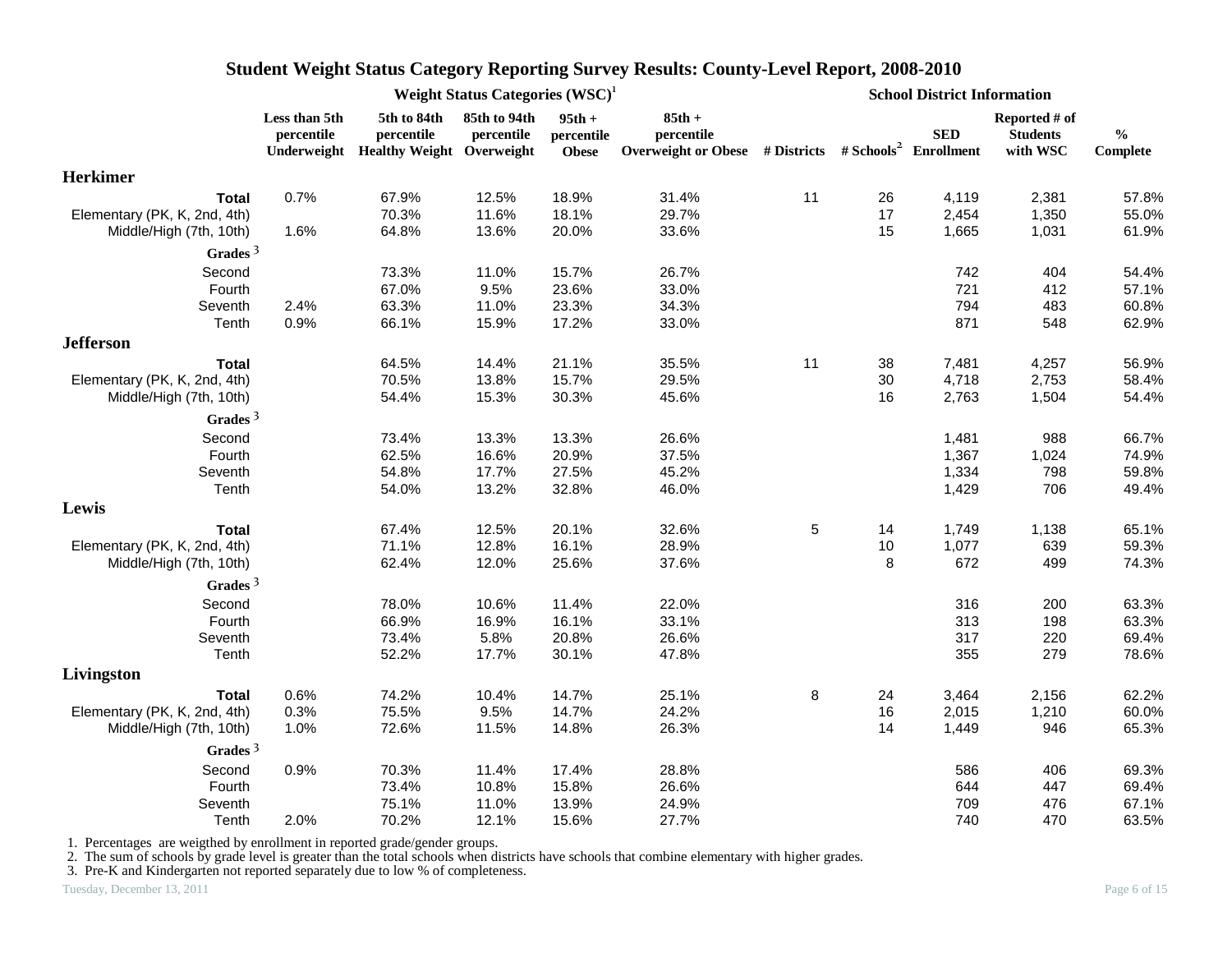|                              |                             | Weight Status Categories $(WSC)^1$<br>5th to 84th<br>85th to 94th<br>$95th +$<br>percentile<br>percentile<br>percentile<br>Underweight Healthy Weight Overweight<br><b>Obese</b><br>0.7%<br>67.5%<br>20.3%<br>11.5%<br>73.2%<br>10.7%<br>16.1%<br>1.5%<br>60.6%<br>12.5%<br>25.4%<br>72.4%<br>11.0%<br>16.6%<br>69.4%<br>11.6%<br>19.0%<br>69.1%<br>11.5%<br>19.4%<br>2.7%<br>53.6%<br>13.3%<br>30.4%<br>0.8%<br>71.3%<br>12.7%<br>15.2%<br>76.9%<br>10.2%<br>0.7%<br>12.2%<br>64.2%<br>15.8%<br>0.9%<br>19.1%<br>0.2%<br>79.7%<br>9.3%<br>10.8%<br>0.3%<br>70.9%<br>10.8%<br>18.0%<br>1.0%<br>62.6%<br>15.8%<br>20.6%<br>0.8%<br>65.8%<br>15.9%<br>17.5%<br>1.2%<br>21.2%<br>64.9%<br>12.6%<br>66.9%<br>14.2%<br>16.7%<br>2.1%<br>61.9%<br>10.3%<br>27.7%<br>2.7%<br>69.3%<br>12.8%<br>15.2%<br>57.1%<br>4.5%<br>18.1%<br>20.2%<br>73.3%<br>7.0%<br>19.7%<br>52.5%<br>13.1%<br>34.4%<br>2.0%<br>70.9%<br>13.5%<br>13.6%<br>1.7%<br>75.7%<br>11.7%<br>10.9%<br>64.7%<br>2.3%<br>15.7%<br>17.2% |       |       |                                                                                             |    |     | <b>School District Information</b> |                                              |                           |  |
|------------------------------|-----------------------------|------------------------------------------------------------------------------------------------------------------------------------------------------------------------------------------------------------------------------------------------------------------------------------------------------------------------------------------------------------------------------------------------------------------------------------------------------------------------------------------------------------------------------------------------------------------------------------------------------------------------------------------------------------------------------------------------------------------------------------------------------------------------------------------------------------------------------------------------------------------------------------------------------------------------------------------------------------------------------------------------|-------|-------|---------------------------------------------------------------------------------------------|----|-----|------------------------------------|----------------------------------------------|---------------------------|--|
|                              | Less than 5th<br>percentile |                                                                                                                                                                                                                                                                                                                                                                                                                                                                                                                                                                                                                                                                                                                                                                                                                                                                                                                                                                                                |       |       | $85th +$<br>percentile<br>Overweight or Obese # Districts # Schools <sup>2</sup> Enrollment |    |     | <b>SED</b>                         | Reported # of<br><b>Students</b><br>with WSC | $\frac{0}{0}$<br>Complete |  |
| <b>Madison</b>               |                             |                                                                                                                                                                                                                                                                                                                                                                                                                                                                                                                                                                                                                                                                                                                                                                                                                                                                                                                                                                                                |       |       |                                                                                             |    |     |                                    |                                              |                           |  |
| Total                        |                             |                                                                                                                                                                                                                                                                                                                                                                                                                                                                                                                                                                                                                                                                                                                                                                                                                                                                                                                                                                                                |       |       | 31.8%                                                                                       | 10 | 29  | 4,274                              | 2,353                                        | 55.1%                     |  |
| Elementary (PK, K, 2nd, 4th) |                             |                                                                                                                                                                                                                                                                                                                                                                                                                                                                                                                                                                                                                                                                                                                                                                                                                                                                                                                                                                                                |       |       | 26.8%                                                                                       |    | 23  | 2,466                              | 1,315                                        | 53.3%                     |  |
| Middle/High (7th, 10th)      |                             |                                                                                                                                                                                                                                                                                                                                                                                                                                                                                                                                                                                                                                                                                                                                                                                                                                                                                                                                                                                                |       |       | 37.9%                                                                                       |    | 13  | 1,808                              | 1,038                                        | 57.4%                     |  |
| Grades $3$                   |                             |                                                                                                                                                                                                                                                                                                                                                                                                                                                                                                                                                                                                                                                                                                                                                                                                                                                                                                                                                                                                |       |       |                                                                                             |    |     |                                    |                                              |                           |  |
| Second                       |                             |                                                                                                                                                                                                                                                                                                                                                                                                                                                                                                                                                                                                                                                                                                                                                                                                                                                                                                                                                                                                |       |       | 27.6%                                                                                       |    |     | 751                                | 459                                          | 61.1%                     |  |
| Fourth                       |                             |                                                                                                                                                                                                                                                                                                                                                                                                                                                                                                                                                                                                                                                                                                                                                                                                                                                                                                                                                                                                |       |       | 30.6%                                                                                       |    |     | 786                                | 411                                          | 52.3%                     |  |
| Seventh                      |                             |                                                                                                                                                                                                                                                                                                                                                                                                                                                                                                                                                                                                                                                                                                                                                                                                                                                                                                                                                                                                |       |       | 30.9%                                                                                       |    |     | 877                                | 466                                          | 53.1%                     |  |
| Tenth                        |                             |                                                                                                                                                                                                                                                                                                                                                                                                                                                                                                                                                                                                                                                                                                                                                                                                                                                                                                                                                                                                |       |       | 43.7%                                                                                       |    |     | 931                                | 572                                          | 61.4%                     |  |
| <b>Monroe</b>                |                             |                                                                                                                                                                                                                                                                                                                                                                                                                                                                                                                                                                                                                                                                                                                                                                                                                                                                                                                                                                                                |       |       |                                                                                             |    |     |                                    |                                              |                           |  |
| <b>Total</b>                 |                             |                                                                                                                                                                                                                                                                                                                                                                                                                                                                                                                                                                                                                                                                                                                                                                                                                                                                                                                                                                                                |       |       | 28.0%                                                                                       | 18 | 180 | 43,470                             | 20,584                                       | 47.4%                     |  |
| Elementary (PK, K, 2nd, 4th) |                             |                                                                                                                                                                                                                                                                                                                                                                                                                                                                                                                                                                                                                                                                                                                                                                                                                                                                                                                                                                                                |       |       | 22.4%                                                                                       |    | 134 | 25,354                             | 11,231                                       | 44.3%                     |  |
| Middle/High (7th, 10th)      |                             |                                                                                                                                                                                                                                                                                                                                                                                                                                                                                                                                                                                                                                                                                                                                                                                                                                                                                                                                                                                                |       |       | 34.9%                                                                                       |    | 67  | 18,116                             | 9,353                                        | 51.6%                     |  |
| Grades $3$                   |                             |                                                                                                                                                                                                                                                                                                                                                                                                                                                                                                                                                                                                                                                                                                                                                                                                                                                                                                                                                                                                |       |       |                                                                                             |    |     |                                    |                                              |                           |  |
| Second                       |                             |                                                                                                                                                                                                                                                                                                                                                                                                                                                                                                                                                                                                                                                                                                                                                                                                                                                                                                                                                                                                |       |       | 20.1%                                                                                       |    |     | 8,209                              | 3,678                                        | 44.8%                     |  |
| Fourth                       |                             |                                                                                                                                                                                                                                                                                                                                                                                                                                                                                                                                                                                                                                                                                                                                                                                                                                                                                                                                                                                                |       |       | 28.8%                                                                                       |    |     | 8,175                              | 3,821                                        | 46.7%                     |  |
| Seventh                      |                             |                                                                                                                                                                                                                                                                                                                                                                                                                                                                                                                                                                                                                                                                                                                                                                                                                                                                                                                                                                                                |       |       | 36.4%                                                                                       |    |     | 8,451                              | 4,743                                        | 56.1%                     |  |
| Tenth                        |                             |                                                                                                                                                                                                                                                                                                                                                                                                                                                                                                                                                                                                                                                                                                                                                                                                                                                                                                                                                                                                |       |       | 33.4%                                                                                       |    |     | 9,665                              | 4,610                                        | 47.7%                     |  |
| <b>Montgomery</b>            |                             |                                                                                                                                                                                                                                                                                                                                                                                                                                                                                                                                                                                                                                                                                                                                                                                                                                                                                                                                                                                                |       |       |                                                                                             |    |     |                                    |                                              |                           |  |
| <b>Total</b>                 |                             |                                                                                                                                                                                                                                                                                                                                                                                                                                                                                                                                                                                                                                                                                                                                                                                                                                                                                                                                                                                                |       |       | 33.9%                                                                                       | 5  | 16  | 3,101                              | 1,484                                        | 47.9%                     |  |
| Elementary (PK, K, 2nd, 4th) |                             |                                                                                                                                                                                                                                                                                                                                                                                                                                                                                                                                                                                                                                                                                                                                                                                                                                                                                                                                                                                                |       |       | 31.0%                                                                                       |    | 11  | 1,896                              | 1,111                                        | 58.6%                     |  |
| Middle/High (7th, 10th)      |                             |                                                                                                                                                                                                                                                                                                                                                                                                                                                                                                                                                                                                                                                                                                                                                                                                                                                                                                                                                                                                |       |       | 38.1%                                                                                       |    | 8   | 1,205                              | 373                                          | 31.0%                     |  |
| Grades $3$                   |                             |                                                                                                                                                                                                                                                                                                                                                                                                                                                                                                                                                                                                                                                                                                                                                                                                                                                                                                                                                                                                |       |       |                                                                                             |    |     |                                    |                                              |                           |  |
| Second                       |                             |                                                                                                                                                                                                                                                                                                                                                                                                                                                                                                                                                                                                                                                                                                                                                                                                                                                                                                                                                                                                |       |       | 28.0%                                                                                       |    |     | 543                                | 307                                          | 56.5%                     |  |
| Fourth                       |                             |                                                                                                                                                                                                                                                                                                                                                                                                                                                                                                                                                                                                                                                                                                                                                                                                                                                                                                                                                                                                |       |       | 38.4%                                                                                       |    |     | 563                                | 383                                          | 68.0%                     |  |
| Seventh                      |                             |                                                                                                                                                                                                                                                                                                                                                                                                                                                                                                                                                                                                                                                                                                                                                                                                                                                                                                                                                                                                |       |       | 26.7%                                                                                       |    |     | 565                                | 176                                          | 31.2%                     |  |
| Tenth                        |                             |                                                                                                                                                                                                                                                                                                                                                                                                                                                                                                                                                                                                                                                                                                                                                                                                                                                                                                                                                                                                |       |       | 47.5%                                                                                       |    |     | 640                                | 197                                          | 30.8%                     |  |
| <b>Nassau</b>                |                             |                                                                                                                                                                                                                                                                                                                                                                                                                                                                                                                                                                                                                                                                                                                                                                                                                                                                                                                                                                                                |       |       |                                                                                             |    |     |                                    |                                              |                           |  |
| <b>Total</b>                 |                             |                                                                                                                                                                                                                                                                                                                                                                                                                                                                                                                                                                                                                                                                                                                                                                                                                                                                                                                                                                                                |       |       | 27.1%                                                                                       | 56 | 296 | 73,694                             | 43,834                                       | 59.5%                     |  |
| Elementary (PK, K, 2nd, 4th) |                             |                                                                                                                                                                                                                                                                                                                                                                                                                                                                                                                                                                                                                                                                                                                                                                                                                                                                                                                                                                                                |       |       | 22.6%                                                                                       |    | 236 | 43,780                             | 23,709                                       | 54.2%                     |  |
| Middle/High (7th, 10th)      |                             |                                                                                                                                                                                                                                                                                                                                                                                                                                                                                                                                                                                                                                                                                                                                                                                                                                                                                                                                                                                                |       |       | 32.9%                                                                                       |    | 100 | 29,914                             | 20,125                                       | 67.3%                     |  |
| Grades $3$                   |                             |                                                                                                                                                                                                                                                                                                                                                                                                                                                                                                                                                                                                                                                                                                                                                                                                                                                                                                                                                                                                |       |       |                                                                                             |    |     |                                    |                                              |                           |  |
| Second                       | 1.7%                        | 76.7%                                                                                                                                                                                                                                                                                                                                                                                                                                                                                                                                                                                                                                                                                                                                                                                                                                                                                                                                                                                          | 11.7% | 10.0% | 21.6%                                                                                       |    |     | 13,794                             |                                              |                           |  |
| Fourth                       | 1.8%                        | 72.4%                                                                                                                                                                                                                                                                                                                                                                                                                                                                                                                                                                                                                                                                                                                                                                                                                                                                                                                                                                                          | 12.9% | 12.8% | 25.8%                                                                                       |    |     | 14,841                             | 7,589<br>8,262                               | 55.0%<br>55.7%            |  |
| Seventh                      | 2.4%                        | 62.7%                                                                                                                                                                                                                                                                                                                                                                                                                                                                                                                                                                                                                                                                                                                                                                                                                                                                                                                                                                                          | 16.0% | 18.9% | 34.9%                                                                                       |    |     | 14,686                             | 10,023                                       | 68.2%                     |  |
| Tenth                        | 2.2%                        | 66.7%                                                                                                                                                                                                                                                                                                                                                                                                                                                                                                                                                                                                                                                                                                                                                                                                                                                                                                                                                                                          | 15.5% | 15.6% | 31.1%                                                                                       |    |     | 15,228                             | 10,102                                       | 66.3%                     |  |
|                              |                             |                                                                                                                                                                                                                                                                                                                                                                                                                                                                                                                                                                                                                                                                                                                                                                                                                                                                                                                                                                                                |       |       |                                                                                             |    |     |                                    |                                              |                           |  |

1. Percentages are weigthed by enrollment in reported grade/gender groups.

2. The sum of schools by grade level is greater than the total schools when districts have schools that combine elementary with higher grades.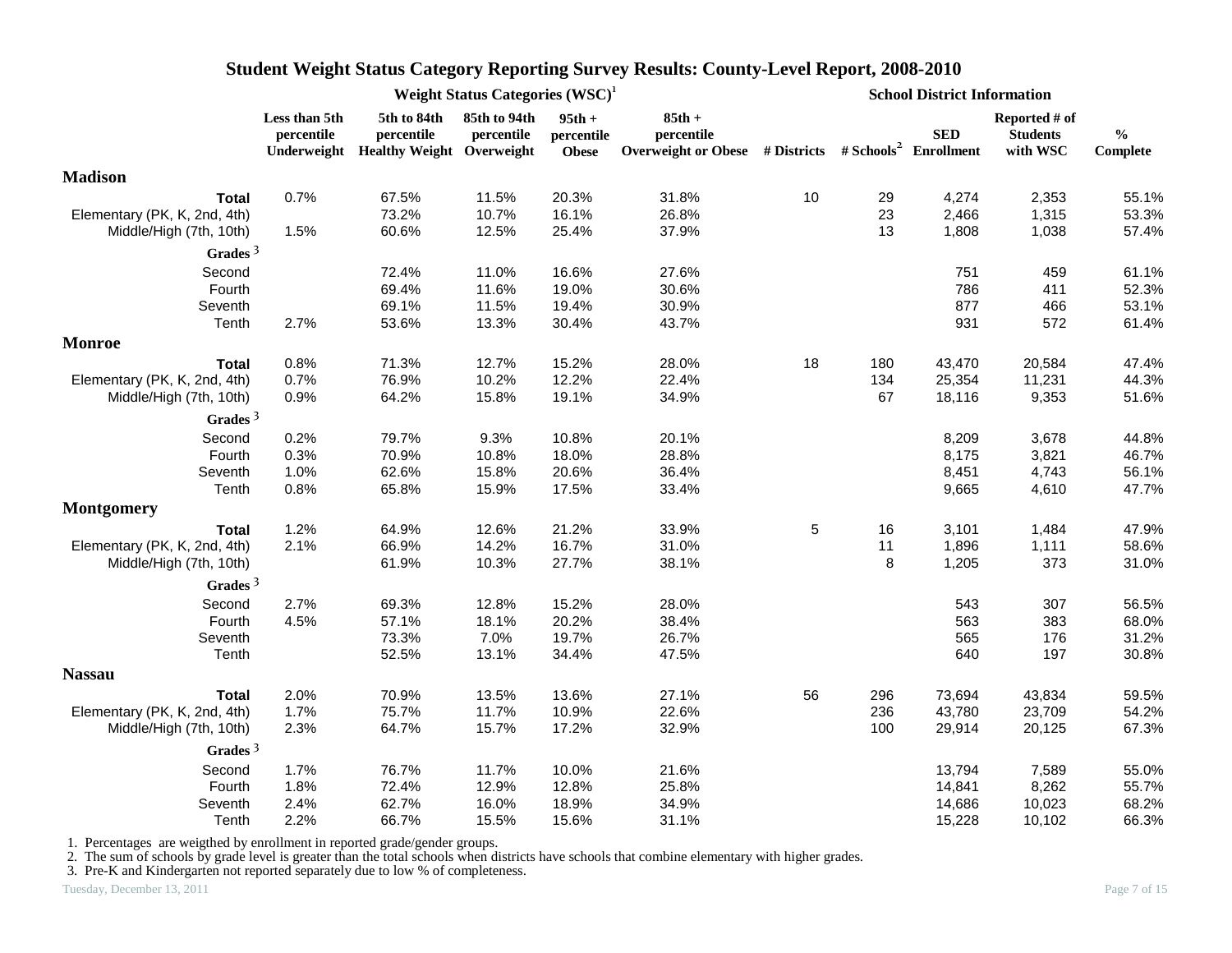|                              |                             |                                                                    | Weight Status Categories $(WSC)^1$ |                                        |                        | <b>School District Information</b><br>Reported # of<br><b>SED</b><br><b>Students</b><br>Overweight or Obese # Districts # Schools <sup>2</sup> Enrollment<br>with WSC<br>10<br>12,910<br>57<br>9,014<br>45<br>7,482<br>4,941<br>21<br>5,428<br>4,073<br>2,194<br>1,579<br>2,219<br>1,562<br>2,390<br>2,017<br>3,038<br>2,056<br>15<br>70<br>13,812<br>6,144<br>51<br>8,356<br>3,361<br>27<br>5,456<br>2,783<br>2,574<br>992<br>2,530<br>971<br>2,616<br>1,234<br>2,840<br>1,549<br>18<br>121<br>29,471<br>15,996<br>96<br>18,072<br>9,019<br>55<br>11,399<br>6,977<br>5,367<br>3,055<br>5,507<br>3,054<br>5,538<br>3,442<br>5,861<br>3,535<br>9<br>31<br>6,835<br>3,499<br>22<br>4,079<br>1,845<br>16<br>2,756<br>1,654<br>614<br>1,190<br>1,210<br>648 |       |     |                           |
|------------------------------|-----------------------------|--------------------------------------------------------------------|------------------------------------|----------------------------------------|------------------------|---------------------------------------------------------------------------------------------------------------------------------------------------------------------------------------------------------------------------------------------------------------------------------------------------------------------------------------------------------------------------------------------------------------------------------------------------------------------------------------------------------------------------------------------------------------------------------------------------------------------------------------------------------------------------------------------------------------------------------------------------------|-------|-----|---------------------------|
|                              | Less than 5th<br>percentile | 5th to 84th<br>percentile<br>Underweight Healthy Weight Overweight | 85th to 94th<br>percentile         | $95th +$<br>percentile<br><b>Obese</b> | $85th +$<br>percentile |                                                                                                                                                                                                                                                                                                                                                                                                                                                                                                                                                                                                                                                                                                                                                         |       |     | $\frac{0}{0}$<br>Complete |
| <b>Niagara</b>               |                             |                                                                    |                                    |                                        |                        |                                                                                                                                                                                                                                                                                                                                                                                                                                                                                                                                                                                                                                                                                                                                                         |       |     |                           |
| <b>Total</b>                 | 0.8%                        | 65.6%                                                              | 13.9%                              | 19.7%                                  | 33.6%                  |                                                                                                                                                                                                                                                                                                                                                                                                                                                                                                                                                                                                                                                                                                                                                         |       |     | 69.8%                     |
| Elementary (PK, K, 2nd, 4th) | 0.1%                        | 69.4%                                                              | 11.9%                              | 18.5%                                  | 30.4%                  |                                                                                                                                                                                                                                                                                                                                                                                                                                                                                                                                                                                                                                                                                                                                                         |       |     | 66.0%                     |
| Middle/High (7th, 10th)      | 1.6%                        | 60.4%                                                              | 16.7%                              | 21.3%                                  | 37.9%                  |                                                                                                                                                                                                                                                                                                                                                                                                                                                                                                                                                                                                                                                                                                                                                         |       |     | 75.0%                     |
| Grades $3$                   |                             |                                                                    |                                    |                                        |                        |                                                                                                                                                                                                                                                                                                                                                                                                                                                                                                                                                                                                                                                                                                                                                         |       |     |                           |
| Second                       |                             | 68.7%                                                              | 10.8%                              | 20.5%                                  | 31.3%                  |                                                                                                                                                                                                                                                                                                                                                                                                                                                                                                                                                                                                                                                                                                                                                         |       |     | 72.0%                     |
| Fourth                       | 0.2%                        | 68.6%                                                              | 11.7%                              | 19.5%                                  | 31.2%                  |                                                                                                                                                                                                                                                                                                                                                                                                                                                                                                                                                                                                                                                                                                                                                         |       |     | 70.4%                     |
| Seventh                      | 0.5%                        | 57.2%                                                              | 18.0%                              | 24.3%                                  | 42.3%                  |                                                                                                                                                                                                                                                                                                                                                                                                                                                                                                                                                                                                                                                                                                                                                         |       |     | 84.4%                     |
| Tenth                        | 2.7%                        | 63.4%                                                              | 15.5%                              | 18.5%                                  | 33.9%                  |                                                                                                                                                                                                                                                                                                                                                                                                                                                                                                                                                                                                                                                                                                                                                         |       |     | 67.7%                     |
| Oneida                       |                             |                                                                    |                                    |                                        |                        |                                                                                                                                                                                                                                                                                                                                                                                                                                                                                                                                                                                                                                                                                                                                                         |       |     |                           |
| <b>Total</b>                 | 1.7%                        | 64.9%                                                              | 15.6%                              | 17.7%                                  | 33.4%                  |                                                                                                                                                                                                                                                                                                                                                                                                                                                                                                                                                                                                                                                                                                                                                         |       |     | 44.5%                     |
| Elementary (PK, K, 2nd, 4th) | 0.8%                        | 76.9%                                                              | 10.3%                              | 12.0%                                  | 22.3%                  |                                                                                                                                                                                                                                                                                                                                                                                                                                                                                                                                                                                                                                                                                                                                                         |       |     | 40.2%                     |
| Middle/High (7th, 10th)      | 2.9%                        | 50.2%                                                              | 22.2%                              | 24.8%                                  | 46.9%                  |                                                                                                                                                                                                                                                                                                                                                                                                                                                                                                                                                                                                                                                                                                                                                         |       |     | 51.0%                     |
| Grades $3$                   |                             |                                                                    |                                    |                                        |                        |                                                                                                                                                                                                                                                                                                                                                                                                                                                                                                                                                                                                                                                                                                                                                         |       |     |                           |
| Second                       |                             | 80.4%                                                              | 11.2%                              | 8.4%                                   | 19.6%                  |                                                                                                                                                                                                                                                                                                                                                                                                                                                                                                                                                                                                                                                                                                                                                         |       |     | 38.5%                     |
| Fourth                       | 1.4%                        | 72.8%                                                              | 8.8%                               | 17.1%                                  | 25.8%                  |                                                                                                                                                                                                                                                                                                                                                                                                                                                                                                                                                                                                                                                                                                                                                         |       |     | 38.4%                     |
| Seventh                      | 2.2%                        | 45.2%                                                              | 26.2%                              | 26.4%                                  | 52.6%                  |                                                                                                                                                                                                                                                                                                                                                                                                                                                                                                                                                                                                                                                                                                                                                         |       |     | 47.2%                     |
| Tenth                        | 3.6%                        | 54.7%                                                              | 18.5%                              | 23.2%                                  | 41.7%                  |                                                                                                                                                                                                                                                                                                                                                                                                                                                                                                                                                                                                                                                                                                                                                         |       |     | 54.5%                     |
| Onondaga                     |                             |                                                                    |                                    |                                        |                        |                                                                                                                                                                                                                                                                                                                                                                                                                                                                                                                                                                                                                                                                                                                                                         |       |     |                           |
| <b>Total</b>                 | 0.6%                        | 66.8%                                                              | 13.2%                              | 19.4%                                  | 32.6%                  |                                                                                                                                                                                                                                                                                                                                                                                                                                                                                                                                                                                                                                                                                                                                                         |       |     | 54.3%                     |
| Elementary (PK, K, 2nd, 4th) | 0.7%                        | 72.6%                                                              | 11.9%                              | 14.9%                                  | 26.8%                  |                                                                                                                                                                                                                                                                                                                                                                                                                                                                                                                                                                                                                                                                                                                                                         |       |     | 49.9%                     |
| Middle/High (7th, 10th)      | 0.4%                        | 59.8%                                                              | 14.8%                              | 24.9%                                  | 39.7%                  |                                                                                                                                                                                                                                                                                                                                                                                                                                                                                                                                                                                                                                                                                                                                                         |       |     | 61.2%                     |
| Grades $3$                   |                             |                                                                    |                                    |                                        |                        |                                                                                                                                                                                                                                                                                                                                                                                                                                                                                                                                                                                                                                                                                                                                                         |       |     |                           |
| Second                       | 0.3%                        | 74.3%                                                              | 10.7%                              | 14.8%                                  | 25.5%                  |                                                                                                                                                                                                                                                                                                                                                                                                                                                                                                                                                                                                                                                                                                                                                         |       |     | 56.9%                     |
| Fourth                       | 0.7%                        | 67.9%                                                              | 12.8%                              | 18.6%                                  | 31.4%                  |                                                                                                                                                                                                                                                                                                                                                                                                                                                                                                                                                                                                                                                                                                                                                         |       |     | 55.5%                     |
| Seventh                      | 0.3%                        | 59.1%                                                              | 16.1%                              | 24.4%                                  | 40.6%                  |                                                                                                                                                                                                                                                                                                                                                                                                                                                                                                                                                                                                                                                                                                                                                         |       |     | 62.2%                     |
| Tenth                        | 0.6%                        | 60.4%                                                              | 13.6%                              | 25.4%                                  | 39.0%                  |                                                                                                                                                                                                                                                                                                                                                                                                                                                                                                                                                                                                                                                                                                                                                         |       |     | 60.3%                     |
| Ontario                      |                             |                                                                    |                                    |                                        |                        |                                                                                                                                                                                                                                                                                                                                                                                                                                                                                                                                                                                                                                                                                                                                                         |       |     |                           |
| <b>Total</b>                 | 0.2%                        | 68.6%                                                              | 13.7%                              | 17.4%                                  | 31.1%                  |                                                                                                                                                                                                                                                                                                                                                                                                                                                                                                                                                                                                                                                                                                                                                         |       |     | 51.2%                     |
| Elementary (PK, K, 2nd, 4th) |                             | 73.2%                                                              | 12.0%                              | 14.9%                                  | 26.8%                  |                                                                                                                                                                                                                                                                                                                                                                                                                                                                                                                                                                                                                                                                                                                                                         |       |     | 45.2%                     |
| Middle/High (7th, 10th)      | 0.5%                        | 62.7%                                                              | 16.1%                              | 20.7%                                  | 36.8%                  |                                                                                                                                                                                                                                                                                                                                                                                                                                                                                                                                                                                                                                                                                                                                                         |       |     | 60.0%                     |
| Grades $3$                   |                             |                                                                    |                                    |                                        |                        |                                                                                                                                                                                                                                                                                                                                                                                                                                                                                                                                                                                                                                                                                                                                                         |       |     |                           |
| Second                       |                             | 73.9%                                                              | 13.2%                              | 12.9%                                  | 26.1%                  |                                                                                                                                                                                                                                                                                                                                                                                                                                                                                                                                                                                                                                                                                                                                                         |       |     | 51.6%                     |
| Fourth                       |                             | 70.8%                                                              | 13.3%                              | 15.9%                                  | 29.2%                  |                                                                                                                                                                                                                                                                                                                                                                                                                                                                                                                                                                                                                                                                                                                                                         |       |     | 53.6%                     |
| Seventh                      | 1.1%                        | 64.7%                                                              | 14.5%                              | 19.7%                                  | 34.2%                  |                                                                                                                                                                                                                                                                                                                                                                                                                                                                                                                                                                                                                                                                                                                                                         | 1,326 | 871 | 65.7%                     |
| Tenth                        |                             | 60.7%                                                              | 17.6%                              | 21.7%                                  | 39.3%                  |                                                                                                                                                                                                                                                                                                                                                                                                                                                                                                                                                                                                                                                                                                                                                         | 1,430 | 783 | 54.8%                     |

1. Percentages are weigthed by enrollment in reported grade/gender groups.

2. The sum of schools by grade level is greater than the total schools when districts have schools that combine elementary with higher grades.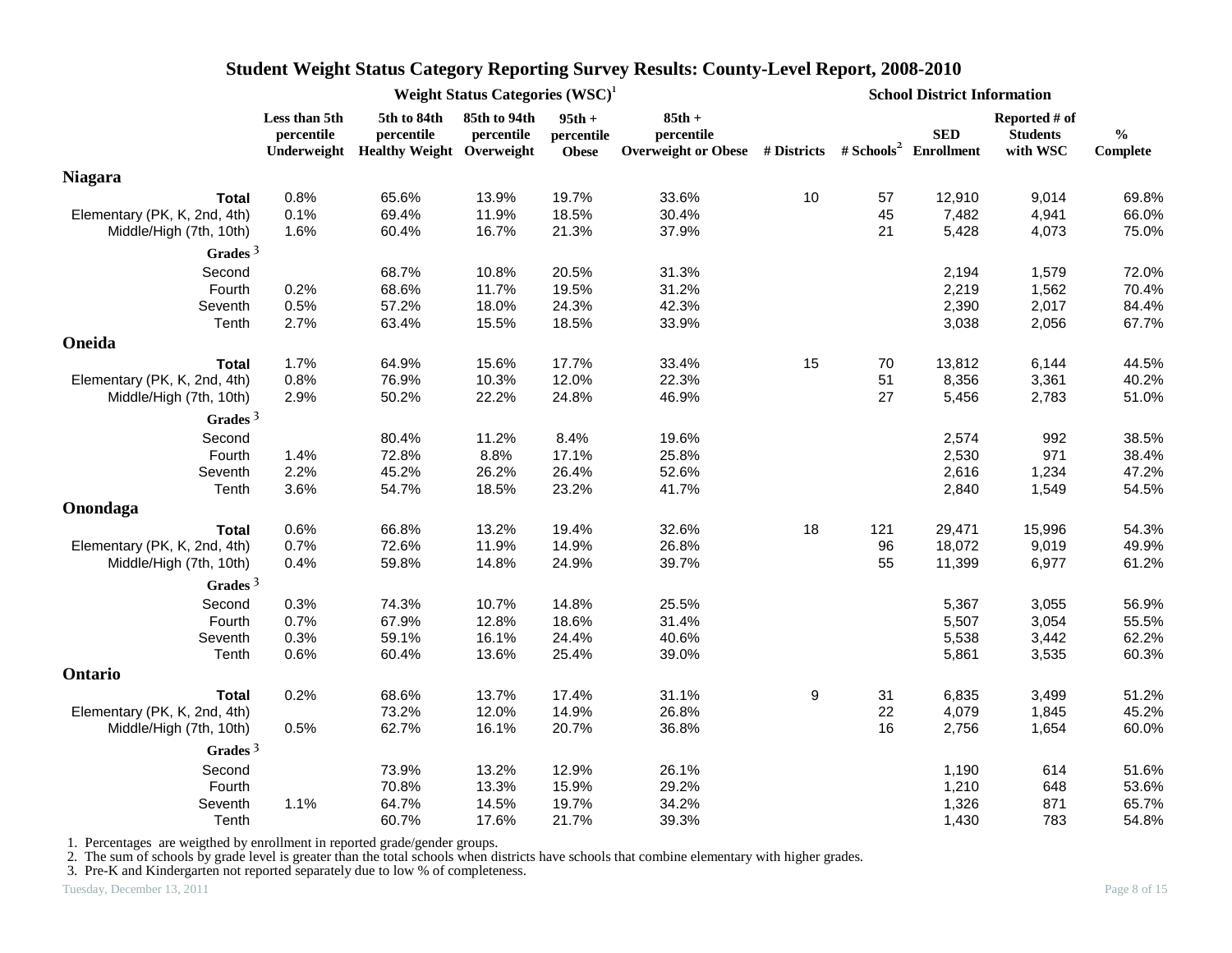|                              |                             | Weight Status Categories $(WSC)^1$<br>5th to 84th<br>85th to 94th<br>$95th +$<br>percentile<br>percentile<br>percentile<br>Underweight Healthy Weight Overweight<br><b>Obese</b><br>1.0%<br>66.0%<br>17.0%<br>16.1%<br>0.4%<br>71.7%<br>12.6%<br>15.3%<br>1.7%<br>58.8%<br>20.4%<br>19.1%<br>39.5%<br>0.4%<br>77.8%<br>11.0%<br>10.8%<br>64.5%<br>0.4%<br>14.8%<br>20.3%<br>35.1%<br>2.0%<br>58.5%<br>18.8%<br>20.6%<br>39.4%<br>1.5%<br>59.0%<br>21.7%<br>17.8%<br>39.6%<br>19.6%<br>33.0%<br>67.0%<br>13.4%<br>67.6%<br>11.7%<br>20.7%<br>32.4%<br>66.3%<br>15.7%<br>18.0%<br>33.7%<br>66.3%<br>21.6%<br>12.1%<br>64.0%<br>22.9%<br>13.1%<br>68.1%<br>15.3%<br>16.7%<br>31.9%<br>64.8%<br>16.0%<br>19.2%<br>35.2%<br>61.8%<br>15.6%<br>22.4%<br>0.3%<br>68.5%<br>11.4%<br>19.8%<br>25.5%<br>46.1%<br>53.9%<br>20.6%<br>69.5%<br>9.2%<br>20.4%<br>61.4%<br>12.1%<br>26.5%<br>50.9%<br>23.3%<br>25.7%<br>56.7%<br>18.0%<br>25.3%<br>43.3%<br>77.0%<br>9.1%<br>13.9%<br>84.9%<br>5.5%<br>9.6%<br>67.1%<br>13.6%<br>19.3%<br>32.9% |       |       |                                                                                             | <b>School District Information</b> |                |            |                                              |                           |
|------------------------------|-----------------------------|----------------------------------------------------------------------------------------------------------------------------------------------------------------------------------------------------------------------------------------------------------------------------------------------------------------------------------------------------------------------------------------------------------------------------------------------------------------------------------------------------------------------------------------------------------------------------------------------------------------------------------------------------------------------------------------------------------------------------------------------------------------------------------------------------------------------------------------------------------------------------------------------------------------------------------------------------------------------------------------------------------------------------------|-------|-------|---------------------------------------------------------------------------------------------|------------------------------------|----------------|------------|----------------------------------------------|---------------------------|
|                              | Less than 5th<br>percentile |                                                                                                                                                                                                                                                                                                                                                                                                                                                                                                                                                                                                                                                                                                                                                                                                                                                                                                                                                                                                                                  |       |       | $85th +$<br>percentile<br>Overweight or Obese # Districts # Schools <sup>2</sup> Enrollment |                                    |                | <b>SED</b> | Reported # of<br><b>Students</b><br>with WSC | $\frac{0}{0}$<br>Complete |
| Orange                       |                             |                                                                                                                                                                                                                                                                                                                                                                                                                                                                                                                                                                                                                                                                                                                                                                                                                                                                                                                                                                                                                                  |       |       |                                                                                             |                                    |                |            |                                              |                           |
| <b>Total</b>                 |                             |                                                                                                                                                                                                                                                                                                                                                                                                                                                                                                                                                                                                                                                                                                                                                                                                                                                                                                                                                                                                                                  |       |       | 33.1%                                                                                       | 17                                 | 86             | 25,442     | 10,996                                       | 43.2%                     |
| Elementary (PK, K, 2nd, 4th) |                             |                                                                                                                                                                                                                                                                                                                                                                                                                                                                                                                                                                                                                                                                                                                                                                                                                                                                                                                                                                                                                                  |       |       | 28.0%                                                                                       |                                    | 69             | 14,892     | 6,351                                        | 42.6%                     |
| Middle/High (7th, 10th)      |                             |                                                                                                                                                                                                                                                                                                                                                                                                                                                                                                                                                                                                                                                                                                                                                                                                                                                                                                                                                                                                                                  |       |       |                                                                                             |                                    | 35             | 10,550     | 4,645                                        | 44.0%                     |
| Grades $3$                   |                             |                                                                                                                                                                                                                                                                                                                                                                                                                                                                                                                                                                                                                                                                                                                                                                                                                                                                                                                                                                                                                                  |       |       |                                                                                             |                                    |                |            |                                              |                           |
| Second                       |                             |                                                                                                                                                                                                                                                                                                                                                                                                                                                                                                                                                                                                                                                                                                                                                                                                                                                                                                                                                                                                                                  |       |       | 21.8%                                                                                       |                                    |                | 4,667      | 2,173                                        | 46.6%                     |
| Fourth                       |                             |                                                                                                                                                                                                                                                                                                                                                                                                                                                                                                                                                                                                                                                                                                                                                                                                                                                                                                                                                                                                                                  |       |       |                                                                                             |                                    |                | 4,725      | 2,159                                        | 45.7%                     |
| Seventh                      |                             |                                                                                                                                                                                                                                                                                                                                                                                                                                                                                                                                                                                                                                                                                                                                                                                                                                                                                                                                                                                                                                  |       |       |                                                                                             |                                    |                | 4,943      | 2,208                                        | 44.7%                     |
| Tenth                        |                             |                                                                                                                                                                                                                                                                                                                                                                                                                                                                                                                                                                                                                                                                                                                                                                                                                                                                                                                                                                                                                                  |       |       |                                                                                             |                                    |                | 5,607      | 2,437                                        | 43.5%                     |
| <b>Orleans</b>               |                             |                                                                                                                                                                                                                                                                                                                                                                                                                                                                                                                                                                                                                                                                                                                                                                                                                                                                                                                                                                                                                                  |       |       |                                                                                             |                                    |                |            |                                              |                           |
| <b>Total</b>                 |                             |                                                                                                                                                                                                                                                                                                                                                                                                                                                                                                                                                                                                                                                                                                                                                                                                                                                                                                                                                                                                                                  |       |       |                                                                                             | 5                                  | 13             | 2,681      | 2,035                                        | 75.9%                     |
| Elementary (PK, K, 2nd, 4th) |                             |                                                                                                                                                                                                                                                                                                                                                                                                                                                                                                                                                                                                                                                                                                                                                                                                                                                                                                                                                                                                                                  |       |       |                                                                                             |                                    | 8              | 1,630      | 1,163                                        | 71.3%                     |
| Middle/High (7th, 10th)      |                             |                                                                                                                                                                                                                                                                                                                                                                                                                                                                                                                                                                                                                                                                                                                                                                                                                                                                                                                                                                                                                                  |       |       |                                                                                             |                                    | $\overline{7}$ | 1,051      | 872                                          | 83.0%                     |
| Grades <sup>3</sup>          |                             |                                                                                                                                                                                                                                                                                                                                                                                                                                                                                                                                                                                                                                                                                                                                                                                                                                                                                                                                                                                                                                  |       |       |                                                                                             |                                    |                |            |                                              |                           |
| Second                       |                             |                                                                                                                                                                                                                                                                                                                                                                                                                                                                                                                                                                                                                                                                                                                                                                                                                                                                                                                                                                                                                                  |       |       | 33.7%                                                                                       |                                    |                | 435        | 378                                          | 86.9%                     |
| Fourth                       |                             |                                                                                                                                                                                                                                                                                                                                                                                                                                                                                                                                                                                                                                                                                                                                                                                                                                                                                                                                                                                                                                  |       |       | 36.0%                                                                                       |                                    |                | 503        | 442                                          | 87.9%                     |
| Seventh                      |                             |                                                                                                                                                                                                                                                                                                                                                                                                                                                                                                                                                                                                                                                                                                                                                                                                                                                                                                                                                                                                                                  |       |       |                                                                                             |                                    |                | 483        | 408                                          | 84.5%                     |
| Tenth                        |                             |                                                                                                                                                                                                                                                                                                                                                                                                                                                                                                                                                                                                                                                                                                                                                                                                                                                                                                                                                                                                                                  |       |       |                                                                                             |                                    |                | 568        | 464                                          | 81.7%                     |
| <b>Oswego</b>                |                             |                                                                                                                                                                                                                                                                                                                                                                                                                                                                                                                                                                                                                                                                                                                                                                                                                                                                                                                                                                                                                                  |       |       |                                                                                             |                                    |                |            |                                              |                           |
| <b>Total</b>                 | 0.2%                        |                                                                                                                                                                                                                                                                                                                                                                                                                                                                                                                                                                                                                                                                                                                                                                                                                                                                                                                                                                                                                                  |       |       | 38.0%                                                                                       | $\boldsymbol{9}$                   | 42             | 8,850      | 4,508                                        | 50.9%                     |
| Elementary (PK, K, 2nd, 4th) |                             |                                                                                                                                                                                                                                                                                                                                                                                                                                                                                                                                                                                                                                                                                                                                                                                                                                                                                                                                                                                                                                  |       |       | 31.2%                                                                                       |                                    | 31             | 5,242      | 2,467                                        | 47.1%                     |
| Middle/High (7th, 10th)      |                             |                                                                                                                                                                                                                                                                                                                                                                                                                                                                                                                                                                                                                                                                                                                                                                                                                                                                                                                                                                                                                                  |       |       |                                                                                             |                                    | 18             | 3,608      | 2,041                                        | 56.6%                     |
| Grades $3$                   |                             |                                                                                                                                                                                                                                                                                                                                                                                                                                                                                                                                                                                                                                                                                                                                                                                                                                                                                                                                                                                                                                  |       |       |                                                                                             |                                    |                |            |                                              |                           |
| Second                       | 0.9%                        |                                                                                                                                                                                                                                                                                                                                                                                                                                                                                                                                                                                                                                                                                                                                                                                                                                                                                                                                                                                                                                  |       |       | 29.6%                                                                                       |                                    |                | 1,585      | 835                                          | 52.7%                     |
| Fourth                       |                             |                                                                                                                                                                                                                                                                                                                                                                                                                                                                                                                                                                                                                                                                                                                                                                                                                                                                                                                                                                                                                                  |       |       | 38.6%                                                                                       |                                    |                | 1,585      | 808                                          | 51.0%                     |
| Seventh                      |                             |                                                                                                                                                                                                                                                                                                                                                                                                                                                                                                                                                                                                                                                                                                                                                                                                                                                                                                                                                                                                                                  |       |       | 49.1%                                                                                       |                                    |                | 1,668      | 1,102                                        | 66.1%                     |
| Tenth                        |                             |                                                                                                                                                                                                                                                                                                                                                                                                                                                                                                                                                                                                                                                                                                                                                                                                                                                                                                                                                                                                                                  |       |       |                                                                                             |                                    |                | 1,940      | 939                                          | 48.4%                     |
| <b>Otsego</b>                |                             |                                                                                                                                                                                                                                                                                                                                                                                                                                                                                                                                                                                                                                                                                                                                                                                                                                                                                                                                                                                                                                  |       |       |                                                                                             |                                    |                |            |                                              |                           |
| <b>Total</b>                 |                             |                                                                                                                                                                                                                                                                                                                                                                                                                                                                                                                                                                                                                                                                                                                                                                                                                                                                                                                                                                                                                                  |       |       | 23.0%                                                                                       | 12                                 | 24             | 3,112      | 1,525                                        | 49.0%                     |
| Elementary (PK, K, 2nd, 4th) |                             |                                                                                                                                                                                                                                                                                                                                                                                                                                                                                                                                                                                                                                                                                                                                                                                                                                                                                                                                                                                                                                  |       |       | 15.1%                                                                                       |                                    | 18             | 1,849      | 809                                          | 43.8%                     |
| Middle/High (7th, 10th)      |                             |                                                                                                                                                                                                                                                                                                                                                                                                                                                                                                                                                                                                                                                                                                                                                                                                                                                                                                                                                                                                                                  |       |       |                                                                                             |                                    | 14             | 1,263      | 716                                          | 56.7%                     |
| Grades $3$                   |                             |                                                                                                                                                                                                                                                                                                                                                                                                                                                                                                                                                                                                                                                                                                                                                                                                                                                                                                                                                                                                                                  |       |       |                                                                                             |                                    |                |            |                                              |                           |
| Second                       |                             | 87.1%                                                                                                                                                                                                                                                                                                                                                                                                                                                                                                                                                                                                                                                                                                                                                                                                                                                                                                                                                                                                                            | 6.3%  | 6.6%  | 12.9%                                                                                       |                                    |                | 558        | 258                                          | 46.2%                     |
| Fourth                       |                             | 79.1%                                                                                                                                                                                                                                                                                                                                                                                                                                                                                                                                                                                                                                                                                                                                                                                                                                                                                                                                                                                                                            | 3.2%  | 17.7% | 20.9%                                                                                       |                                    |                | 560        | 264                                          | 47.1%                     |
| Seventh                      |                             | 66.4%                                                                                                                                                                                                                                                                                                                                                                                                                                                                                                                                                                                                                                                                                                                                                                                                                                                                                                                                                                                                                            | 18.4% | 15.3% | 33.6%                                                                                       |                                    |                | 594        | 338                                          | 56.9%                     |
| Tenth                        |                             | 67.7%                                                                                                                                                                                                                                                                                                                                                                                                                                                                                                                                                                                                                                                                                                                                                                                                                                                                                                                                                                                                                            | 9.5%  | 22.8% | 32.3%                                                                                       |                                    |                | 669        | 378                                          | 56.5%                     |

1. Percentages are weigthed by enrollment in reported grade/gender groups.

2. The sum of schools by grade level is greater than the total schools when districts have schools that combine elementary with higher grades.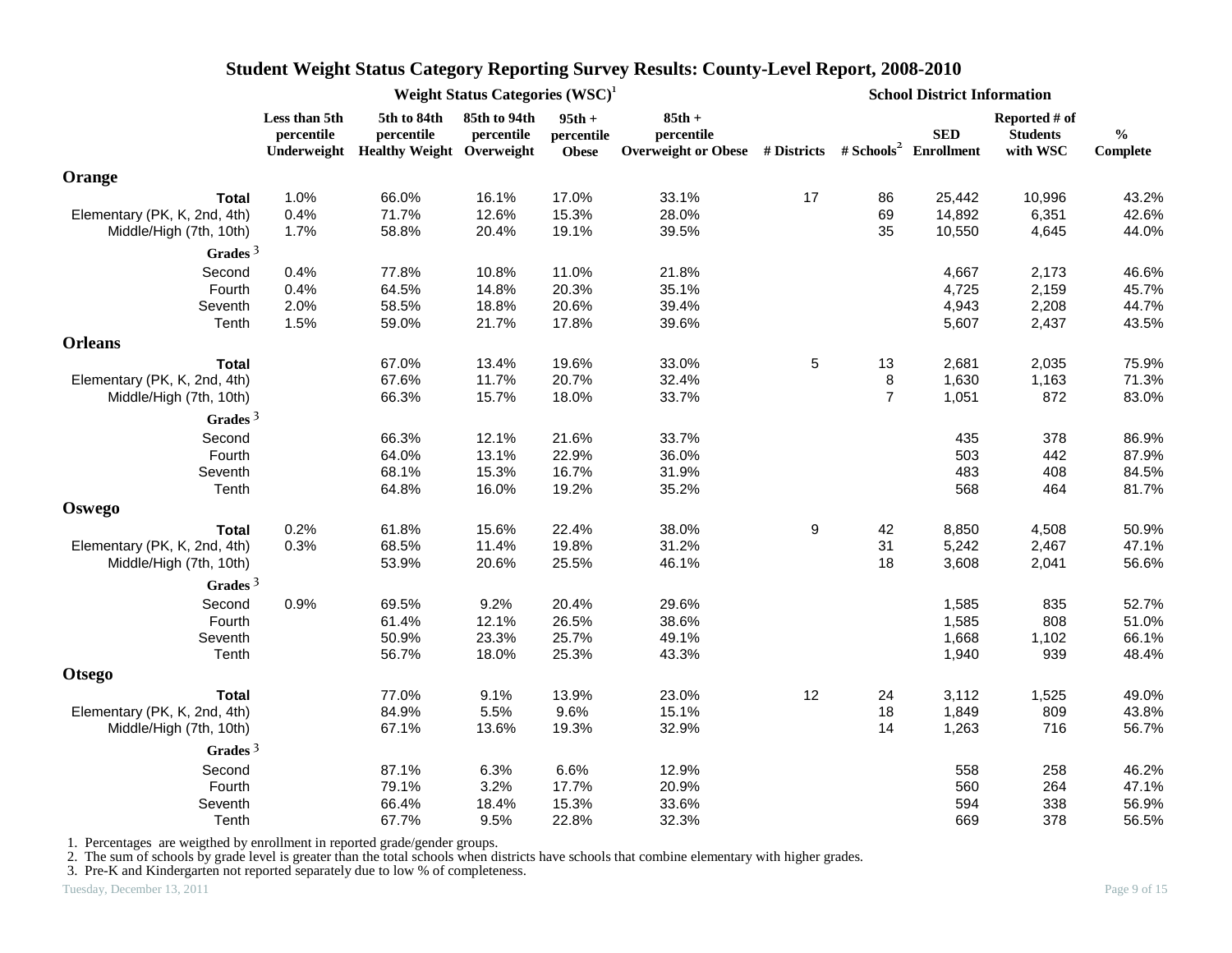|                              |                             | Weight Status Categories $(WSC)^1$<br>5th to 84th<br>85th to 94th<br>$95th +$<br>percentile<br>percentile<br>percentile<br>Underweight Healthy Weight Overweight<br><b>Obese</b><br>2.2%<br>75.1%<br>11.1%<br>11.5%<br>2.8%<br>78.1%<br>9.4%<br>9.7%<br>1.6%<br>71.6%<br>13.1%<br>13.7%<br>3.4%<br>81.3%<br>7.2%<br>8.1%<br>7.5%<br>2.2%<br>80.9%<br>9.4%<br>1.7%<br>68.5%<br>13.7%<br>16.1%<br>1.5%<br>74.9%<br>12.5%<br>11.1%<br>1.3%<br>17.3%<br>66.6%<br>14.8%<br>1.6%<br>69.3%<br>12.6%<br>16.5%<br>1.0%<br>63.1%<br>17.6%<br>18.3%<br>1.4%<br>72.9%<br>12.7%<br>12.9%<br>1.5%<br>64.6%<br>10.9%<br>23.0%<br>0.8%<br>59.0%<br>18.2%<br>22.0%<br>1.2%<br>67.1%<br>17.0%<br>14.6%<br>2.6%<br>62.1%<br>13.3%<br>22.0%<br>68.8%<br>3.1%<br>11.8%<br>16.3%<br>2.0%<br>15.2%<br>29.0%<br>53.8%<br>69.5%<br>16.1%<br>2.5%<br>11.9%<br>3.8%<br>66.3%<br>11.4%<br>18.5%<br>2.1%<br>51.7%<br>14.5%<br>31.7%<br>1.9%<br>16.0%<br>25.8%<br>56.4%<br>1.3%<br>69.5%<br>15.7%<br>13.4%<br>1.8%<br>76.7%<br>10.7%<br>10.8%<br>0.8%<br>60.9%<br>16.7%<br>21.6% |       |       |                                                                                             |    |    | <b>School District Information</b> |                                              |                           |
|------------------------------|-----------------------------|----------------------------------------------------------------------------------------------------------------------------------------------------------------------------------------------------------------------------------------------------------------------------------------------------------------------------------------------------------------------------------------------------------------------------------------------------------------------------------------------------------------------------------------------------------------------------------------------------------------------------------------------------------------------------------------------------------------------------------------------------------------------------------------------------------------------------------------------------------------------------------------------------------------------------------------------------------------------------------------------------------------------------------------------------|-------|-------|---------------------------------------------------------------------------------------------|----|----|------------------------------------|----------------------------------------------|---------------------------|
|                              | Less than 5th<br>percentile |                                                                                                                                                                                                                                                                                                                                                                                                                                                                                                                                                                                                                                                                                                                                                                                                                                                                                                                                                                                                                                                    |       |       | $85th +$<br>percentile<br>Overweight or Obese # Districts # Schools <sup>2</sup> Enrollment |    |    | <b>SED</b>                         | Reported # of<br><b>Students</b><br>with WSC | $\frac{0}{0}$<br>Complete |
| Putnam                       |                             |                                                                                                                                                                                                                                                                                                                                                                                                                                                                                                                                                                                                                                                                                                                                                                                                                                                                                                                                                                                                                                                    |       |       |                                                                                             |    |    |                                    |                                              |                           |
| <b>Total</b>                 |                             |                                                                                                                                                                                                                                                                                                                                                                                                                                                                                                                                                                                                                                                                                                                                                                                                                                                                                                                                                                                                                                                    |       |       | 22.6%                                                                                       | 6  | 17 | 4,385                              | 2,416                                        | 55.1%                     |
| Elementary (PK, K, 2nd, 4th) |                             |                                                                                                                                                                                                                                                                                                                                                                                                                                                                                                                                                                                                                                                                                                                                                                                                                                                                                                                                                                                                                                                    |       |       | 19.1%                                                                                       |    | 13 | 2,422                              | 1,325                                        | 54.7%                     |
| Middle/High (7th, 10th)      |                             |                                                                                                                                                                                                                                                                                                                                                                                                                                                                                                                                                                                                                                                                                                                                                                                                                                                                                                                                                                                                                                                    |       |       | 26.8%                                                                                       |    | 9  | 1,963                              | 1,091                                        | 55.6%                     |
| Grades $3$                   |                             |                                                                                                                                                                                                                                                                                                                                                                                                                                                                                                                                                                                                                                                                                                                                                                                                                                                                                                                                                                                                                                                    |       |       |                                                                                             |    |    |                                    |                                              |                           |
| Second                       |                             |                                                                                                                                                                                                                                                                                                                                                                                                                                                                                                                                                                                                                                                                                                                                                                                                                                                                                                                                                                                                                                                    |       |       | 15.3%                                                                                       |    |    | 834                                | 446                                          | 53.5%                     |
| Fourth                       |                             |                                                                                                                                                                                                                                                                                                                                                                                                                                                                                                                                                                                                                                                                                                                                                                                                                                                                                                                                                                                                                                                    |       |       | 16.9%                                                                                       |    |    | 870                                | 465                                          | 53.4%                     |
| Seventh                      |                             |                                                                                                                                                                                                                                                                                                                                                                                                                                                                                                                                                                                                                                                                                                                                                                                                                                                                                                                                                                                                                                                    |       |       | 29.8%                                                                                       |    |    | 996                                | 529                                          | 53.1%                     |
| Tenth                        |                             |                                                                                                                                                                                                                                                                                                                                                                                                                                                                                                                                                                                                                                                                                                                                                                                                                                                                                                                                                                                                                                                    |       |       | 23.6%                                                                                       |    |    | 967                                | 562                                          | 58.1%                     |
| <b>Rensselaer</b>            |                             |                                                                                                                                                                                                                                                                                                                                                                                                                                                                                                                                                                                                                                                                                                                                                                                                                                                                                                                                                                                                                                                    |       |       |                                                                                             |    |    |                                    |                                              |                           |
| <b>Total</b>                 |                             |                                                                                                                                                                                                                                                                                                                                                                                                                                                                                                                                                                                                                                                                                                                                                                                                                                                                                                                                                                                                                                                    |       |       | 32.1%                                                                                       | 12 | 43 | 8,372                              | 5,598                                        | 66.9%                     |
| Elementary (PK, K, 2nd, 4th) |                             |                                                                                                                                                                                                                                                                                                                                                                                                                                                                                                                                                                                                                                                                                                                                                                                                                                                                                                                                                                                                                                                    |       |       | 29.1%                                                                                       |    | 33 | 4,894                              | 2,916                                        | 59.6%                     |
| Middle/High (7th, 10th)      |                             |                                                                                                                                                                                                                                                                                                                                                                                                                                                                                                                                                                                                                                                                                                                                                                                                                                                                                                                                                                                                                                                    |       |       | 35.9%                                                                                       |    | 19 | 3,478                              | 2,682                                        | 77.1%                     |
| Grades $3$                   |                             |                                                                                                                                                                                                                                                                                                                                                                                                                                                                                                                                                                                                                                                                                                                                                                                                                                                                                                                                                                                                                                                    |       |       |                                                                                             |    |    |                                    |                                              |                           |
| Second                       |                             |                                                                                                                                                                                                                                                                                                                                                                                                                                                                                                                                                                                                                                                                                                                                                                                                                                                                                                                                                                                                                                                    |       |       | 25.7%                                                                                       |    |    | 1,541                              | 951                                          | 61.7%                     |
| Fourth                       |                             |                                                                                                                                                                                                                                                                                                                                                                                                                                                                                                                                                                                                                                                                                                                                                                                                                                                                                                                                                                                                                                                    |       |       | 33.9%                                                                                       |    |    | 1,621                              | 995                                          | 61.4%                     |
| Seventh                      |                             |                                                                                                                                                                                                                                                                                                                                                                                                                                                                                                                                                                                                                                                                                                                                                                                                                                                                                                                                                                                                                                                    |       |       | 40.2%                                                                                       |    |    | 1,728                              | 1,403                                        | 81.2%                     |
| Tenth                        |                             |                                                                                                                                                                                                                                                                                                                                                                                                                                                                                                                                                                                                                                                                                                                                                                                                                                                                                                                                                                                                                                                    |       |       | 31.6%                                                                                       |    |    | 1,750                              | 1,279                                        | 73.1%                     |
| <b>Rockland</b>              |                             |                                                                                                                                                                                                                                                                                                                                                                                                                                                                                                                                                                                                                                                                                                                                                                                                                                                                                                                                                                                                                                                    |       |       |                                                                                             |    |    |                                    |                                              |                           |
| <b>Total</b>                 |                             |                                                                                                                                                                                                                                                                                                                                                                                                                                                                                                                                                                                                                                                                                                                                                                                                                                                                                                                                                                                                                                                    |       |       | 35.3%                                                                                       | 8  | 66 | 15,974                             | 8,113                                        | 50.8%                     |
| Elementary (PK, K, 2nd, 4th) |                             |                                                                                                                                                                                                                                                                                                                                                                                                                                                                                                                                                                                                                                                                                                                                                                                                                                                                                                                                                                                                                                                    |       |       | 28.1%                                                                                       |    | 52 | 9,237                              | 4,806                                        | 52.0%                     |
| Middle/High (7th, 10th)      |                             |                                                                                                                                                                                                                                                                                                                                                                                                                                                                                                                                                                                                                                                                                                                                                                                                                                                                                                                                                                                                                                                    |       |       | 44.2%                                                                                       |    | 24 | 6,737                              | 3,307                                        | 49.1%                     |
| Grades $3$                   |                             |                                                                                                                                                                                                                                                                                                                                                                                                                                                                                                                                                                                                                                                                                                                                                                                                                                                                                                                                                                                                                                                    |       |       |                                                                                             |    |    |                                    |                                              |                           |
| Second                       |                             |                                                                                                                                                                                                                                                                                                                                                                                                                                                                                                                                                                                                                                                                                                                                                                                                                                                                                                                                                                                                                                                    |       |       | 28.0%                                                                                       |    |    | 3,078                              | 1,609                                        | 52.3%                     |
| Fourth                       |                             |                                                                                                                                                                                                                                                                                                                                                                                                                                                                                                                                                                                                                                                                                                                                                                                                                                                                                                                                                                                                                                                    |       |       | 29.9%                                                                                       |    |    | 3,027                              | 1,837                                        | 60.7%                     |
| Seventh                      |                             |                                                                                                                                                                                                                                                                                                                                                                                                                                                                                                                                                                                                                                                                                                                                                                                                                                                                                                                                                                                                                                                    |       |       | 46.2%                                                                                       |    |    | 3,318                              | 2,067                                        | 62.3%                     |
| Tenth                        |                             |                                                                                                                                                                                                                                                                                                                                                                                                                                                                                                                                                                                                                                                                                                                                                                                                                                                                                                                                                                                                                                                    |       |       | 41.7%                                                                                       |    |    | 3,419                              | 1,240                                        | 36.3%                     |
| Saratoga                     |                             |                                                                                                                                                                                                                                                                                                                                                                                                                                                                                                                                                                                                                                                                                                                                                                                                                                                                                                                                                                                                                                                    |       |       |                                                                                             |    |    |                                    |                                              |                           |
| Total                        |                             |                                                                                                                                                                                                                                                                                                                                                                                                                                                                                                                                                                                                                                                                                                                                                                                                                                                                                                                                                                                                                                                    |       |       | 29.2%                                                                                       | 12 | 53 | 13,562                             | 6,242                                        | 46.0%                     |
| Elementary (PK, K, 2nd, 4th) |                             |                                                                                                                                                                                                                                                                                                                                                                                                                                                                                                                                                                                                                                                                                                                                                                                                                                                                                                                                                                                                                                                    |       |       | 21.5%                                                                                       |    | 43 | 7,966                              | 3,509                                        | 44.0%                     |
| Middle/High (7th, 10th)      |                             |                                                                                                                                                                                                                                                                                                                                                                                                                                                                                                                                                                                                                                                                                                                                                                                                                                                                                                                                                                                                                                                    |       |       | 38.3%                                                                                       |    | 21 | 5,596                              | 2,733                                        | 48.8%                     |
| Grades $3$                   |                             |                                                                                                                                                                                                                                                                                                                                                                                                                                                                                                                                                                                                                                                                                                                                                                                                                                                                                                                                                                                                                                                    |       |       |                                                                                             |    |    |                                    |                                              |                           |
| Second                       | 0.6%                        | 76.7%                                                                                                                                                                                                                                                                                                                                                                                                                                                                                                                                                                                                                                                                                                                                                                                                                                                                                                                                                                                                                                              | 12.0% | 10.8% | 22.8%                                                                                       |    |    | 2,568                              | 1,141                                        | 44.4%                     |
| Fourth                       | 3.0%                        | 74.0%                                                                                                                                                                                                                                                                                                                                                                                                                                                                                                                                                                                                                                                                                                                                                                                                                                                                                                                                                                                                                                              | 10.9% | 12.2% | 23.0%                                                                                       |    |    | 2,619                              | 1,325                                        | 50.6%                     |
| Seventh                      |                             | 61.8%                                                                                                                                                                                                                                                                                                                                                                                                                                                                                                                                                                                                                                                                                                                                                                                                                                                                                                                                                                                                                                              | 19.0% | 19.2% | 38.2%                                                                                       |    |    | 2,725                              | 1,321                                        | 48.5%                     |
| Tenth                        | 1.6%                        | 60.0%                                                                                                                                                                                                                                                                                                                                                                                                                                                                                                                                                                                                                                                                                                                                                                                                                                                                                                                                                                                                                                              | 14.3% | 24.1% | 38.4%                                                                                       |    |    | 2,871                              | 1,412                                        | 49.2%                     |

1. Percentages are weigthed by enrollment in reported grade/gender groups.

2. The sum of schools by grade level is greater than the total schools when districts have schools that combine elementary with higher grades.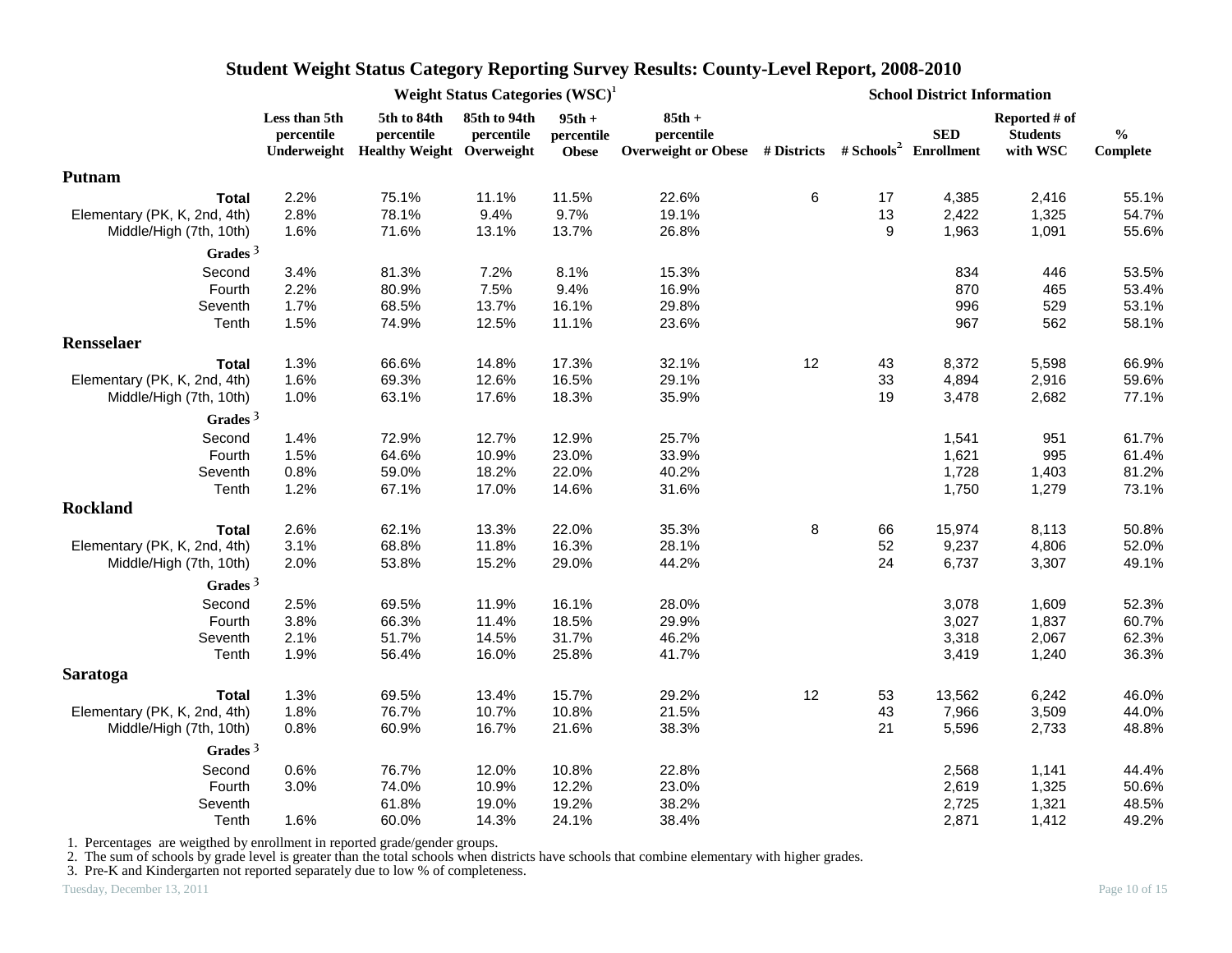|                              |                             | Weight Status Categories $(WSC)^1$<br>5th to 84th<br>85th to 94th<br>$95th +$<br>percentile<br>percentile<br>percentile<br>Underweight Healthy Weight Overweight<br><b>Obese</b><br>0.8%<br>71.0%<br>12.6%<br>15.6%<br>0.2%<br>76.1%<br>9.7%<br>14.0%<br>1.8%<br>63.2%<br>17.0%<br>18.1%<br>81.5%<br>8.0%<br>10.5%<br>72.5%<br>6.0%<br>21.5%<br>59.8%<br>1.7%<br>17.5%<br>21.1%<br>1.8%<br>66.2%<br>16.5%<br>15.4%<br>5.6%<br>65.2%<br>15.8%<br>13.4%<br>65.1%<br>14.7%<br>12.3%<br>7.9%<br>65.2%<br>3.1%<br>17.0%<br>14.6%<br>7.6%<br>66.7%<br>14.0%<br>11.6%<br>8.3%<br>68.0%<br>13.3%<br>10.4%<br>2.9%<br>63.3%<br>18.8%<br>15.1%<br>3.4%<br>67.3%<br>15.2%<br>14.1%<br>72.1%<br>15.2%<br>0.8%<br>12.0%<br>72.5%<br>15.2%<br>1.3%<br>11.0%<br>71.6%<br>13.4%<br>15.0%<br>22.3%<br>65.6%<br>12.1%<br>88.6%<br>6.1%<br>5.3%<br>72.2%<br>17.4%<br>10.5%<br>71.1%<br>10.2%<br>18.7%<br>19.8%<br>0.6%<br>63.6%<br>15.9%<br>67.3%<br>14.6%<br>18.1%<br>59.0%<br>22.0%<br>1.4%<br>17.6% |       |       |                                                                                             |                |                | <b>School District Information</b> |                                              |                           |
|------------------------------|-----------------------------|-------------------------------------------------------------------------------------------------------------------------------------------------------------------------------------------------------------------------------------------------------------------------------------------------------------------------------------------------------------------------------------------------------------------------------------------------------------------------------------------------------------------------------------------------------------------------------------------------------------------------------------------------------------------------------------------------------------------------------------------------------------------------------------------------------------------------------------------------------------------------------------------------------------------------------------------------------------------------------------|-------|-------|---------------------------------------------------------------------------------------------|----------------|----------------|------------------------------------|----------------------------------------------|---------------------------|
|                              | Less than 5th<br>percentile |                                                                                                                                                                                                                                                                                                                                                                                                                                                                                                                                                                                                                                                                                                                                                                                                                                                                                                                                                                                     |       |       | $85th +$<br>percentile<br>Overweight or Obese # Districts # Schools <sup>2</sup> Enrollment |                |                | <b>SED</b>                         | Reported # of<br><b>Students</b><br>with WSC | $\frac{0}{0}$<br>Complete |
| Schenectady                  |                             |                                                                                                                                                                                                                                                                                                                                                                                                                                                                                                                                                                                                                                                                                                                                                                                                                                                                                                                                                                                     |       |       |                                                                                             |                |                |                                    |                                              |                           |
| <b>Total</b>                 |                             |                                                                                                                                                                                                                                                                                                                                                                                                                                                                                                                                                                                                                                                                                                                                                                                                                                                                                                                                                                                     |       |       | 28.1%                                                                                       | 6              | 45             | 9,080                              | 5,059                                        | 55.7%                     |
| Elementary (PK, K, 2nd, 4th) |                             |                                                                                                                                                                                                                                                                                                                                                                                                                                                                                                                                                                                                                                                                                                                                                                                                                                                                                                                                                                                     |       |       | 23.7%                                                                                       |                | 38             | 5,499                              | 3,203                                        | 58.2%                     |
| Middle/High (7th, 10th)      |                             |                                                                                                                                                                                                                                                                                                                                                                                                                                                                                                                                                                                                                                                                                                                                                                                                                                                                                                                                                                                     |       |       | 35.0%                                                                                       |                | 16             | 3,581                              | 1,856                                        | 51.8%                     |
| Grades $3$                   |                             |                                                                                                                                                                                                                                                                                                                                                                                                                                                                                                                                                                                                                                                                                                                                                                                                                                                                                                                                                                                     |       |       |                                                                                             |                |                |                                    |                                              |                           |
| Second                       |                             |                                                                                                                                                                                                                                                                                                                                                                                                                                                                                                                                                                                                                                                                                                                                                                                                                                                                                                                                                                                     |       |       | 18.5%                                                                                       |                |                | 1,668                              | 985                                          | 59.1%                     |
| Fourth                       |                             |                                                                                                                                                                                                                                                                                                                                                                                                                                                                                                                                                                                                                                                                                                                                                                                                                                                                                                                                                                                     |       |       | 27.5%                                                                                       |                |                | 1,670                              | 839                                          | 50.2%                     |
| Seventh                      |                             |                                                                                                                                                                                                                                                                                                                                                                                                                                                                                                                                                                                                                                                                                                                                                                                                                                                                                                                                                                                     |       |       | 38.5%                                                                                       |                |                | 1,732                              | 923                                          | 53.3%                     |
| Tenth                        |                             |                                                                                                                                                                                                                                                                                                                                                                                                                                                                                                                                                                                                                                                                                                                                                                                                                                                                                                                                                                                     |       |       | 32.0%                                                                                       |                |                | 1,849                              | 933                                          | 50.5%                     |
| Schoharie                    |                             |                                                                                                                                                                                                                                                                                                                                                                                                                                                                                                                                                                                                                                                                                                                                                                                                                                                                                                                                                                                     |       |       |                                                                                             |                |                |                                    |                                              |                           |
| <b>Total</b>                 |                             |                                                                                                                                                                                                                                                                                                                                                                                                                                                                                                                                                                                                                                                                                                                                                                                                                                                                                                                                                                                     |       |       | 29.2%                                                                                       | 6              | 12             | 1,955                              | 1,064                                        | 54.4%                     |
| Elementary (PK, K, 2nd, 4th) |                             |                                                                                                                                                                                                                                                                                                                                                                                                                                                                                                                                                                                                                                                                                                                                                                                                                                                                                                                                                                                     |       |       | 27.0%                                                                                       |                | 10             | 1,141                              | 526                                          | 46.1%                     |
| Middle/High (7th, 10th)      |                             |                                                                                                                                                                                                                                                                                                                                                                                                                                                                                                                                                                                                                                                                                                                                                                                                                                                                                                                                                                                     |       |       | 31.7%                                                                                       |                | 8              | 814                                | 538                                          | 66.1%                     |
| Grades $3$                   |                             |                                                                                                                                                                                                                                                                                                                                                                                                                                                                                                                                                                                                                                                                                                                                                                                                                                                                                                                                                                                     |       |       |                                                                                             |                |                |                                    |                                              |                           |
| Second                       |                             |                                                                                                                                                                                                                                                                                                                                                                                                                                                                                                                                                                                                                                                                                                                                                                                                                                                                                                                                                                                     |       |       | 25.6%                                                                                       |                |                | 353                                | 188                                          | 53.3%                     |
| Fourth                       |                             |                                                                                                                                                                                                                                                                                                                                                                                                                                                                                                                                                                                                                                                                                                                                                                                                                                                                                                                                                                                     |       |       | 23.7%                                                                                       |                |                | 338                                | 160                                          | 47.3%                     |
| Seventh                      |                             |                                                                                                                                                                                                                                                                                                                                                                                                                                                                                                                                                                                                                                                                                                                                                                                                                                                                                                                                                                                     |       |       | 33.9%                                                                                       |                |                | 388                                | 279                                          | 71.9%                     |
| Tenth                        |                             |                                                                                                                                                                                                                                                                                                                                                                                                                                                                                                                                                                                                                                                                                                                                                                                                                                                                                                                                                                                     |       |       | 29.3%                                                                                       |                |                | 426                                | 259                                          | 60.8%                     |
| Schuyler                     |                             |                                                                                                                                                                                                                                                                                                                                                                                                                                                                                                                                                                                                                                                                                                                                                                                                                                                                                                                                                                                     |       |       |                                                                                             |                |                |                                    |                                              |                           |
| <b>Total</b>                 |                             |                                                                                                                                                                                                                                                                                                                                                                                                                                                                                                                                                                                                                                                                                                                                                                                                                                                                                                                                                                                     |       |       | 27.1%                                                                                       | $\overline{2}$ | 6              | 846                                | 655                                          | 77.4%                     |
| Elementary (PK, K, 2nd, 4th) |                             |                                                                                                                                                                                                                                                                                                                                                                                                                                                                                                                                                                                                                                                                                                                                                                                                                                                                                                                                                                                     |       |       | 26.2%                                                                                       |                | $\mathbf 5$    | 509                                | 370                                          | 72.7%                     |
| Middle/High (7th, 10th)      |                             |                                                                                                                                                                                                                                                                                                                                                                                                                                                                                                                                                                                                                                                                                                                                                                                                                                                                                                                                                                                     |       |       | 28.4%                                                                                       |                | 3              | 337                                | 285                                          | 84.6%                     |
| Grades $3$                   |                             |                                                                                                                                                                                                                                                                                                                                                                                                                                                                                                                                                                                                                                                                                                                                                                                                                                                                                                                                                                                     |       |       |                                                                                             |                |                |                                    |                                              |                           |
| Second                       |                             |                                                                                                                                                                                                                                                                                                                                                                                                                                                                                                                                                                                                                                                                                                                                                                                                                                                                                                                                                                                     |       |       | 34.4%                                                                                       |                |                | 166                                | 139                                          | 83.7%                     |
| Fourth                       |                             |                                                                                                                                                                                                                                                                                                                                                                                                                                                                                                                                                                                                                                                                                                                                                                                                                                                                                                                                                                                     |       |       | 11.4%                                                                                       |                |                | 144                                | 92                                           | 63.9%                     |
| Seventh                      |                             |                                                                                                                                                                                                                                                                                                                                                                                                                                                                                                                                                                                                                                                                                                                                                                                                                                                                                                                                                                                     |       |       | 27.8%                                                                                       |                |                | 150                                | 123                                          | 82.0%                     |
| Tenth                        |                             |                                                                                                                                                                                                                                                                                                                                                                                                                                                                                                                                                                                                                                                                                                                                                                                                                                                                                                                                                                                     |       |       | 28.9%                                                                                       |                |                | 187                                | 162                                          | 86.6%                     |
| <b>Seneca</b>                |                             |                                                                                                                                                                                                                                                                                                                                                                                                                                                                                                                                                                                                                                                                                                                                                                                                                                                                                                                                                                                     |       |       |                                                                                             |                |                |                                    |                                              |                           |
| <b>Total</b>                 |                             |                                                                                                                                                                                                                                                                                                                                                                                                                                                                                                                                                                                                                                                                                                                                                                                                                                                                                                                                                                                     |       |       | 35.8%                                                                                       | 4              | 14             | 1,757                              | 1,267                                        | 72.1%                     |
| Elementary (PK, K, 2nd, 4th) |                             |                                                                                                                                                                                                                                                                                                                                                                                                                                                                                                                                                                                                                                                                                                                                                                                                                                                                                                                                                                                     |       |       | 32.7%                                                                                       |                | 11             | 1,023                              | 648                                          | 63.3%                     |
| Middle/High (7th, 10th)      |                             |                                                                                                                                                                                                                                                                                                                                                                                                                                                                                                                                                                                                                                                                                                                                                                                                                                                                                                                                                                                     |       |       | 39.6%                                                                                       |                | $\overline{7}$ | 734                                | 619                                          | 84.3%                     |
| Grades $3$                   |                             |                                                                                                                                                                                                                                                                                                                                                                                                                                                                                                                                                                                                                                                                                                                                                                                                                                                                                                                                                                                     |       |       |                                                                                             |                |                |                                    |                                              |                           |
| Second                       |                             | 67.9%                                                                                                                                                                                                                                                                                                                                                                                                                                                                                                                                                                                                                                                                                                                                                                                                                                                                                                                                                                               | 12.2% | 19.9% | 32.1%                                                                                       |                |                | 307                                | 236                                          | 76.9%                     |
| Fourth                       |                             | 62.9%                                                                                                                                                                                                                                                                                                                                                                                                                                                                                                                                                                                                                                                                                                                                                                                                                                                                                                                                                                               | 16.1% | 21.0% | 37.1%                                                                                       |                |                | 324                                | 234                                          | 72.2%                     |
| Seventh                      | 1.6%                        | 62.1%                                                                                                                                                                                                                                                                                                                                                                                                                                                                                                                                                                                                                                                                                                                                                                                                                                                                                                                                                                               | 17.0% | 19.3% | 36.3%                                                                                       |                |                | 344                                | 301                                          | 87.5%                     |
| Tenth                        | 1.2%                        | 56.5%                                                                                                                                                                                                                                                                                                                                                                                                                                                                                                                                                                                                                                                                                                                                                                                                                                                                                                                                                                               | 18.1% | 24.2% | 42.3%                                                                                       |                |                | 390                                | 318                                          | 81.5%                     |

1. Percentages are weigthed by enrollment in reported grade/gender groups.

2. The sum of schools by grade level is greater than the total schools when districts have schools that combine elementary with higher grades.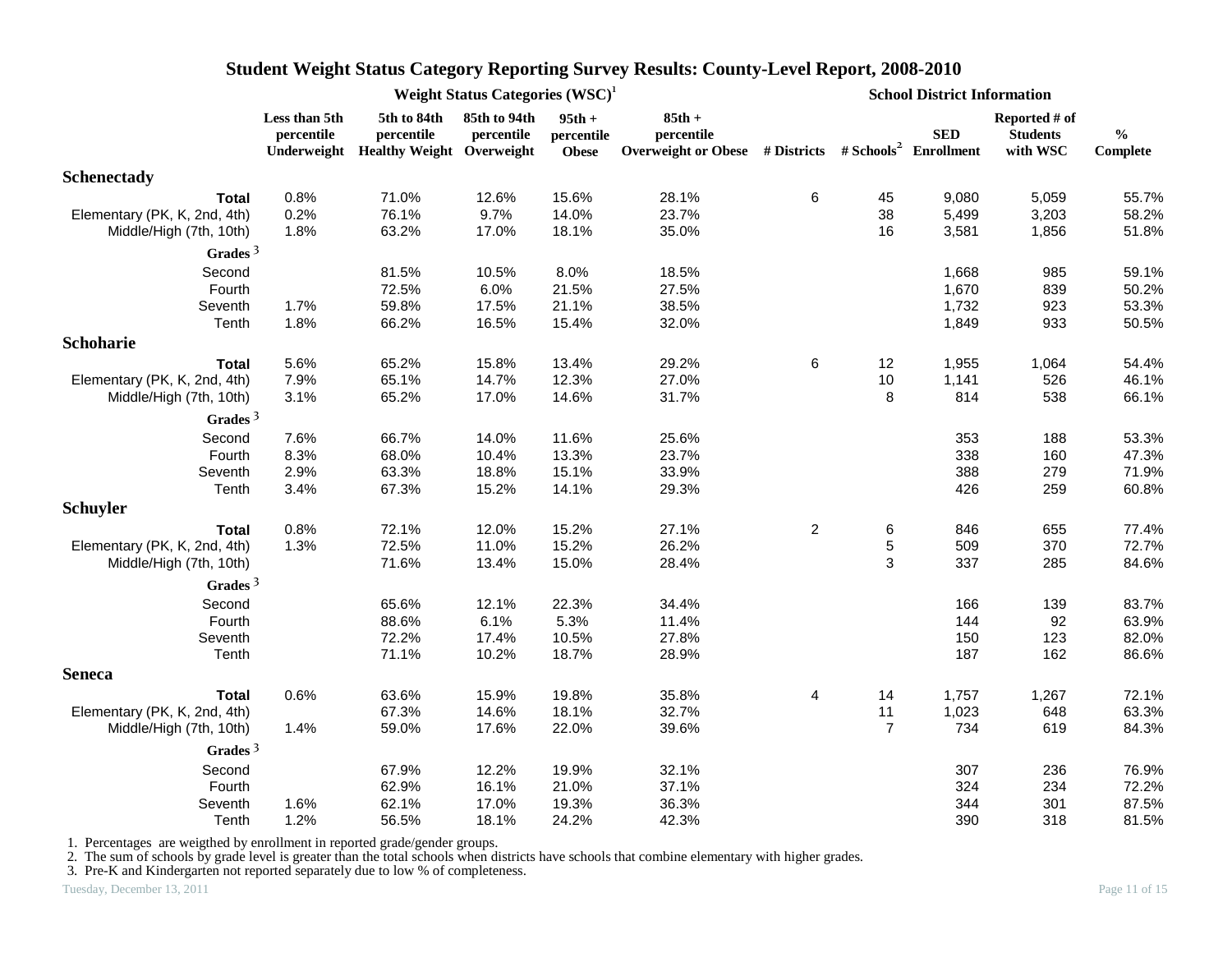|                              |                             |                                                                    | Weight Status Categories $(WSC)^1$ |                                        |                        | <b>School District Information</b><br><b>SED</b><br><b>Students</b><br>Overweight or Obese # Districts # Schools <sup>2</sup> Enrollment<br>17<br>39<br>6,524<br>29<br>4,154<br>21<br>2,370<br>1,664<br>1,110<br>1,074<br>1,128<br>1,242<br>13<br>43<br>6,807<br>31<br>4,188<br>21<br>2,619<br>1,179<br>1,186<br>1,227<br>1,392<br>69<br>325<br>93,563<br>266<br>55,237<br>120<br>38,326<br>17,291<br>11,932<br>18,308<br>18,779<br>19,547<br>8<br>20<br>4,067<br>13<br>2,493<br>10<br>1,574<br>720<br>761 |  |     |                           |                           |
|------------------------------|-----------------------------|--------------------------------------------------------------------|------------------------------------|----------------------------------------|------------------------|------------------------------------------------------------------------------------------------------------------------------------------------------------------------------------------------------------------------------------------------------------------------------------------------------------------------------------------------------------------------------------------------------------------------------------------------------------------------------------------------------------|--|-----|---------------------------|---------------------------|
|                              | Less than 5th<br>percentile | 5th to 84th<br>percentile<br>Underweight Healthy Weight Overweight | 85th to 94th<br>percentile         | $95th +$<br>percentile<br><b>Obese</b> | $85th +$<br>percentile |                                                                                                                                                                                                                                                                                                                                                                                                                                                                                                            |  |     | Reported # of<br>with WSC | $\frac{0}{0}$<br>Complete |
| <b>St.Lawrence</b>           |                             |                                                                    |                                    |                                        |                        |                                                                                                                                                                                                                                                                                                                                                                                                                                                                                                            |  |     |                           |                           |
| <b>Total</b>                 | 0.3%                        | 65.5%                                                              | 13.3%                              | 20.8%                                  | 34.1%                  |                                                                                                                                                                                                                                                                                                                                                                                                                                                                                                            |  |     | 3,851                     | 59.0%                     |
| Elementary (PK, K, 2nd, 4th) | 0.2%                        | 72.2%                                                              | 11.2%                              | 16.4%                                  | 27.6%                  |                                                                                                                                                                                                                                                                                                                                                                                                                                                                                                            |  |     | 2,187                     | 52.6%                     |
| Middle/High (7th, 10th)      | 0.5%                        | 55.3%                                                              | 16.6%                              | 27.7%                                  | 44.2%                  |                                                                                                                                                                                                                                                                                                                                                                                                                                                                                                            |  |     |                           | 70.2%                     |
| Grades $3$                   |                             |                                                                    |                                    |                                        |                        |                                                                                                                                                                                                                                                                                                                                                                                                                                                                                                            |  |     |                           |                           |
| Second                       | 0.9%                        | 67.8%                                                              | 12.2%                              | 19.1%                                  | 31.3%                  |                                                                                                                                                                                                                                                                                                                                                                                                                                                                                                            |  |     | 611                       | 55.0%                     |
| Fourth                       |                             | 68.2%                                                              | 12.2%                              | 19.6%                                  | 31.8%                  |                                                                                                                                                                                                                                                                                                                                                                                                                                                                                                            |  |     | 587                       | 54.7%                     |
| Seventh                      |                             | 53.8%                                                              | 17.3%                              | 28.9%                                  | 46.2%                  |                                                                                                                                                                                                                                                                                                                                                                                                                                                                                                            |  |     | 778                       | 69.0%                     |
| Tenth                        | 0.9%                        | 56.7%                                                              | 15.9%                              | 26.5%                                  | 42.4%                  |                                                                                                                                                                                                                                                                                                                                                                                                                                                                                                            |  |     | 886                       | 71.3%                     |
| <b>Steuben</b>               |                             |                                                                    |                                    |                                        |                        |                                                                                                                                                                                                                                                                                                                                                                                                                                                                                                            |  |     |                           |                           |
| <b>Total</b>                 | 1.3%                        | 73.1%                                                              | 11.9%                              | 13.7%                                  | 25.6%                  |                                                                                                                                                                                                                                                                                                                                                                                                                                                                                                            |  |     | 3,577                     | 52.5%                     |
| Elementary (PK, K, 2nd, 4th) | 2.3%                        | 78.2%                                                              | 8.0%                               | 11.5%                                  | 19.5%                  |                                                                                                                                                                                                                                                                                                                                                                                                                                                                                                            |  |     | 1,868                     | 44.6%                     |
| Middle/High (7th, 10th)      |                             | 66.2%                                                              | 17.1%                              | 16.7%                                  | 33.8%                  |                                                                                                                                                                                                                                                                                                                                                                                                                                                                                                            |  |     | 1,709                     | 65.3%                     |
| Grades $3$                   |                             |                                                                    |                                    |                                        |                        |                                                                                                                                                                                                                                                                                                                                                                                                                                                                                                            |  |     |                           |                           |
| Second                       | 3.6%                        | 82.0%                                                              | 5.0%                               | 9.4%                                   | 14.4%                  |                                                                                                                                                                                                                                                                                                                                                                                                                                                                                                            |  |     | 566                       | 48.0%                     |
| Fourth                       | 0.7%                        | 69.4%                                                              | 8.9%                               | 21.1%                                  | 30.0%                  |                                                                                                                                                                                                                                                                                                                                                                                                                                                                                                            |  |     | 670                       | 56.5%                     |
| Seventh                      |                             | 67.6%                                                              | 17.2%                              | 15.3%                                  | 32.4%                  |                                                                                                                                                                                                                                                                                                                                                                                                                                                                                                            |  |     | 841                       | 68.5%                     |
| Tenth                        |                             | 65.0%                                                              | 16.9%                              | 18.0%                                  | 35.0%                  |                                                                                                                                                                                                                                                                                                                                                                                                                                                                                                            |  |     | 868                       | 62.4%                     |
| <b>Suffolk</b>               |                             |                                                                    |                                    |                                        |                        |                                                                                                                                                                                                                                                                                                                                                                                                                                                                                                            |  |     |                           |                           |
| <b>Total</b>                 | 1.8%                        | 66.5%                                                              | 15.2%                              | 16.5%                                  | 31.7%                  |                                                                                                                                                                                                                                                                                                                                                                                                                                                                                                            |  |     | 63,853                    | 68.2%                     |
| Elementary (PK, K, 2nd, 4th) | 1.2%                        | 69.7%                                                              | 13.9%                              | 15.2%                                  | 29.1%                  |                                                                                                                                                                                                                                                                                                                                                                                                                                                                                                            |  |     | 38,076                    | 68.9%                     |
| Middle/High (7th, 10th)      | 2.6%                        | 61.9%                                                              | 17.1%                              | 18.4%                                  | 35.5%                  |                                                                                                                                                                                                                                                                                                                                                                                                                                                                                                            |  |     | 25,777                    | 67.3%                     |
| Grades $3$                   |                             |                                                                    |                                    |                                        |                        |                                                                                                                                                                                                                                                                                                                                                                                                                                                                                                            |  |     |                           |                           |
| Second                       | 1.1%                        | 71.2%                                                              | 12.5%                              | 15.2%                                  | 27.8%                  |                                                                                                                                                                                                                                                                                                                                                                                                                                                                                                            |  |     |                           | 69.0%                     |
| Fourth                       | 1.5%                        | 66.4%                                                              | 15.4%                              | 16.8%                                  | 32.1%                  |                                                                                                                                                                                                                                                                                                                                                                                                                                                                                                            |  |     | 12,905                    | 70.5%                     |
| Seventh                      | 2.3%                        | 62.0%                                                              | 17.4%                              | 18.3%                                  | 35.7%                  |                                                                                                                                                                                                                                                                                                                                                                                                                                                                                                            |  |     | 12,985                    | 69.1%                     |
| Tenth                        | 2.9%                        | 61.9%                                                              | 16.7%                              | 18.5%                                  | 35.2%                  |                                                                                                                                                                                                                                                                                                                                                                                                                                                                                                            |  |     | 12,792                    | 65.4%                     |
| <b>Sullivan</b>              |                             |                                                                    |                                    |                                        |                        |                                                                                                                                                                                                                                                                                                                                                                                                                                                                                                            |  |     |                           |                           |
| <b>Total</b>                 | 0.5%                        | 63.5%                                                              | 16.6%                              | 19.4%                                  | 36.0%                  |                                                                                                                                                                                                                                                                                                                                                                                                                                                                                                            |  |     | 2,376                     | 58.4%                     |
| Elementary (PK, K, 2nd, 4th) | 0.8%                        | 67.7%                                                              | 15.2%                              | 16.2%                                  | 31.4%                  |                                                                                                                                                                                                                                                                                                                                                                                                                                                                                                            |  |     | 1,335                     | 53.5%                     |
| Middle/High (7th, 10th)      |                             | 58.2%                                                              | 18.4%                              | 23.4%                                  | 41.8%                  |                                                                                                                                                                                                                                                                                                                                                                                                                                                                                                            |  |     | 1,041                     | 66.1%                     |
| Grades $3$                   |                             |                                                                    |                                    |                                        |                        |                                                                                                                                                                                                                                                                                                                                                                                                                                                                                                            |  |     |                           |                           |
| Second                       |                             | 69.8%                                                              | 11.9%                              | 18.3%                                  | 30.2%                  |                                                                                                                                                                                                                                                                                                                                                                                                                                                                                                            |  |     | 394                       | 54.7%                     |
| Fourth                       |                             | 62.5%                                                              | 16.9%                              | 20.6%                                  | 37.5%                  |                                                                                                                                                                                                                                                                                                                                                                                                                                                                                                            |  |     | 459                       | 60.3%                     |
| Seventh                      |                             | 56.3%                                                              | 18.0%                              | 25.7%                                  | 43.7%                  |                                                                                                                                                                                                                                                                                                                                                                                                                                                                                                            |  | 749 | 485                       | 64.8%                     |
| Tenth                        |                             | 59.9%                                                              | 18.8%                              | 21.3%                                  | 40.1%                  |                                                                                                                                                                                                                                                                                                                                                                                                                                                                                                            |  | 825 | 556                       | 67.4%                     |

1. Percentages are weigthed by enrollment in reported grade/gender groups.

2. The sum of schools by grade level is greater than the total schools when districts have schools that combine elementary with higher grades.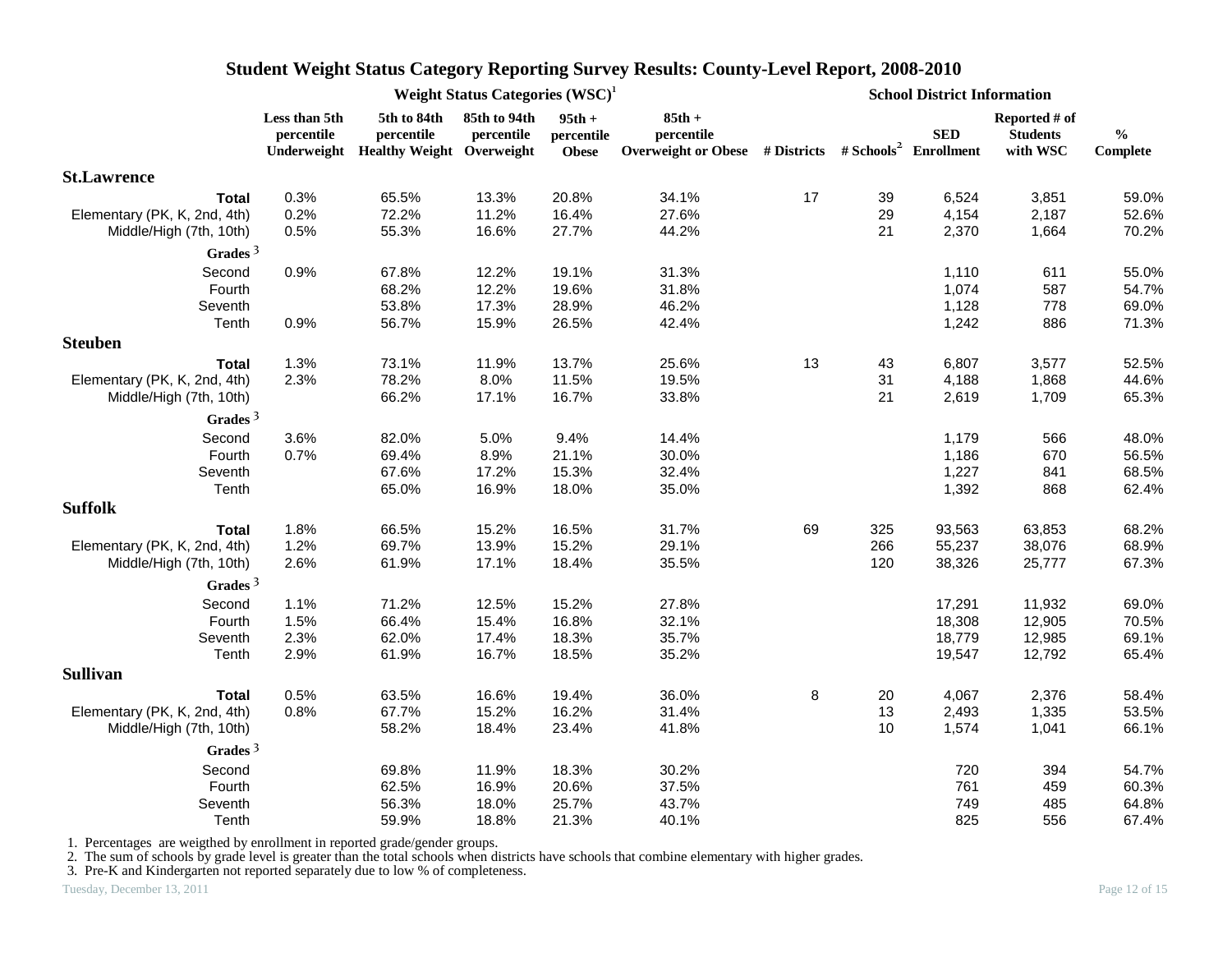|                              | Weight Status Categories (WSC) <sup>1</sup> |                                                                    |                            |                                        |                                                                                             |                | <b>School District Information</b> |            |                                              |                           |  |
|------------------------------|---------------------------------------------|--------------------------------------------------------------------|----------------------------|----------------------------------------|---------------------------------------------------------------------------------------------|----------------|------------------------------------|------------|----------------------------------------------|---------------------------|--|
|                              | Less than 5th<br>percentile                 | 5th to 84th<br>percentile<br>Underweight Healthy Weight Overweight | 85th to 94th<br>percentile | $95th +$<br>percentile<br><b>Obese</b> | $85th +$<br>percentile<br>Overweight or Obese # Districts # Schools <sup>2</sup> Enrollment |                |                                    | <b>SED</b> | Reported # of<br><b>Students</b><br>with WSC | $\frac{0}{0}$<br>Complete |  |
| <b>Tioga</b>                 |                                             |                                                                    |                            |                                        |                                                                                             |                |                                    |            |                                              |                           |  |
| <b>Total</b>                 | 0.5%                                        | 69.3%                                                              | 15.5%                      | 14.7%                                  | 30.2%                                                                                       | $\,6\,$        | 21                                 | 3,297      | 1,899                                        | 57.6%                     |  |
| Elementary (PK, K, 2nd, 4th) | 0.8%                                        | 76.0%                                                              | 13.3%                      | 9.9%                                   | 23.1%                                                                                       |                | 14<br>11                           | 1,998      | 1,054                                        | 52.8%                     |  |
| Middle/High (7th, 10th)      |                                             | 61.5%                                                              | 18.1%                      | 20.3%                                  | 38.5%                                                                                       |                |                                    | 1,299      | 845                                          | 65.1%                     |  |
| Grades <sup>3</sup>          |                                             |                                                                    |                            | 8.0%                                   | 22.9%                                                                                       |                |                                    | 584        | 316                                          |                           |  |
| Second<br>Fourth             | 2.8%                                        | 74.3%<br>67.6%                                                     | 14.8%<br>17.5%             | 14.9%                                  | 32.4%                                                                                       |                |                                    | 574        | 355                                          | 54.1%<br>61.8%            |  |
| Seventh                      |                                             | 49.4%                                                              | 21.3%                      | 29.3%                                  | 50.6%                                                                                       |                |                                    | 638        | 442                                          | 69.3%                     |  |
| Tenth                        |                                             | 73.5%                                                              | 15.1%                      | 11.5%                                  | 26.5%                                                                                       |                |                                    | 661        | 403                                          | 61.0%                     |  |
| <b>Tompkins</b>              |                                             |                                                                    |                            |                                        |                                                                                             |                |                                    |            |                                              |                           |  |
| <b>Total</b>                 | 0.1%                                        | 73.6%                                                              | 11.0%                      | 15.3%                                  | 26.3%                                                                                       | $\overline{7}$ | 30                                 | 4,662      | 2,473                                        | 53.0%                     |  |
| Elementary (PK, K, 2nd, 4th) |                                             | 78.9%                                                              | 9.4%                       | 11.7%                                  | 21.1%                                                                                       |                | 24                                 | 2,745      | 1,271                                        | 46.3%                     |  |
| Middle/High (7th, 10th)      | 0.3%                                        | 67.1%                                                              | 12.9%                      | 19.8%                                  | 32.7%                                                                                       |                | 15                                 | 1,917      | 1,202                                        | 62.7%                     |  |
| Grades $3$                   |                                             |                                                                    |                            |                                        |                                                                                             |                |                                    |            |                                              |                           |  |
| Second                       |                                             | 87.1%                                                              | 2.4%                       | 10.4%                                  | 12.9%                                                                                       |                |                                    | 788        | 321                                          | 40.7%                     |  |
| Fourth                       |                                             | 74.2%                                                              | 10.4%                      | 15.4%                                  | 25.8%                                                                                       |                |                                    | 807        | 408                                          | 50.6%                     |  |
| Seventh                      | 0.6%                                        | 66.9%                                                              | 11.9%                      | 20.6%                                  | 32.5%                                                                                       |                |                                    | 867        | 573                                          | 66.1%                     |  |
| Tenth                        |                                             | 67.2%                                                              | 13.6%                      | 19.2%                                  | 32.8%                                                                                       |                |                                    | 1,050      | 629                                          | 59.9%                     |  |
| <b>Ulster</b>                |                                             |                                                                    |                            |                                        |                                                                                             |                |                                    |            |                                              |                           |  |
| <b>Total</b>                 | 1.7%                                        | 65.3%                                                              | 15.3%                      | 17.6%                                  | 33.0%                                                                                       | 10             | 51                                 | 9,878      | 5,966                                        | 60.4%                     |  |
| Elementary (PK, K, 2nd, 4th) | 1.5%                                        | 69.3%                                                              | 13.4%                      | 15.8%                                  | 29.2%                                                                                       |                | 39                                 | 5,652      | 3,294                                        | 58.3%                     |  |
| Middle/High (7th, 10th)      | 1.9%                                        | 60.6%                                                              | 17.6%                      | 19.9%                                  | 37.5%                                                                                       |                | 19                                 | 4,226      | 2,672                                        | 63.2%                     |  |
| Grades $3$                   |                                             |                                                                    |                            |                                        |                                                                                             |                |                                    |            |                                              |                           |  |
| Second                       | 1.6%                                        | 71.3%                                                              | 15.3%                      | 11.8%                                  | 27.1%                                                                                       |                |                                    | 1,847      | 1,111                                        | 60.2%                     |  |
| Fourth                       | 1.0%                                        | 63.9%                                                              | 14.9%                      | 20.2%                                  | 35.1%                                                                                       |                |                                    | 1,780      | 1,064                                        | 59.8%                     |  |
| Seventh                      | 3.8%                                        | 55.9%                                                              | 16.4%                      | 23.9%                                  | 40.3%                                                                                       |                |                                    | 2,035      | 1,390                                        | 68.3%                     |  |
| Tenth                        |                                             | 65.3%                                                              | 18.8%                      | 15.9%                                  | 34.7%                                                                                       |                |                                    | 2,191      | 1,282                                        | 58.5%                     |  |
| <b>Warren</b>                |                                             |                                                                    |                            |                                        |                                                                                             |                |                                    |            |                                              |                           |  |
| Total                        | 1.3%                                        | 69.5%                                                              | 12.8%                      | 16.4%                                  | 29.2%                                                                                       | 9              | 21                                 | 3,833      | 2,616                                        | 68.2%                     |  |
| Elementary (PK, K, 2nd, 4th) | 0.6%                                        | 75.1%                                                              | 11.6%                      | 12.7%                                  | 24.3%                                                                                       |                | 16                                 | 2,217      | 1,344                                        | 60.6%                     |  |
| Middle/High (7th, 10th)      | 2.1%                                        | 62.7%                                                              | 14.3%                      | 20.9%                                  | 35.2%                                                                                       |                | 11                                 | 1,616      | 1,272                                        | 78.7%                     |  |
| Grades $3$                   |                                             |                                                                    |                            |                                        |                                                                                             |                |                                    |            |                                              |                           |  |
| Second                       |                                             | 75.8%                                                              | 11.3%                      | 12.8%                                  | 24.2%                                                                                       |                |                                    | 691        | 445                                          | 64.4%                     |  |
| Fourth                       | 1.7%                                        | 69.4%                                                              | 11.9%                      | 17.0%                                  | 28.9%                                                                                       |                |                                    | 719        | 472                                          | 65.6%                     |  |
| Seventh                      | 2.0%                                        | 60.1%                                                              | 15.0%                      | 23.0%                                  | 38.0%                                                                                       |                |                                    | 784        | 671                                          | 85.6%                     |  |
| Tenth                        | 2.2%                                        | 65.4%                                                              | 13.6%                      | 18.8%                                  | 32.4%                                                                                       |                |                                    | 832        | 601                                          | 72.2%                     |  |

1. Percentages are weigthed by enrollment in reported grade/gender groups.

2. The sum of schools by grade level is greater than the total schools when districts have schools that combine elementary with higher grades.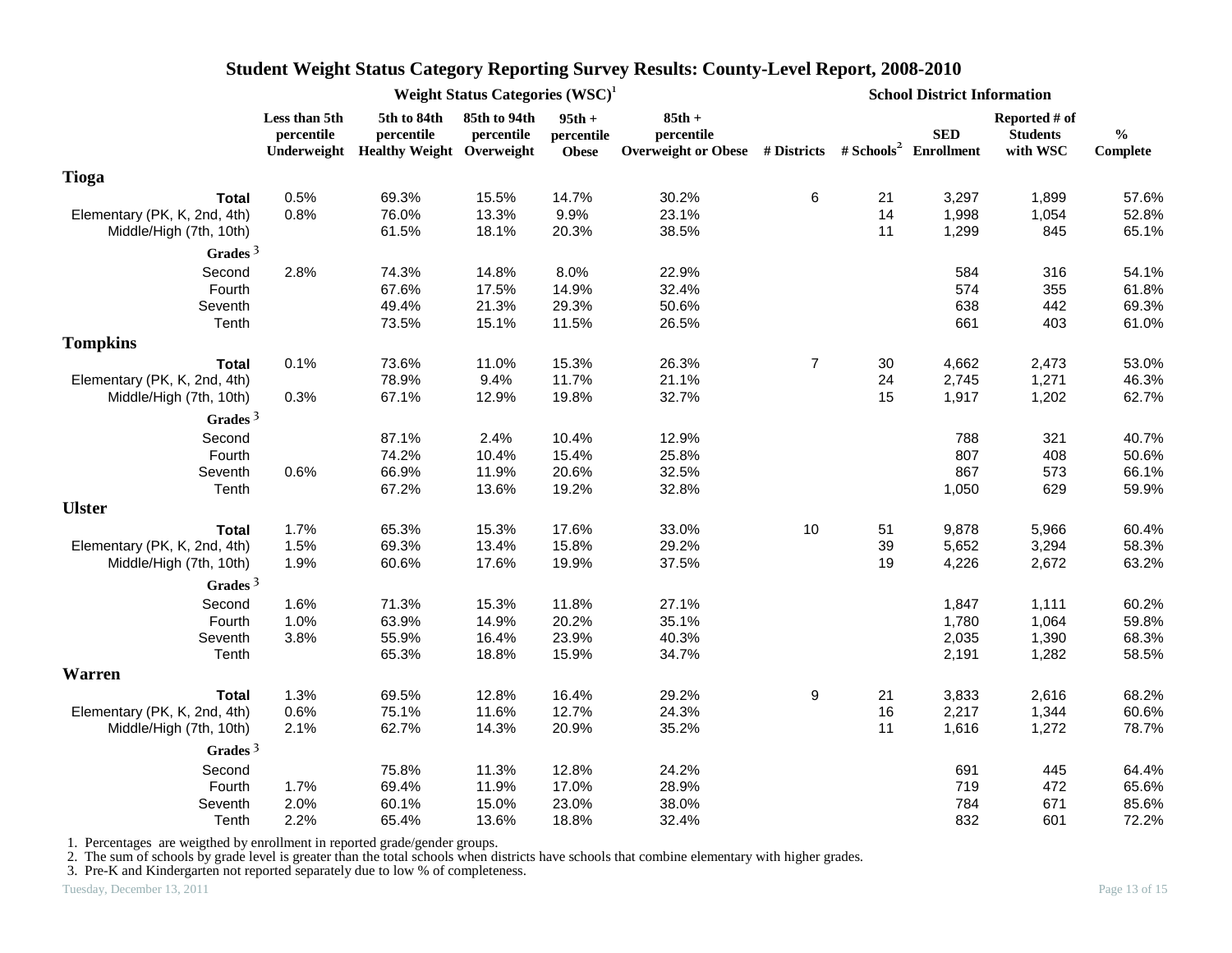|                                                         | Weight Status Categories $(WSC)^1$ |                                                                    |                            |                                        |                                                                                   |    | <b>School District Information</b> |                |                                              |                                                |  |
|---------------------------------------------------------|------------------------------------|--------------------------------------------------------------------|----------------------------|----------------------------------------|-----------------------------------------------------------------------------------|----|------------------------------------|----------------|----------------------------------------------|------------------------------------------------|--|
|                                                         | Less than 5th<br>percentile        | 5th to 84th<br>percentile<br>Underweight Healthy Weight Overweight | 85th to 94th<br>percentile | $95th +$<br>percentile<br><b>Obese</b> | $85th +$<br>percentile<br>Overweight or Obese # Districts # $Schools2$ Enrollment |    |                                    | <b>SED</b>     | Reported # of<br><b>Students</b><br>with WSC | $\mathbf{0}_{\mathbf{0}}^{\prime}$<br>Complete |  |
| Washington                                              |                                    |                                                                    |                            |                                        |                                                                                   |    |                                    |                |                                              |                                                |  |
| <b>Total</b>                                            | 0.2%                               | 67.6%                                                              | 11.8%                      | 20.4%                                  | 32.2%                                                                             | 11 | 22                                 | 3,671          | 2,017                                        | 54.9%                                          |  |
| Elementary (PK, K, 2nd, 4th)                            |                                    | 69.7%                                                              | 9.3%                       | 21.1%                                  | 30.3%                                                                             |    | 15                                 | 2,219          | 1,029                                        | 46.4%                                          |  |
| Middle/High (7th, 10th)                                 | 0.5%                               | 64.7%                                                              | 15.3%                      | 19.5%                                  | 34.7%                                                                             |    | 11                                 | 1,452          | 988                                          | 68.0%                                          |  |
| Grades $3$                                              |                                    |                                                                    |                            |                                        |                                                                                   |    |                                    |                |                                              |                                                |  |
| Second                                                  |                                    | 69.5%                                                              | 8.1%                       | 22.4%                                  | 30.5%                                                                             |    |                                    | 631            | 327                                          | 51.8%                                          |  |
| Fourth                                                  |                                    | 68.4%                                                              | 8.4%                       | 23.2%                                  | 31.6%                                                                             |    |                                    | 685            | 397                                          | 58.0%                                          |  |
| Seventh                                                 | 1.1%                               | 62.6%                                                              | 15.7%                      | 20.6%                                  | 36.3%                                                                             |    |                                    | 728            | 493                                          | 67.7%                                          |  |
| Tenth                                                   |                                    | 66.7%                                                              | 14.8%                      | 18.4%                                  | 33.3%                                                                             |    |                                    | 724            | 495                                          | 68.4%                                          |  |
| <b>Wayne</b>                                            |                                    |                                                                    |                            |                                        |                                                                                   |    |                                    |                |                                              |                                                |  |
| <b>Total</b>                                            | 0.3%<br>0.6%                       | 72.7%<br>74.8%                                                     | 13.4%<br>12.3%             | 13.6%<br>12.3%                         | 27.0%<br>24.6%                                                                    | 11 | 39<br>27                           | 6,105<br>3,553 | 3,309                                        | 54.2%<br>54.0%                                 |  |
| Elementary (PK, K, 2nd, 4th)<br>Middle/High (7th, 10th) |                                    | 69.5%                                                              | 15.0%                      | 15.5%                                  | 30.5%                                                                             |    | 20                                 | 2,552          | 1,920<br>1,389                               | 54.4%                                          |  |
|                                                         |                                    |                                                                    |                            |                                        |                                                                                   |    |                                    |                |                                              |                                                |  |
| Grades $3$                                              |                                    |                                                                    |                            |                                        |                                                                                   |    |                                    |                |                                              |                                                |  |
| Second                                                  | 0.9%                               | 69.4%                                                              | 14.0%                      | 15.7%                                  | 29.7%                                                                             |    |                                    | 1,050          | 613                                          | 58.4%                                          |  |
| Fourth                                                  | 1.0%                               | 71.3%                                                              | 13.4%                      | 14.3%                                  | 27.7%                                                                             |    |                                    | 1,090          | 709                                          | 65.0%                                          |  |
| Seventh                                                 |                                    | 68.3%<br>70.8%                                                     | 16.7%                      | 15.0%                                  | 31.7%<br>29.2%                                                                    |    |                                    | 1,167          | 680<br>709                                   | 58.3%                                          |  |
| Tenth                                                   |                                    |                                                                    | 13.3%                      | 15.9%                                  |                                                                                   |    |                                    | 1,385          |                                              | 51.2%                                          |  |
| Westchester                                             |                                    |                                                                    |                            |                                        |                                                                                   |    |                                    |                |                                              |                                                |  |
| <b>Total</b>                                            | 4.8%                               | 69.2%                                                              | 12.7%                      | 13.4%                                  | 26.0%                                                                             | 47 | 232                                | 56,199         | 29,692                                       | 52.8%                                          |  |
| Elementary (PK, K, 2nd, 4th)                            | 5.7%                               | 71.5%                                                              | 10.3%                      | 12.5%                                  | 22.8%                                                                             |    | 182                                | 34,564         | 18,477                                       | 53.5%                                          |  |
| Middle/High (7th, 10th)                                 | 3.3%                               | 65.8%                                                              | 16.1%                      | 14.8%                                  | 30.9%                                                                             |    | 104                                | 21,635         | 11,215                                       | 51.8%                                          |  |
| Grades $3$                                              |                                    |                                                                    |                            |                                        |                                                                                   |    |                                    |                |                                              |                                                |  |
| Second                                                  | 4.3%                               | 74.8%                                                              | 9.5%                       | 11.3%                                  | 20.9%                                                                             |    |                                    | 10,589         | 6,098                                        | 57.6%                                          |  |
| Fourth                                                  | 5.4%                               | 70.4%                                                              | 12.2%                      | 12.0%                                  | 24.2%                                                                             |    |                                    | 10,607         | 6,040                                        | 56.9%                                          |  |
| Seventh                                                 | 3.4%                               | 61.8%                                                              | 17.5%                      | 17.3%                                  | 34.8%                                                                             |    |                                    | 10,579         | 5,813                                        | 54.9%                                          |  |
| Tenth                                                   | 3.1%                               | 70.2%                                                              | 14.6%                      | 12.0%                                  | 26.6%                                                                             |    |                                    | 11,056         | 5,402                                        | 48.9%                                          |  |
| <b>Wyoming</b>                                          |                                    |                                                                    |                            |                                        |                                                                                   |    |                                    |                |                                              |                                                |  |
| <b>Total</b>                                            |                                    | 65.4%                                                              | 16.2%                      | 18.4%                                  | 34.6%                                                                             | 5  | 13                                 | 1,854          | 1,266                                        | 68.3%                                          |  |
| Elementary (PK, K, 2nd, 4th)                            |                                    | 68.2%                                                              | 14.4%                      | 17.3%                                  | 31.8%                                                                             |    | 10                                 | 1,099          | 719                                          | 65.4%                                          |  |
| Middle/High (7th, 10th)                                 |                                    | 61.5%                                                              | 18.6%                      | 19.9%                                  | 38.5%                                                                             |    | 8                                  | 755            | 547                                          | 72.5%                                          |  |
| Grades $3$                                              |                                    |                                                                    |                            |                                        |                                                                                   |    |                                    |                |                                              |                                                |  |
| Second                                                  |                                    | 67.9%                                                              | 18.9%                      | 13.2%                                  | 32.1%                                                                             |    |                                    | 326            | 255                                          | 78.2%                                          |  |
| Fourth                                                  |                                    | 68.9%                                                              | 12.9%                      | 18.2%                                  | 31.1%                                                                             |    |                                    | 342            | 234                                          | 68.4%                                          |  |
| Seventh                                                 |                                    | 56.5%                                                              | 19.3%                      | 24.2%                                  | 43.5%                                                                             |    |                                    | 371            | 237                                          | 63.9%                                          |  |
| Tenth                                                   |                                    | 66.0%                                                              | 18.0%                      | 16.1%                                  | 34.0%                                                                             |    |                                    | 384            | 310                                          | 80.7%                                          |  |

1. Percentages are weigthed by enrollment in reported grade/gender groups.

2. The sum of schools by grade level is greater than the total schools when districts have schools that combine elementary with higher grades.